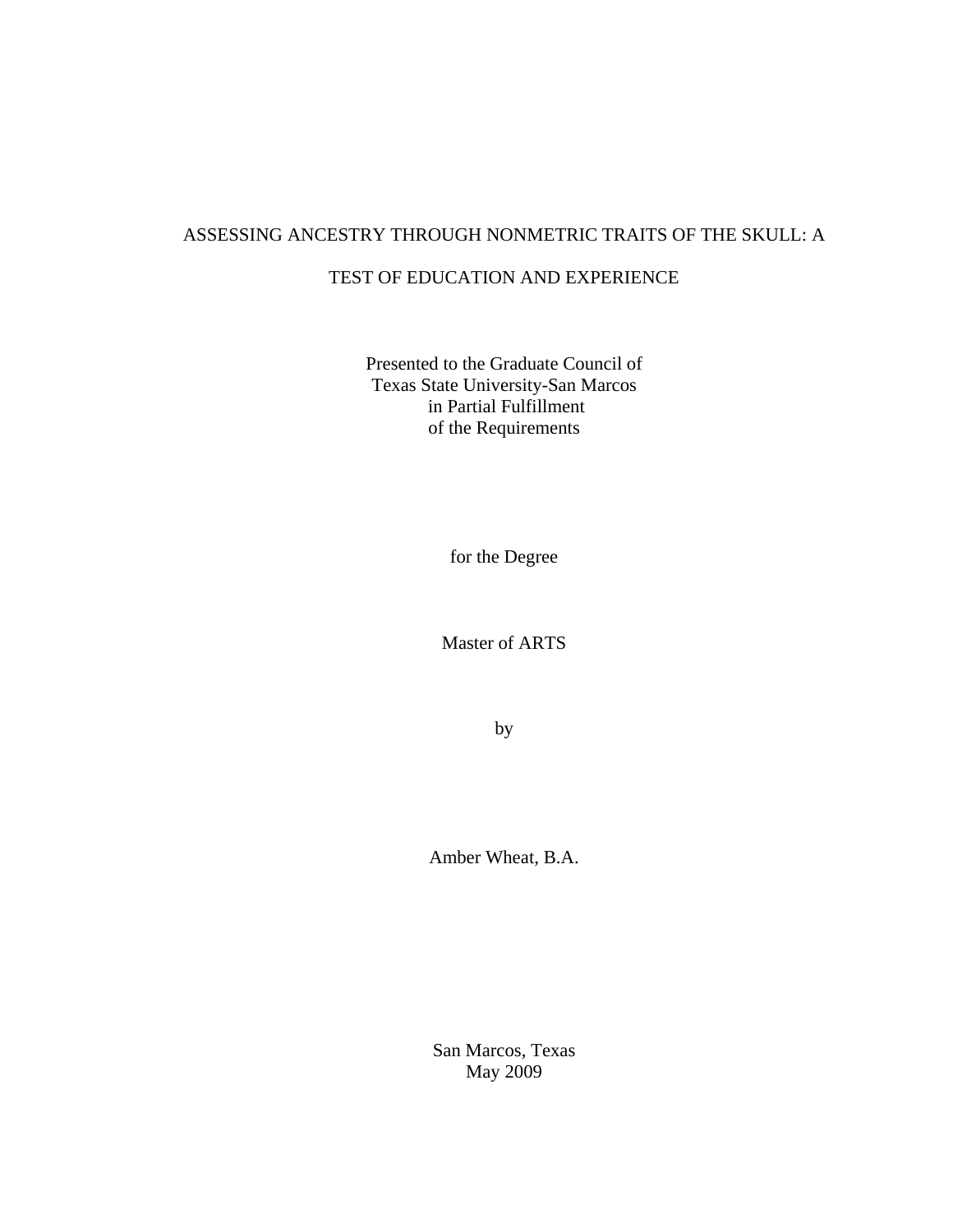# ASSESSING ANCESTRY THROUGH NONMETRIC TRAITS OF THE SKULL: A TEST OF EDUCATION AND EXPERIENCE

Committee Members Approved:

Martha Katherine Spradley, Chair

\_\_\_\_\_\_\_\_\_\_\_\_\_\_\_\_\_\_\_\_\_\_\_\_\_\_\_\_\_\_\_\_

\_\_\_\_\_\_\_\_\_\_\_\_\_\_\_\_\_\_\_\_\_\_\_\_\_\_\_\_\_\_\_\_

\_\_\_\_\_\_\_\_\_\_\_\_\_\_\_\_\_\_\_\_\_\_\_\_\_\_\_\_\_\_\_\_

Jerry Melbye

Stanley Rhine

Approved:

J. Michael Willoughby Dean of the Graduate College

\_\_\_\_\_\_\_\_\_\_\_\_\_\_\_\_\_\_\_\_\_\_\_\_\_\_\_\_\_\_\_\_\_\_\_\_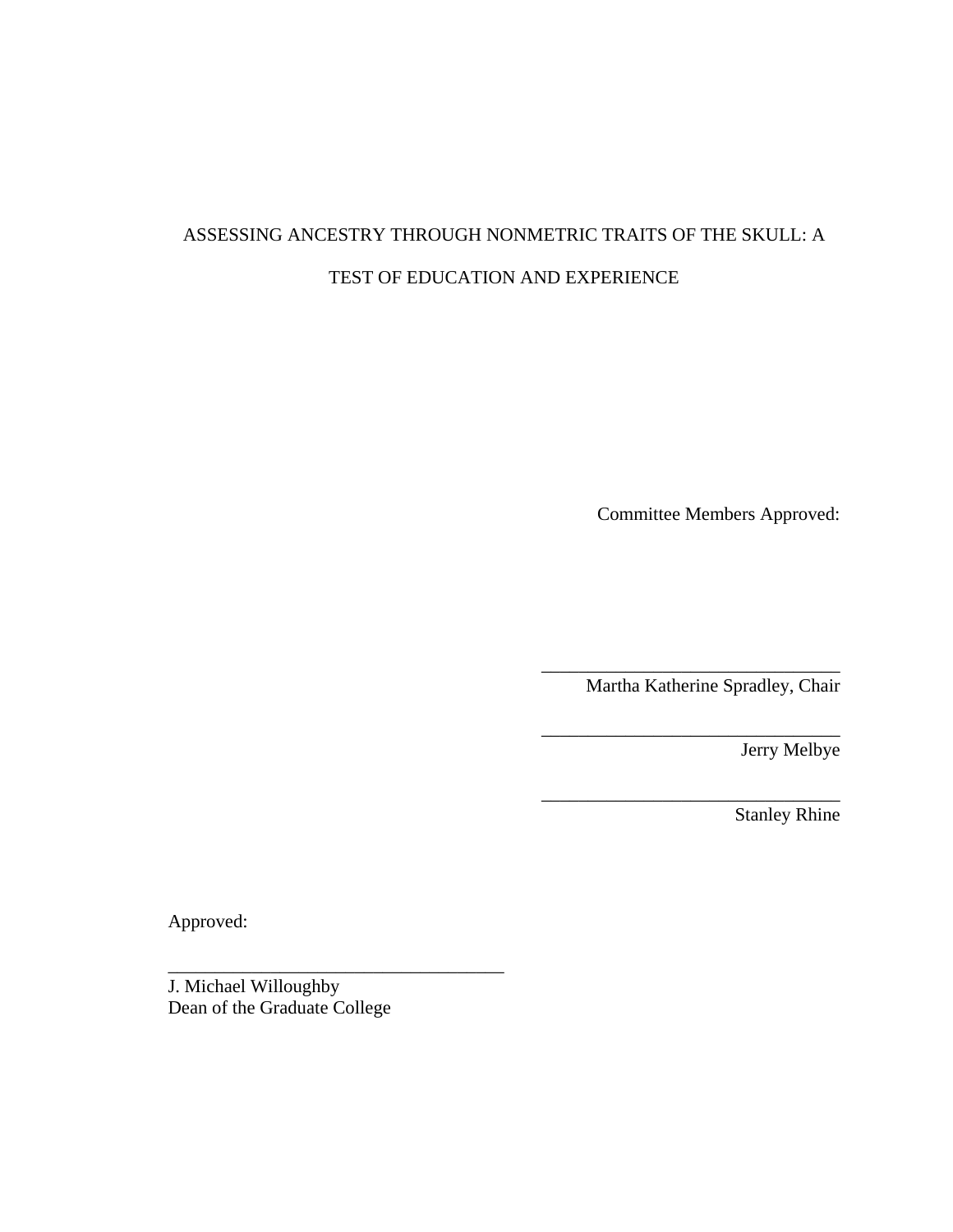# **COPYRIGHT**

by

Amber Wheat

2009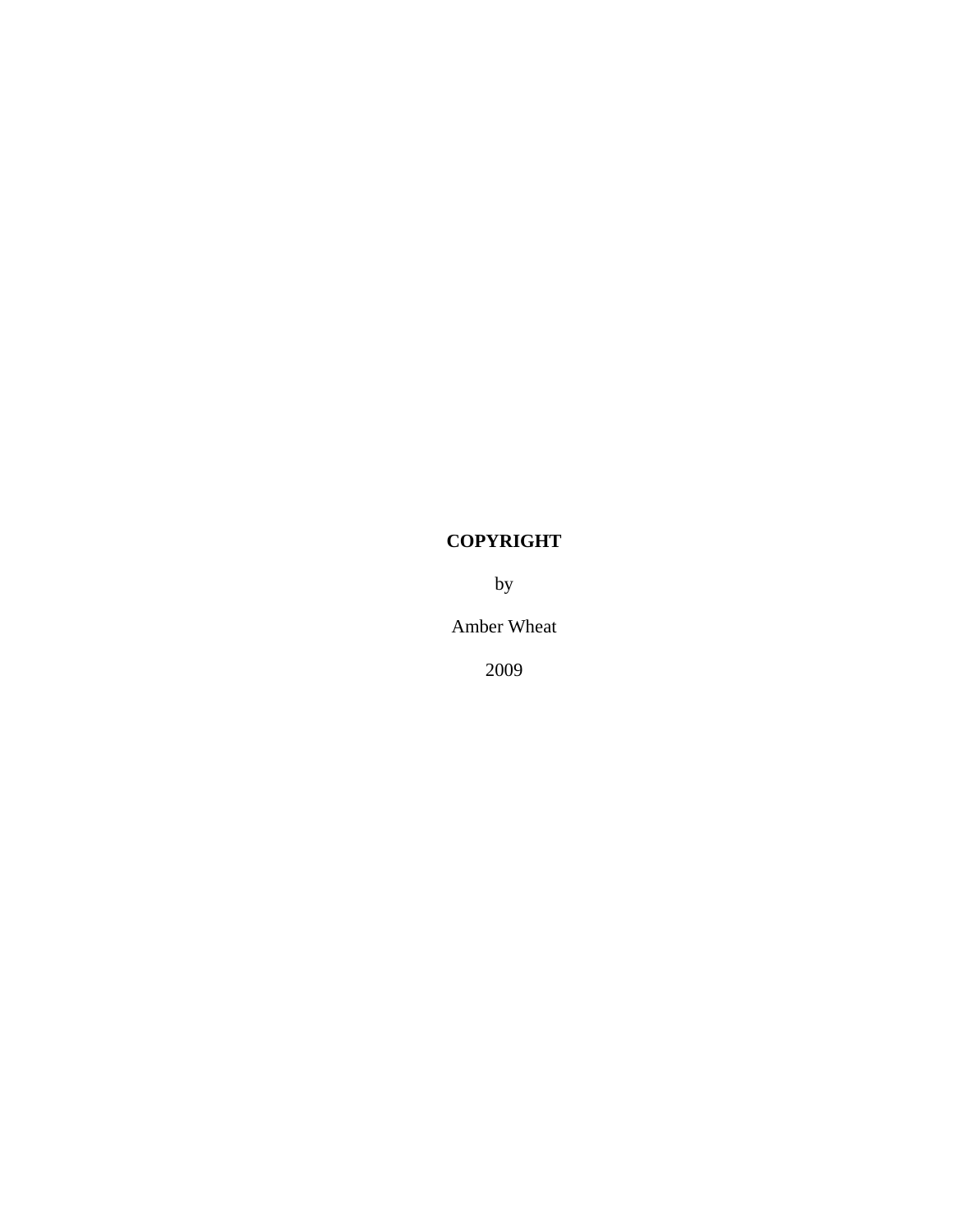For Austin

You are my world!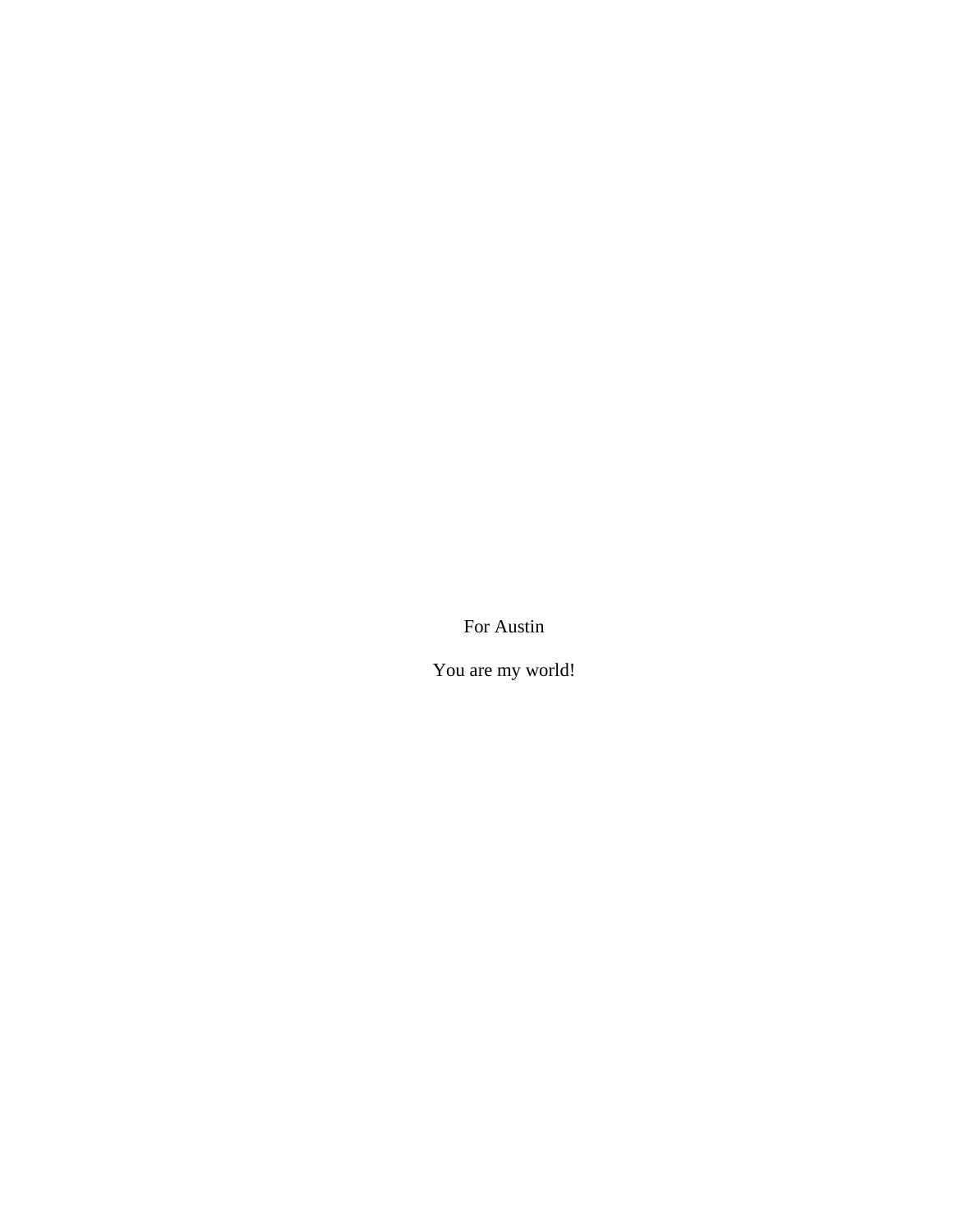# **ACKNOWLEDGEMENTS**

 This thesis was accomplished with the help and support of many people. Dr. Kate Spradley has served as my committee chair, and mentor. Words cannot express the appreciation I have for her guidance, advice, and most of all the knowledge I have gained from her. Dr. Michelle Hamilton encouraged me to pursue this research, and I am so grateful that she did. She also allowed me to use her own skull casts for this project. Dr. Jerry Melbye provided great advice and encouragement throughout the past two years. Dr. Stan Rhine has provided me with much advice on how to make this project better. Thanks to my fellow graduate students for your friendship over the past two years.

 Thanks to all of my friends and family for your encouragement and support. I appreciate my Mom for always pushing me since childhood to go all the way with my education because as she always said, "Education and knowledge is something that no one can take away!" I am grateful for my Dad who has always taken a genuine interest in my research. Thanks to my grandparents who have offered so much guidance, support, and prayers. Lastly, I would like to thank my husband, Austin, who has continued to be my biggest supporter, and most of all he is the one who believes in me even when I don't believe in myself.

This manuscript was submitted on March 23, 2009.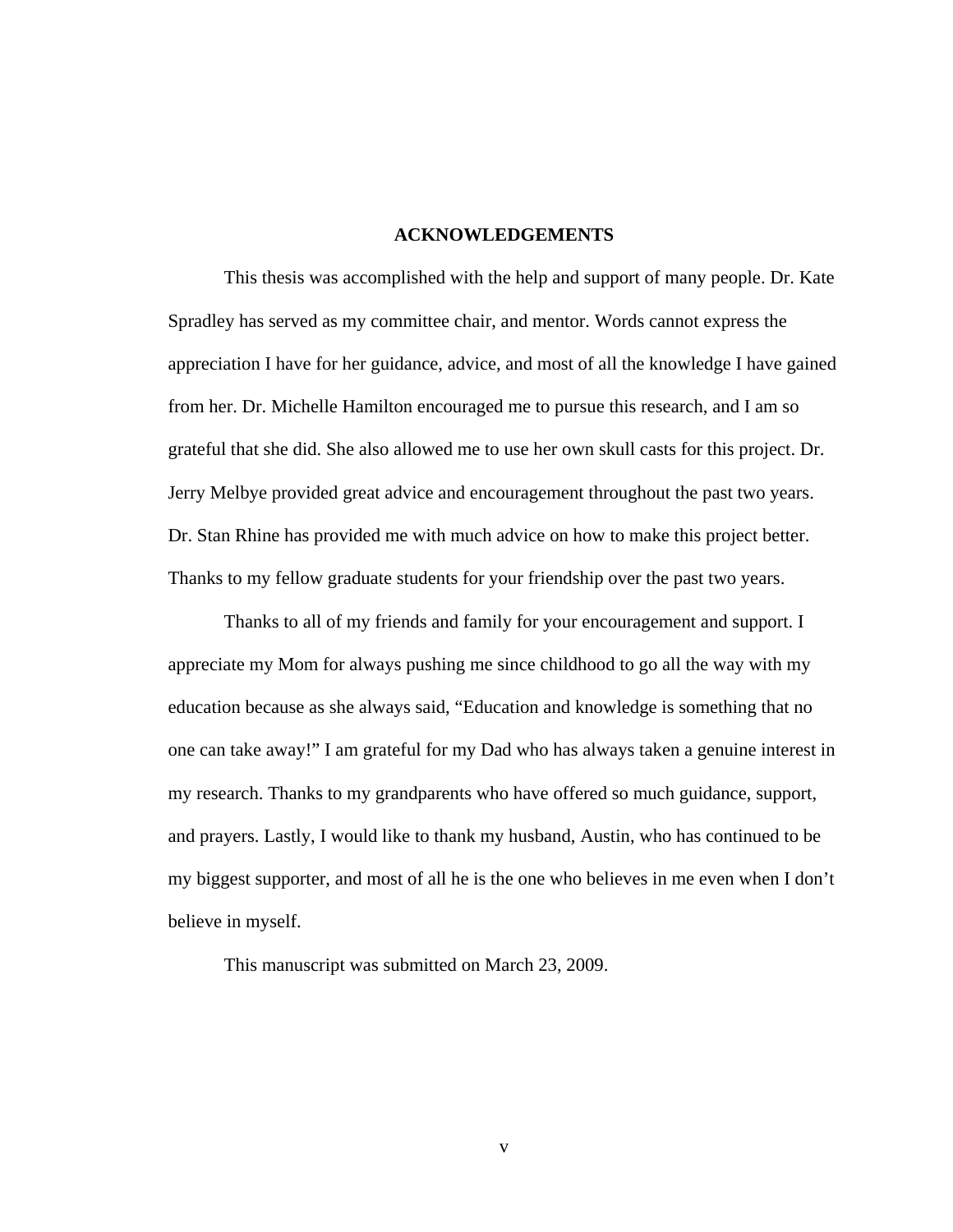# **TABLE OF CONTENTS**

|                | Page |
|----------------|------|
|                |      |
|                |      |
|                |      |
| <b>CHAPTER</b> |      |
|                |      |
|                |      |
|                |      |
|                |      |
|                |      |
|                |      |
|                |      |
|                |      |
|                |      |
|                |      |
|                |      |
|                |      |
|                |      |
|                |      |
|                |      |
|                |      |
|                |      |
|                |      |
|                |      |
|                |      |
|                |      |
|                |      |
|                |      |
|                |      |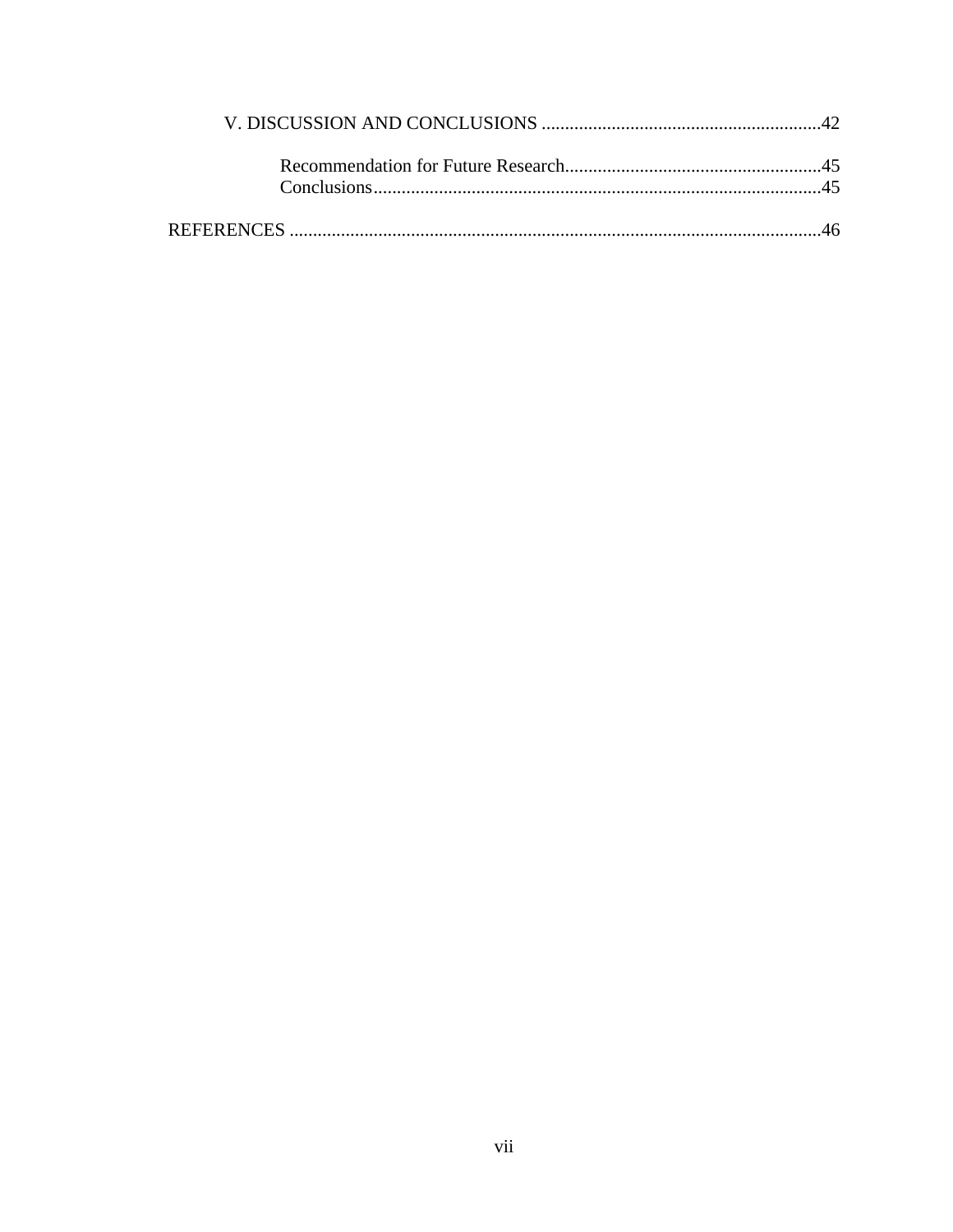# **LIST OF FIGURES**

| <b>Figure</b> | Page |
|---------------|------|
|               |      |
|               |      |
|               |      |
|               |      |
|               |      |
|               |      |
|               |      |
|               |      |
|               |      |
|               |      |
|               |      |
|               |      |
|               |      |
|               |      |
|               |      |
|               | 39   |
|               |      |
|               |      |
|               |      |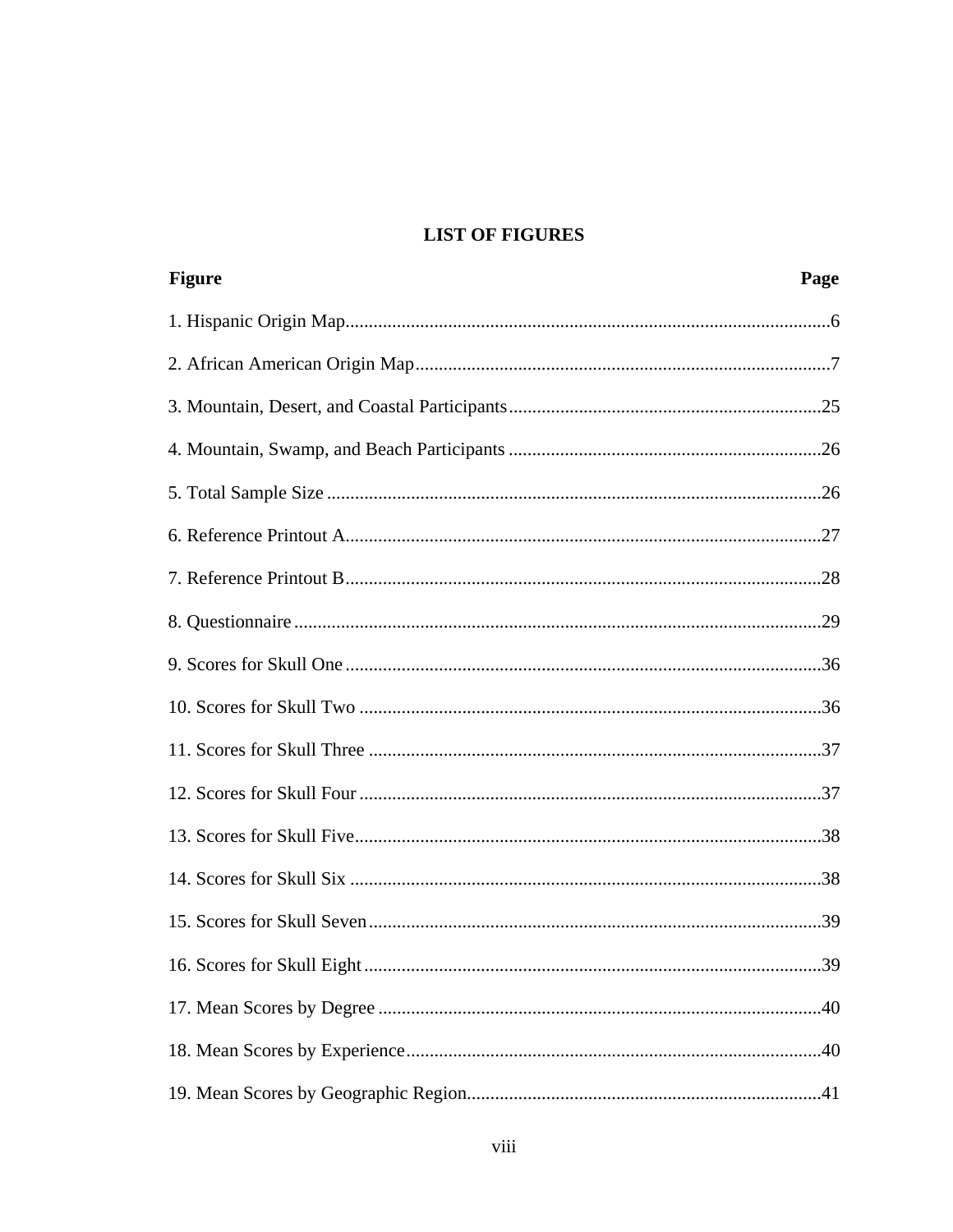# I. INTRODUCTION

 Forensic anthropology is part of the biological subfield of anthropology. It is defined as "the scientific discipline that focuses on the life, the death, and the postlife history of a specific individual, as reflected primarily in their skeletal remains and the physical and forensic context in which they are emplaced" (Dirkmaat et al. 2008:47). One of the most important goals of forensic anthropology is to obtain a positive identification of unknown skeletal remains. Often, the only remaining evidence from a crime scene, mass fatality or fire is the bones of the victims. Bones can provide a wealth of information about the victim and possibly lead to a positive identification. The forensic anthropologist, when confronted with skeletal remains, must create a biological profile through the analysis of the remains. The basic components of a biological profile are age, sex, height, and ancestry. Of these four characteristics, ancestry is perhaps the most difficult to assess.

The skull is considered to be the most useful part of the skeleton to utilize in the assessment of ancestry (Howells 1973; Rhine 1993). There are two widely used methods in forensic anthropology to assess the ancestry of a skull, metric and nonmetric analyses. The metric method that is the most popular is a computer-based program, FORDISC 3.0 (Jantz and Ousley 2005). Created by Richard Jantz and Steve Ousley, this program utilizes discriminate function analysis derived from the Forensic Anthropology Database (Moore-Jansen and Jantz 1988). This database contains a number of measurements that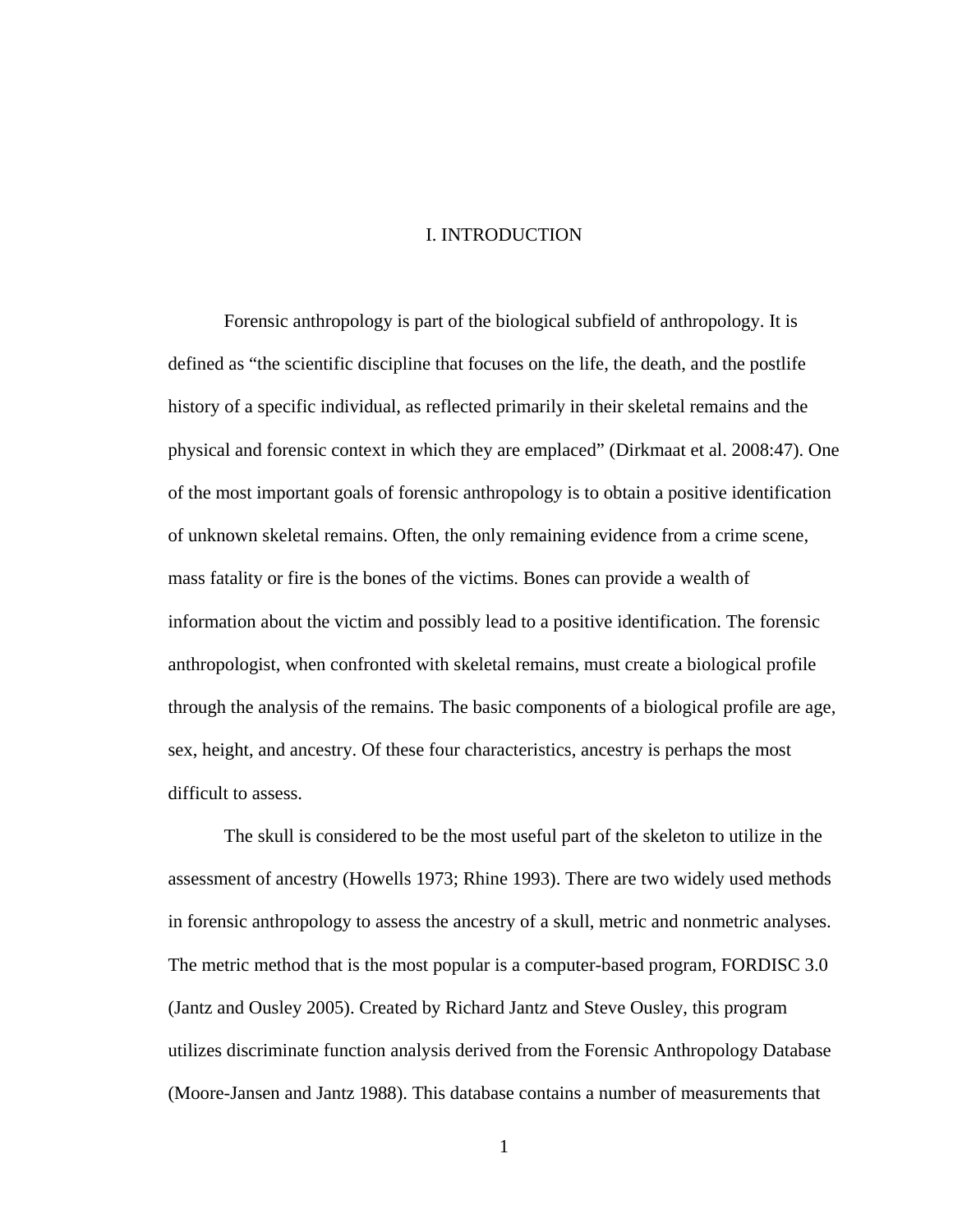have been taken from positively identified individuals from United States forensic cases. The program was created in 1993 and has since been revised twice in 1996 and 2005. These revisions allowed for a sample reflective of people born after 1930. The forensic anthropologist takes thirty-six different measurements of a skull. These measurements are then plugged into FORDISC 3.0 (Jantz and Ousley 2005), which calculates matrices and a linear discriminate analysis. The skull is then classified into a population group. The program calculates the probability that the skull belongs to a particular population. Although this method is objective, it is important to keep in mind that there is still some inter- and intra- observer error in taking measurements (Adams and Byrd 2002; Jamison and Zegura 1974).

The other method of assessing the ancestry of a skull is the nonmetric method. The overall structure of the skull differs between ancestral groups (Berry and Berry 1967; Brace 2005; Ishada and Dodo 1997; Jantz 1970; Rhine 1990). Therefore, it can be used to assess ancestry through a visual examination of skulls. There is a number of identifying nonmetric traits that has been determined useful through the years (Birkby et al. 2008; Brooks et al. 1990; Hinkes 1990). In fact, there are many lists that have been combined which give the nonmetric traits that can be used for a particular ancestral group. Some of these are Stanley Rhine's 1990 "Nonmetric Traits of the Skull" and George W. Gill's 1998 "Craniofacial Trait Variations Common to each Geographic Region". The nonmetric method simply requires the forensic anthropologist to visually assess a skull and assess the most likely ancestry (African, Asian, or European) based upon the different morphological traits that he/she can visually observe on the skull. Many of the standards used for ancestry assessment are considered to be subjective, especially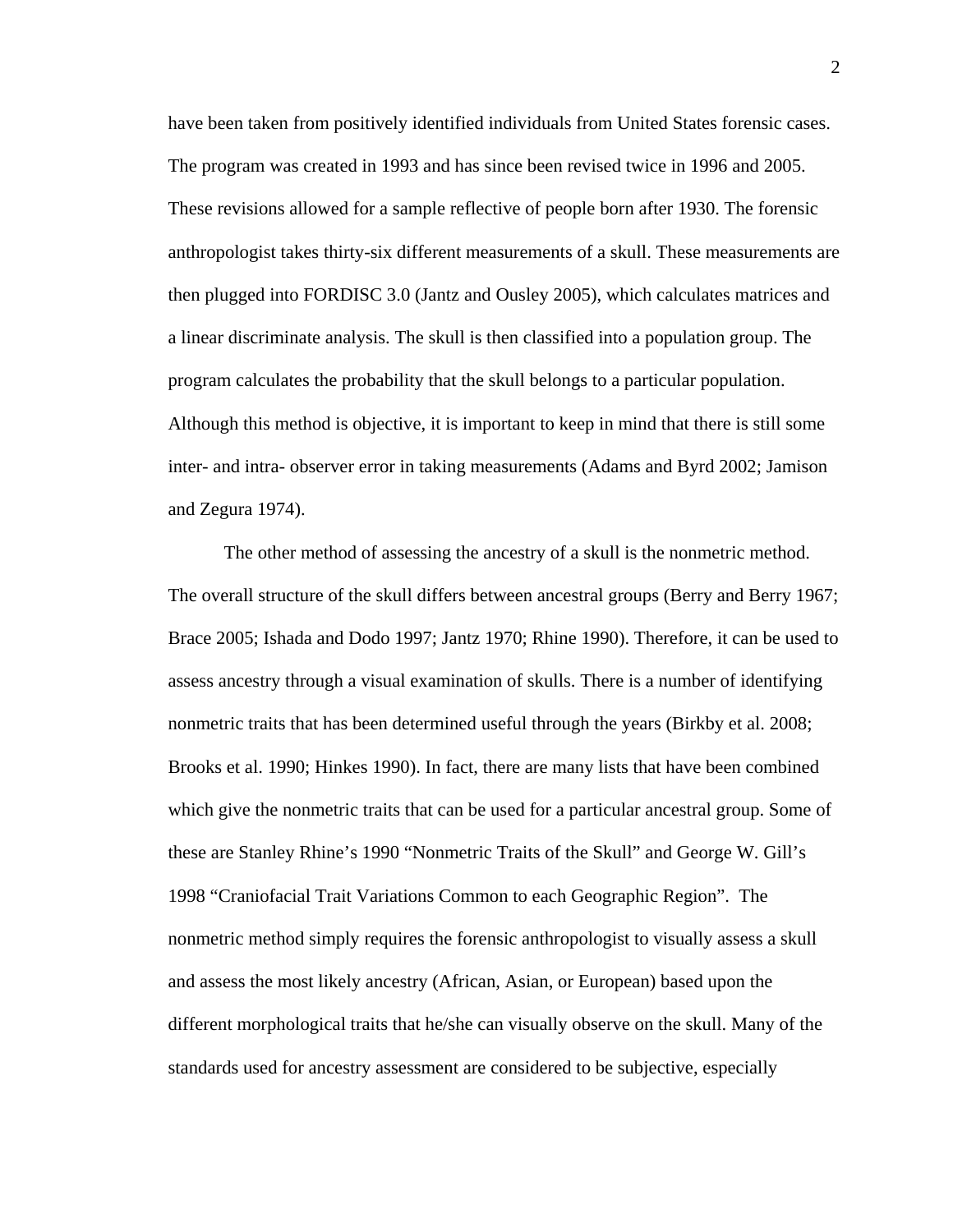standards of nonmetric visual assessment. Although there is a subjective nature to nonmetric ancestry assessment, the nonmetric method is still important. Many times a forensic anthropologist only has fragments of a skull or a skull that portrays postmortem damage. For these types of incidents, the metric method of assessing ancestry cannot be utilized. Further, even if the anthropologist has a skull with cranial modification or skull fragments, the nonmetric method is still very useful. This is because certain features of the skull, by themselves (eye orbits, teeth, nasal region), can provide information about the possible ancestry of the individual. Furthermore, although the nonmetric method is completely visual, it is the combination of the two methods which gives the most accurate assessment of ancestry (Brues 1990). Compared to the metric method of assessing ancestry, the nonmetric method is much more subjective because its reliability lies in the eyes of the forensic anthropologist. Therefore, certain variables, for example education, experience, and geographic region, may have a big impact on the forensic anthropologist's assessment of ancestry. The purpose of this research is to determine the overall affects of these variables on the assessment of ancestry. Because the nonmetric method is simply based upon the forensic anthropologist's assessment of the skull; the education and experience the forensic anthropologist has could have some impact on their overall judgment and understanding of nonmetric assessment. Also, the place in which the forensic anthropologist was trained and has conducted the majority of their cases could have an affect on their assessment of ancestry. Although forensic anthropologists are located across the United States, there are differences in their caseloads (the majority of the skulls that they see), which is ultimately affected by the population demographics of the particular area in which they work (1990; Ramirez and Cruz 2002). Within the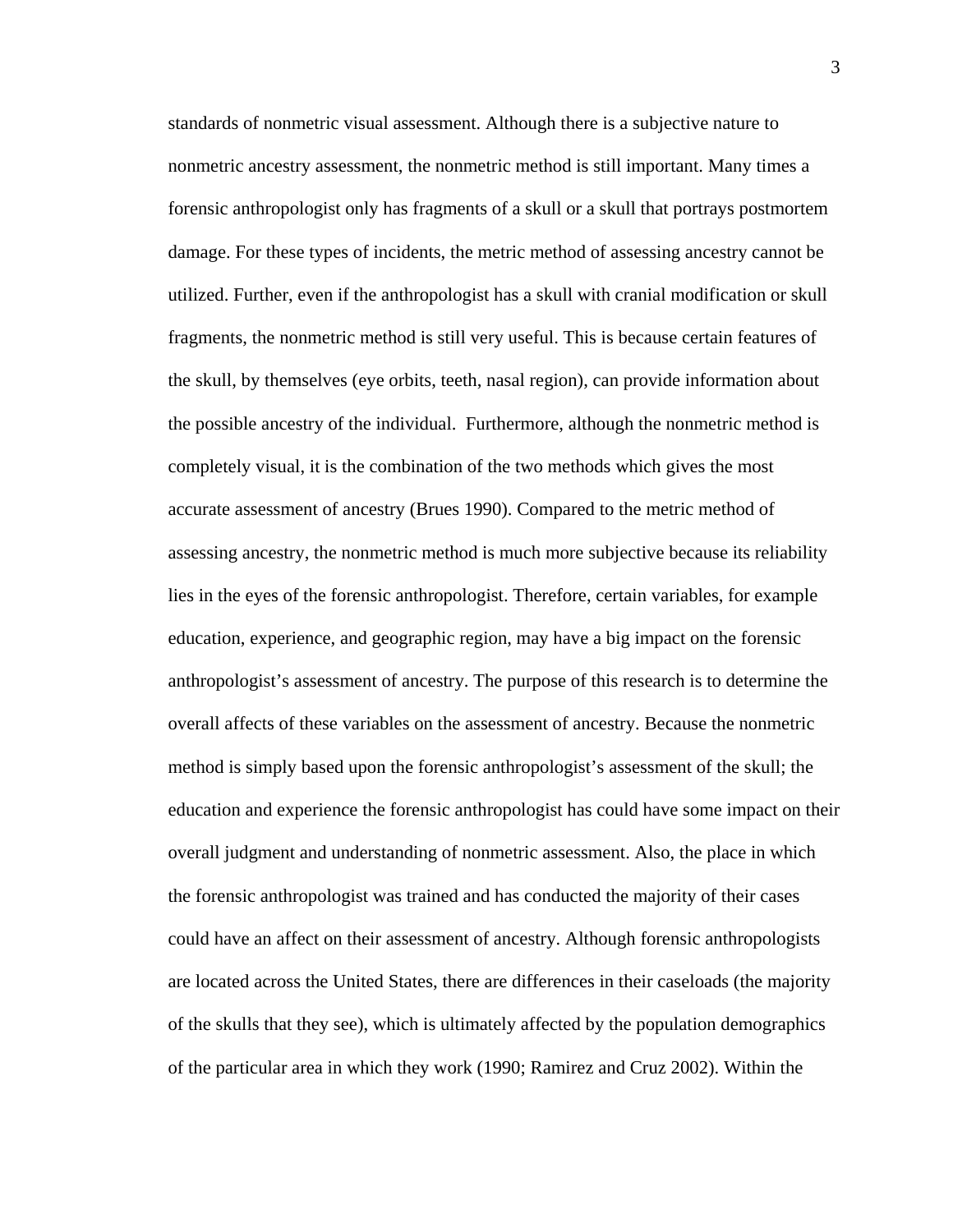literature on the nonmetric method of assessing ancestry, many recognize that the

nonmetric method requires "experience". This fact is stated by a number of researchers in

textbooks as well as scholarly articles written on ancestry assessment:

"Even veteran anthropologists have difficulty in maintaining consistency in these subjective ratings and still greater difficulty in equating their standards with those of equally *experienced* observers". (Hooton 1946:715-emphasis added)

"They (nonmetric traits) are capable of classification according to presence or absence, grade of development and form, if the observer is *experienced* and is able to maintain a consistent standard for his morphological appraisals". (Hooton 1926-emphasis added)

"A skilled eye and practiced judgment are the most valuable tools for a forensic anthropologist. Increasing *experience* will allow him to make sense out of small bits of evidence". (Hinkes 1993:52-emphasis added)

"Anthroposcopy appears to be as accurate as anthropometry when in *experienced*  hands and when numerous traits are used". (Rhine 1990:19-emphasis added)

"Sometimes it is only the anthropologist's *experience* that tells him there is an undefinable "something" about the skeleton that suggests one race over another". (Stewart 1979:231-emphasis added)

Although this recognition may not necessarily be a problem with the nonmetric method,

it is stated by a number of researchers, and yet the idea that forensic anthropologists need

experience in order to utilize the nonmetric method correctly has never been tested.

Also, based upon the US Census Bureau's 1990 population density maps, the

majority of Hispanic individuals live in the western states (See Figure 1), while the

majority of African American individuals live in the southeastern states (See Figure 2).

Therefore, a forensic anthropologist's caseload could be affected according to the

population demographics of the area in which they work and bias their assessment of

ancestry. In other words, if a forensic anthropologist in the east is not used to working

with Hispanic remains, will the unknown skeletal remains be correctly identified as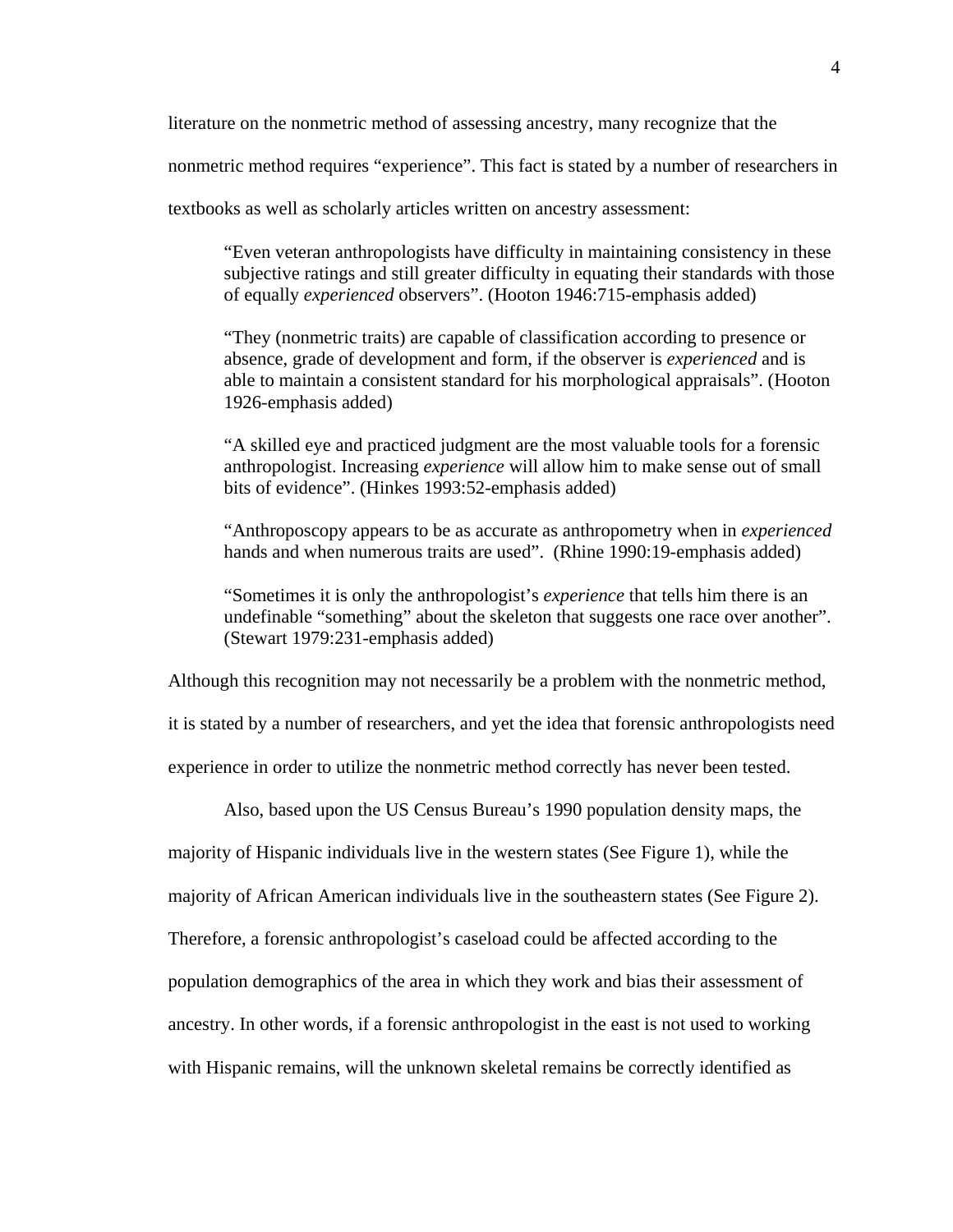Hispanic? The affect of geographic region and population demographics on the assessment of ancestry has also never been tested.

Because the nonmetric method of assessing ancestry is considered subjective in nature, this proposed subjective nature needs to be quantitatively tested. Further, certain aspects, such as education, experience, and geographic region should be tested to determine whether they play a role in ancestry assessment using the nonmetric method. Thus, in order to explain this research, a review of previous research pertaining to ancestry within physical and forensic anthropology is imperative. Therefore, chapter two will discuss the history of ancestry within anthropology as well as the past research that has been conducted on the assessment of ancestry. Within this review of the literature, there will be a discussion of two terms, ancestry and race, and an explanation of which will be used throughout this paper. Chapter three will present the materials and methods of the research. Chapter four will contain the statistical results of the study. Chapter five will be a discussion of the results of the study and a conclusion.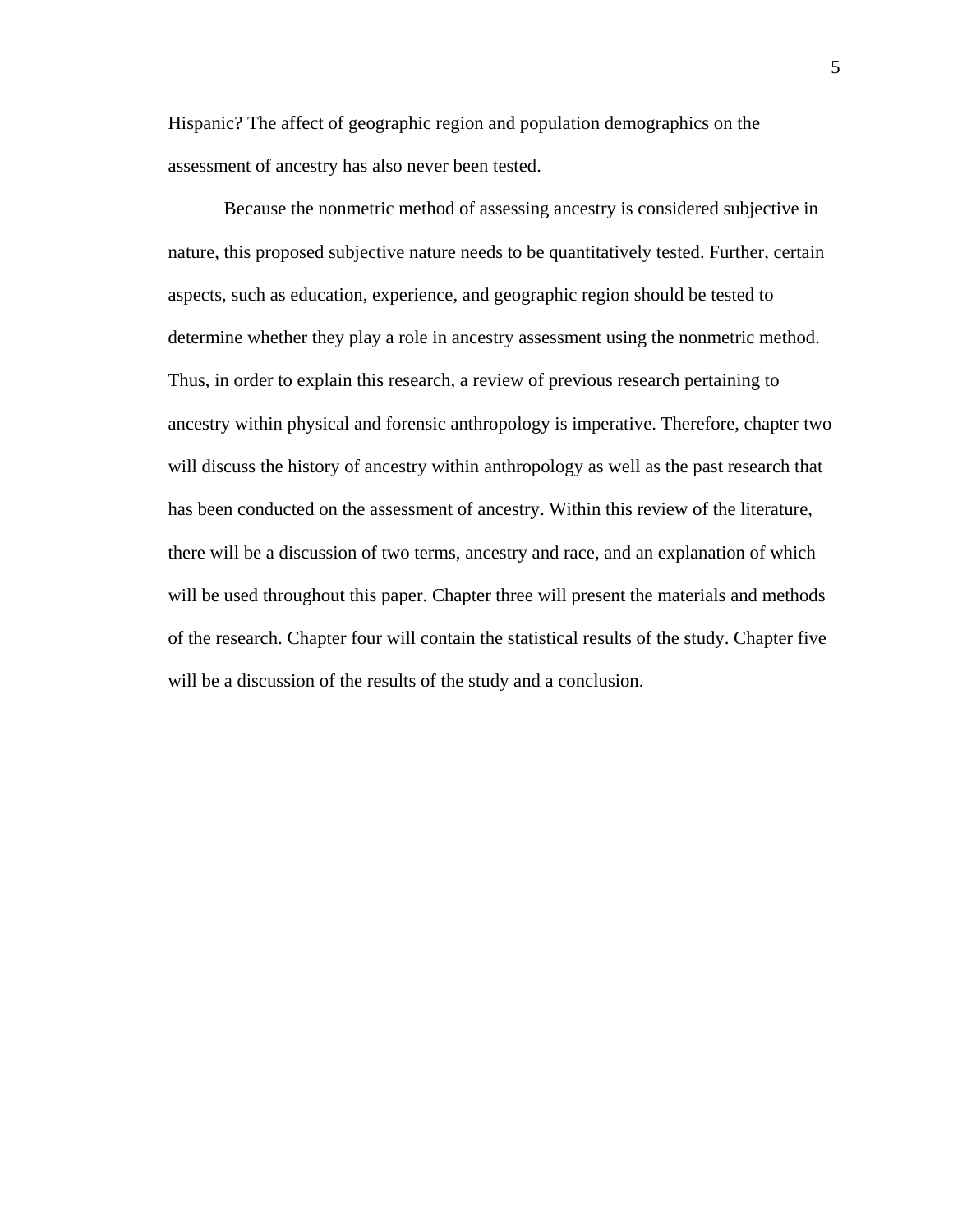

Figure 1. Hispanic Origin Map. This population density map shows that the majority of Hispanic individuals reside in the west.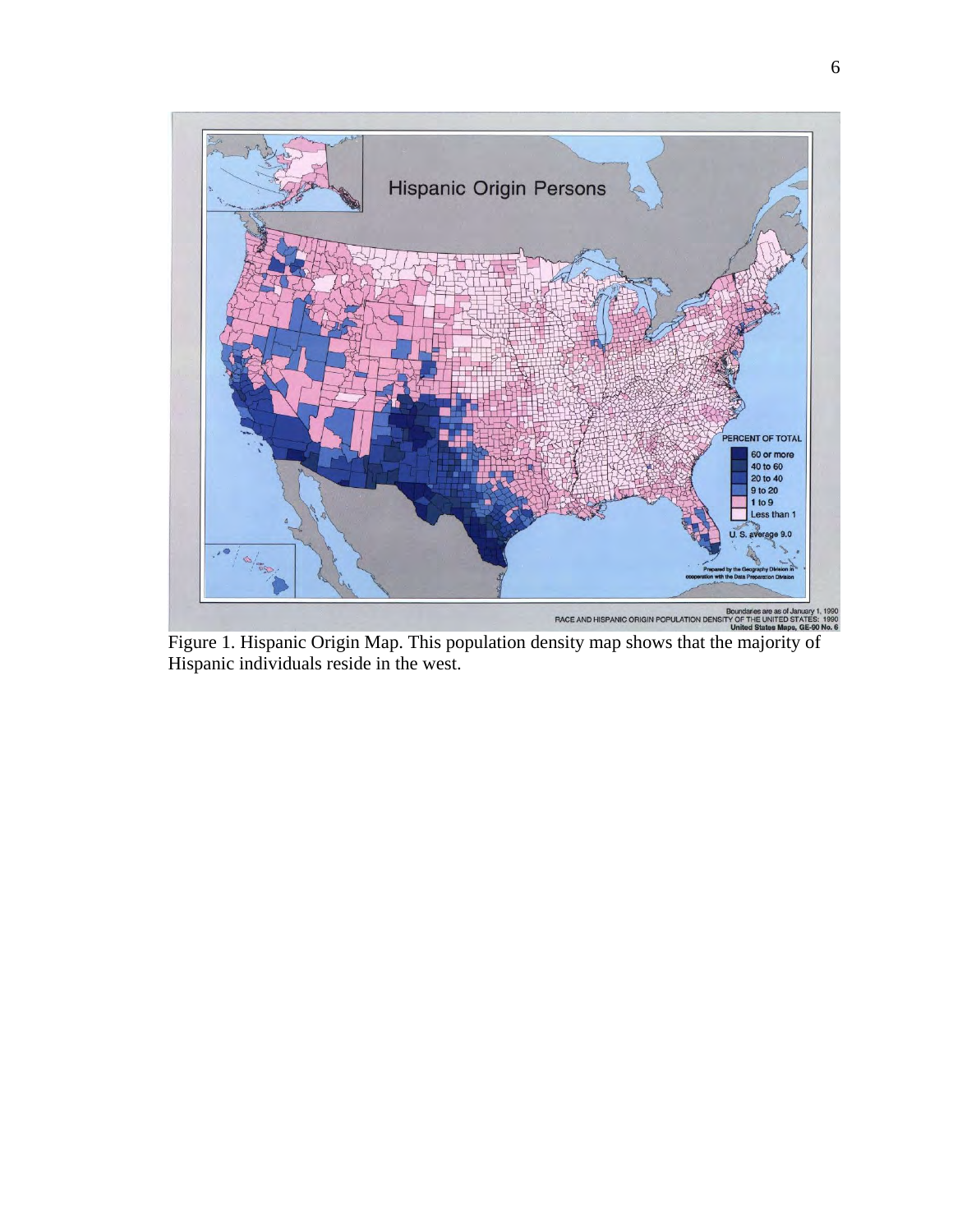

Figure 2. African American Origin Map. This population density map shows that the majority of African American individuals reside in the east.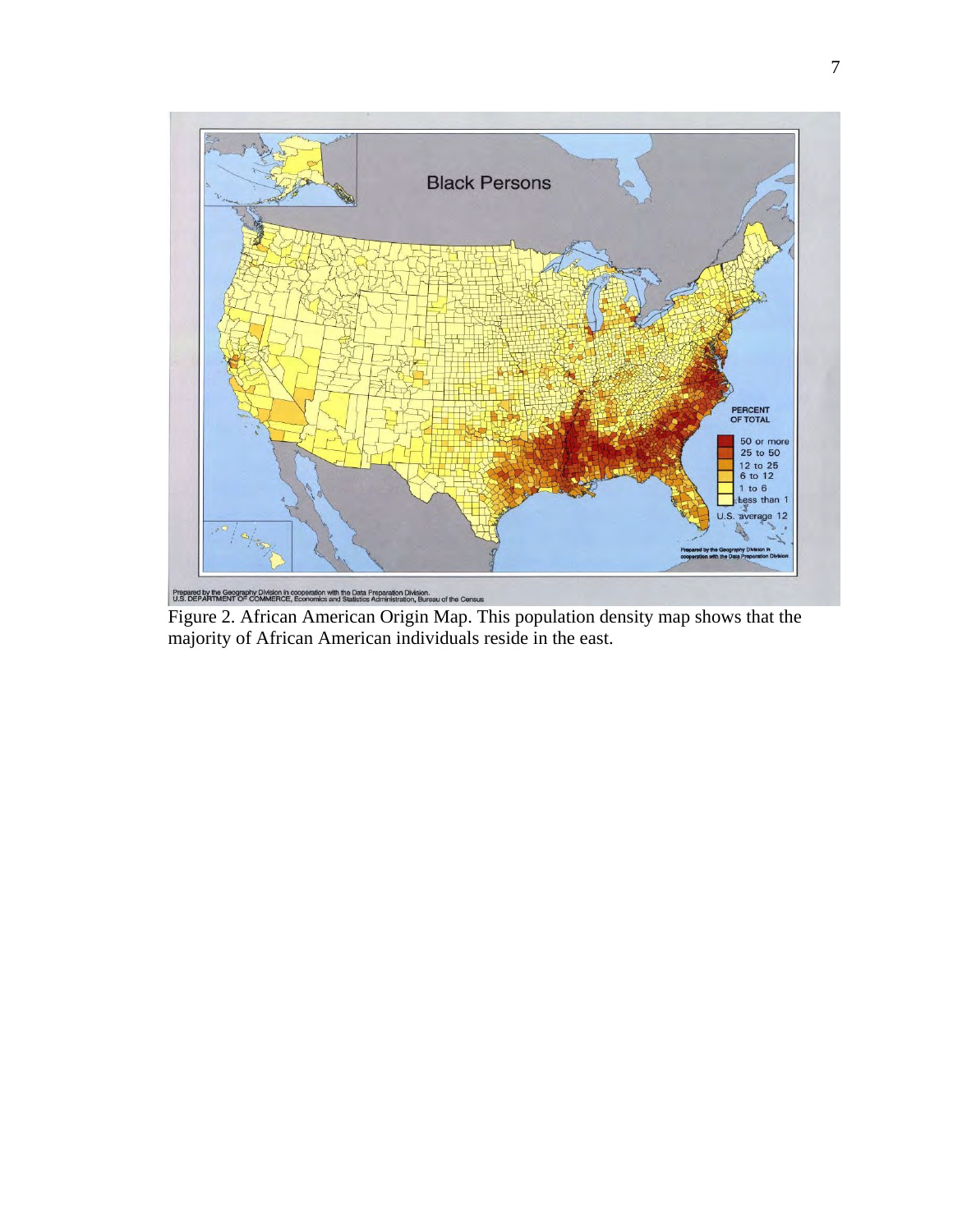# II. LITERATURE REVIEW

### **Introduction**

This chapter will begin with a brief overview of this history as it applies to ancestry assessment within physical anthropology. Following this will be a discussion of the two methods of ancestry assessment and the problems with the nonmetric method. The chapter will close with an explanation of the terms used throughout this research as well as a brief history of the "race debate" within physical and forensic anthropology.

# **The 18th & 19th Centuries**

The beginnings of ancestral studies within anthropology began with the human innate desire to classify. In the  $18<sup>th</sup>$  century, human biological variation was based upon descriptions of human populations. These were usually focused on phenotypic characteristics, visible to the eye. Linnaeus (1707-1778) was the first to classify human beings into four varieties, or as he calls them "subspecies" (Linnaeus 1759). In his famous publication, *Systemae Naturae* (Linnaeus 1759), Linnaeus describes human biological variation by dividing people into one of four classifications. These four classifications are *Homo sapiens europeaus*, *H. sapiens americanus*, *H. sapiens asiaticus*, and *H. sapiens africanus.* In other words: white, red, dark, and black. Linnaeus used no sort of anatomical differences to establish the four varieties. It was solely based upon skin color, the morphology of the soft tissue, and differences among behavior (Linnaeus 1759). He believed there was an inherent hierarchy in the world, and that each "race" or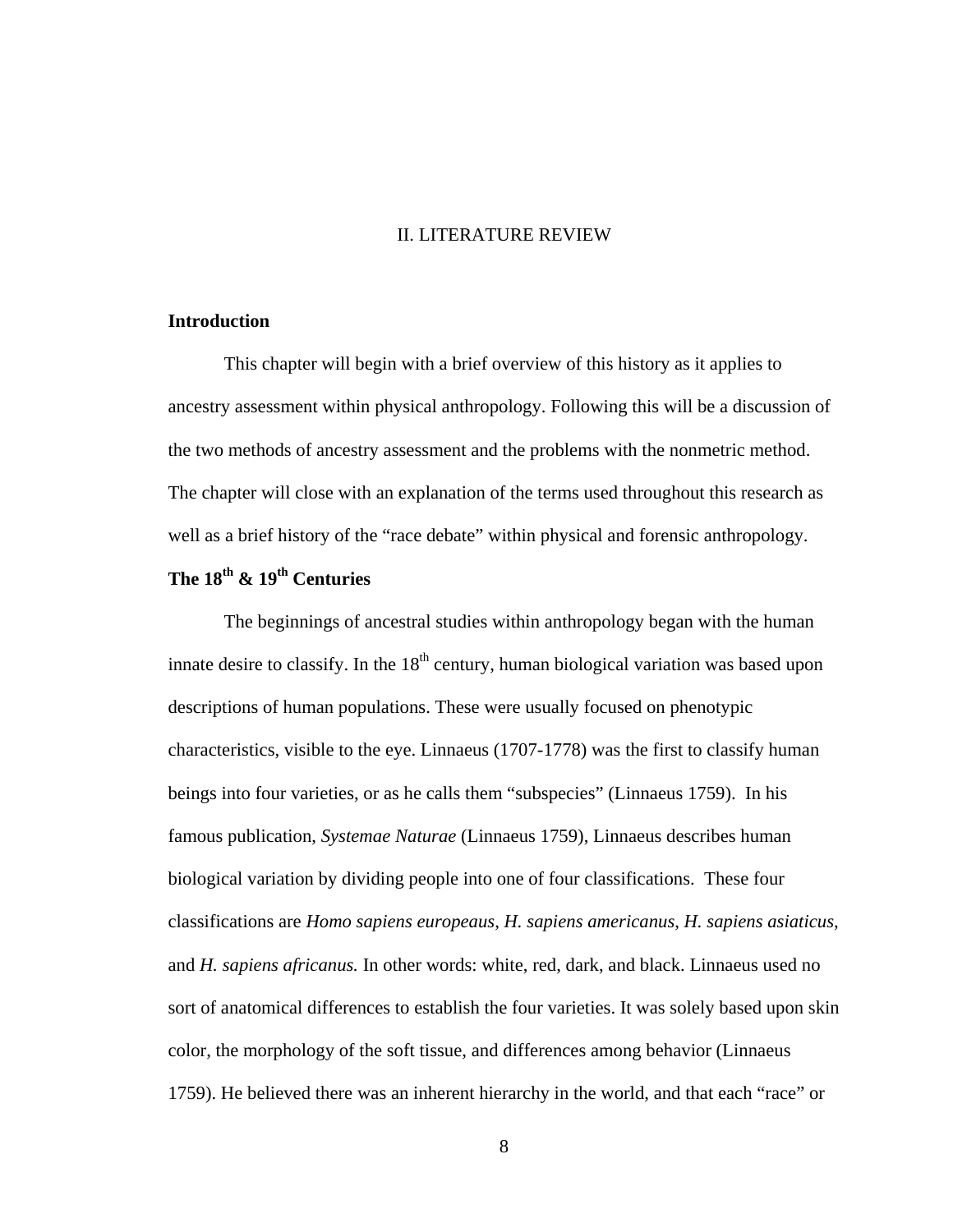"variety" had an inherent position within the hierarchy. At this time, ancestry was being used to create biological "types" and to describe the variation seen between populations. Some accepted Linnaeus' four-division classification, while others like Blumenbach (Blumenbach 1775), Leclere, Buffon, and Kant believed it was factors like climate and nutrition that created human biological variation (Hefner 2007). Blumenbach (1752- 1840) took a different approach in describing the differences seen between populations. He argued that humans progressed through time, moving from one particular "variety" to the next (Blumenbach 1775). Therefore, in Blumenbach's view this progression lead to a perfect form. All humans came from a single origin, but climate, nutrition, and environmental factors changed humans, creating lots of variation. Blumenbach created his own classification of humans. This classification was primarily based upon geographic origin. He classified humans into five varieties: Caucasian, Mongolian, Ethiopian, American, and Malayan (Blumenbach 1775). Unlike Linnaeus, Blumenbach (although he may not have recognized it at the time) realized that the people within a certain area resemble their ancestors (Brace 1997). He may have been on to the idea that real differences lie within and between populations, which is a useful concept within studies of human variation.

A very influential researcher for his time, Morton (1799-1851) contributed a great deal to the polygenist movement of classifying humans into distinct biological groups as well as to the "race concept" within studies of human variation (Hefner 2007). Morton was one of the first to use differences in cranial morphology as a backbone for studies of human variation. In his famous publication, *Crania Americana* (1839), he classified humans into four distinct races, which were taken from Blumenbach's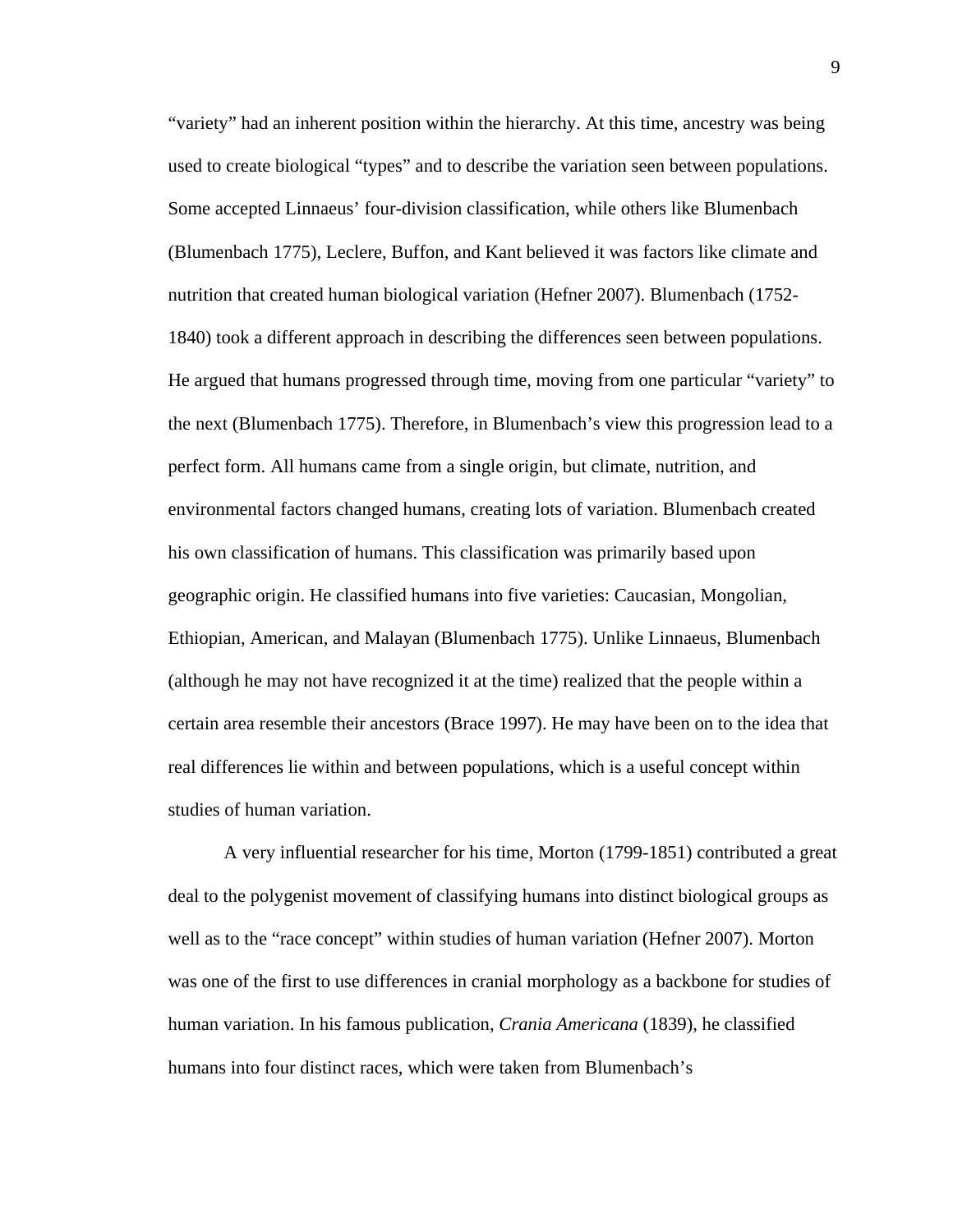literature (Morton 1839). Although Morton's work has been attacked and discredited through the years, it is often still cited in the literature as proof of biologically distinct races (Rushton 1999).

# The 20<sup>th</sup> Century

In the  $20<sup>th</sup>$  century, there was a slight change of the "race concept". Perhaps the most influential person that brought about this change was Boas (1858-1942). Boas's work within biological anthropology affected some of the beliefs pertaining to the usefulness of race in studies of human variation. In *Changes in Bodily Form of Descendants of Immigrants* (1910), Boas presented his ideas that environment was the influential cause that created human variation. Boas showed, through the craniometric data that he collected on 18,000 immigrants from seven populations, that environment affected cranial morphology (Boas 1910). His ideas were very influential in demolishing the typological approach to race and human variation.

It seems that Boas was changing the "race concept" and its usefulness for studies of human variation. However, while Boas' ideas were refuting the typological approach to human variation, Hooton (1887-1954) and his students were trying to find evidence for the biological distinction of races (Hefner 2007). Hefner (2007) argues that his work contributed the "most important methodologies for ancestry determination" (Hefner 2007). Hooton believed there was a biologically distinct aspect of race. Therefore, the purpose of his research was to prove this without looking at environmental factors. Hooton collected nonmetric and metric data from varying populations. He divided humans into three races: White, Negroid, and Mongoloid (Hooton 1926). He referred to these as primary races, which could be broken down into secondary races. Based upon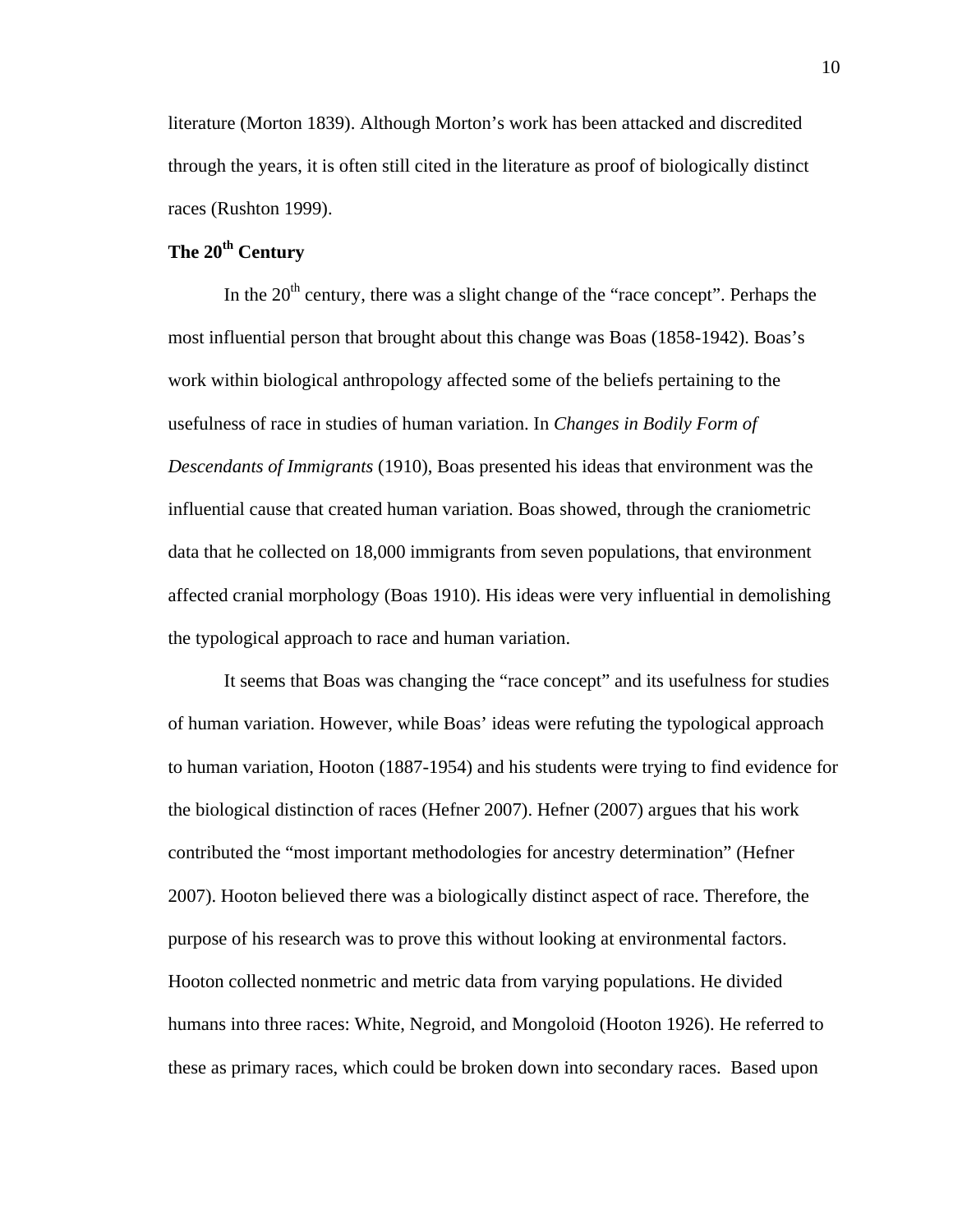the data he collected, he was able to define eight "morphological types" (Hefner 2007). This means that those that portrayed certain morphological types could be classified into one of the primary races. Hooten compiled a list of traits to identify these morphological "types". This list became the Harvard Blanks (Brues 1990). This is the first list among many of nonmetric traits for assessing ancestry. In fact, today within the field of forensic anthropology, lists of nonmetric traits are still available (and often used) to assess the ancestry of unidentified remains (Birkby et al. 2008; Gill 1998; Rhine 1990).

#### **Ancestry Assessment**

 Within forensic anthropology, there are two ways to assess the ancestry of skeletal remains: metric and nonmetric. While there are multiple metric methods used for assessing the ancestry of a skull, only a few are well-known and accepted methods.

# **The Metric Method**

The metric measurements that are used for metric evaluations originally come from the standards set at the Frankfurter Verstandigung (1882). This was a meeting set up for the purpose of standardizing cranial landmarks to be used for anthropometric data collection, and these landmarks are still used today. One metric method that was once a popular method for assessing ancestry was the Giles and Elliot metric evaluation. In their 1962 article, "Race Identification from Cranial Measurements", they introduce the use of discriminate functions for ancestry assessment (Giles and Elliot 1962). The method was created using the Terry collection as well as prehistoric Native American skulls from Indian Knoll. It was used to differentiate between three different ancestral groups. A forensic anthropologist could use the discriminate function analysis to distinguish between Blacks and Whites or American Indians and Whites. Once the measurements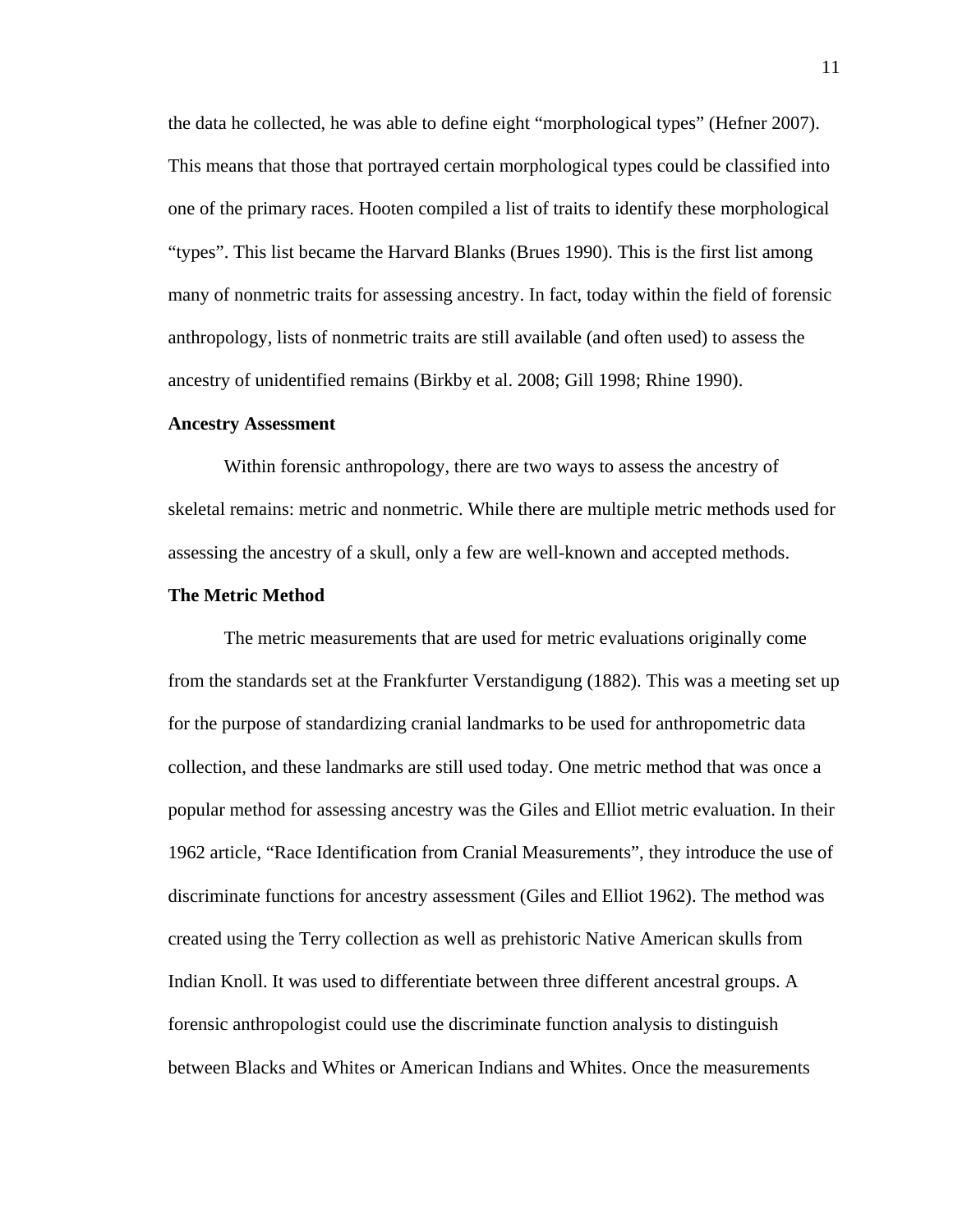were taken and the discriminate function scores were calculated, it could be plotted on a scale that would put the results into a racial category. A number of researchers have proven this method to be inaccurate (Ayers et al. 1990; Snow et al. 1979). Although the Giles and Elliot method is inaccurate, it was the first study to use discriminate function equations. The Giles and Elliot method opened the door to more research of measurements of the skeleton that can be used for ancestry assessment.

Gill and Gilbert (1990) created a metric method of distinguishing between American Blacks and Whites based upon six measurements of the mid-facial region. They found the measurements have a very high percentage of accuracy, averaging around ninety percent. Although this is an accurate metric method, it can only be used for Blacks and Whites.

The more popular metric method used within forensic anthropology is one that utilizes a computer-based program, FORDISC 3.0 (Jantz and Ousley 2005). This program also utilizes discriminate function analysis. It is a database containing a number of measurements of known skulls from twenty eight populations. After taking measurements of the skull, they are plugged into FORDISC 3.0, which calculates a matrix and a linear discriminate analysis. The skull is then classified into a population group.

Many researchers argue that FORDISC is not a valid and useful program. Some have attempted to show that FORDISC is subject to manipulation by the user (Belcher et al. 2002; Leathers et al. 2002; Williams et al. 2005). A number of studies have been conducted that find the program misclassified skulls (Belcher et al. 2002; Leathers et al. 2002; Williams et al. 2005). However, many of the studies do not follow the guidelines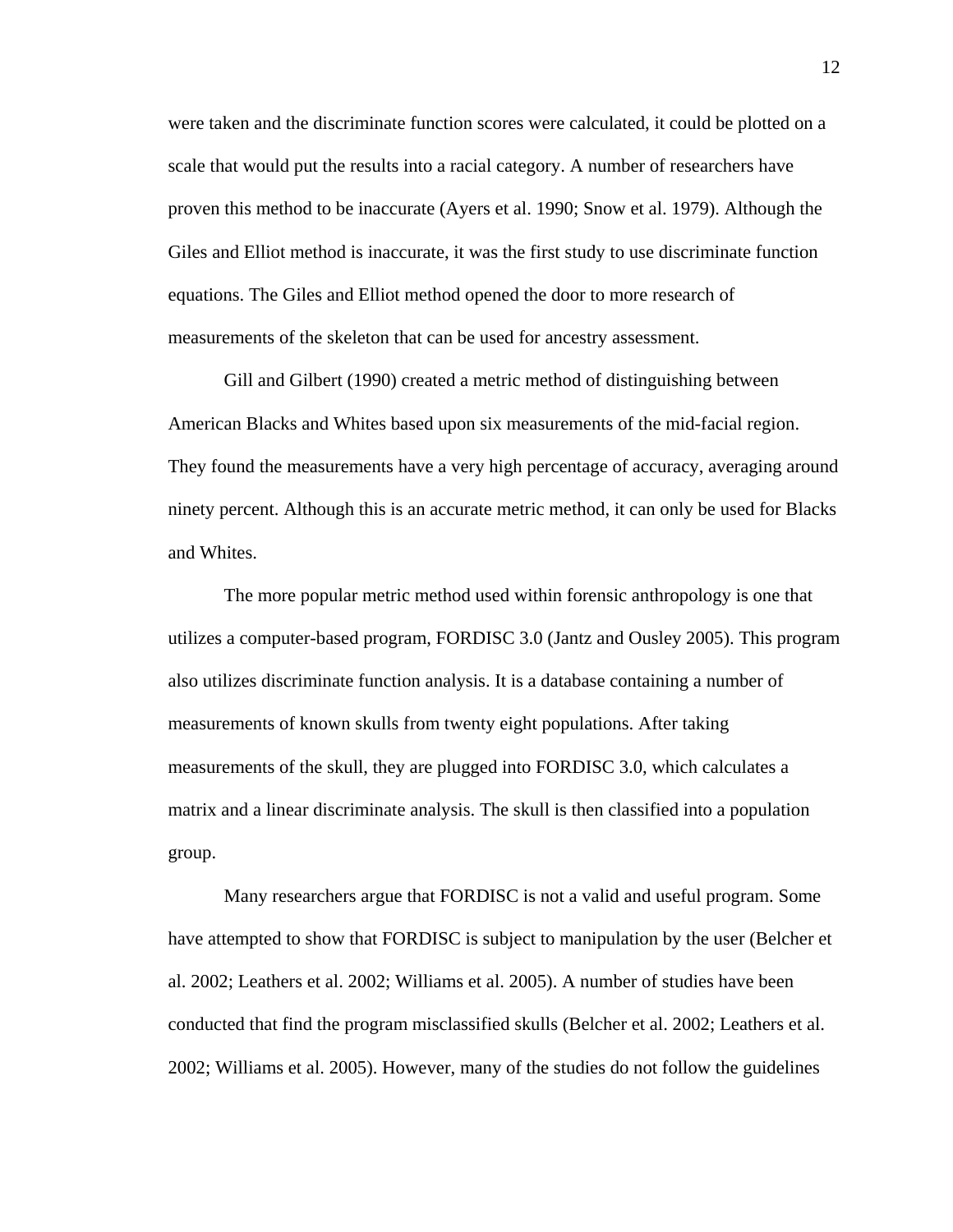of the FORDISC program. For example, Belcher et al. (2002) use the program to try and classify ancient crania, when the FORDISC guidelines clearly say the program is only useful for crania from the  $20<sup>th</sup>$  century. Although many have attempted to discredit the FORDISC program, it is still the most widely used metric method of assessing ancestry.

### **The Nonmetric Method**

 The nonmetric method of assessing ancestry has been around since Hooton's Harvard Blanks. There is a vast amount of literature on nonmetric traits of the skull. Brues (1913-2007), who was a student of Hooton's, realized the application of nonmetric traits to the forensic anthropological analysis of skeletal remains (Brues 1990). She found the nasal region of the skull to be useful in ancestral identification. She argues that the contour across the nasal root differs in morphology between Blacks, Whites, and Asians. According to Brues (1990), Blacks typically have a nasal root shape of a Quonset hut, Asians portray tented nasals, and Whites have steepled nasals.

Brooks et al. (1990) determined distinct differences in the prognathism of the maxillary alveolus region among ancestral groups (Brooks et al. 1990). They argue that the shape of the maxillary bone, between the two front canines differs among the ancestral groups. Some degree of prognathism is present in all groups except American White, and it is more pronounced in Blacks.

The presence of shovel-shaped incisors can be an indicator of Asian ancestry (or Mongoloid ancestry as used within the literature). Hinkes (1990) determined that Whites very rarely have shovel-shaped incisors while American Indians portray the shovelshaped incisor trait eighty-five to ninety-nine percent of the time (Hinkes 1990).

Rhine's article "Non-metric Skull Racing" (Rhine 1990) is a review of the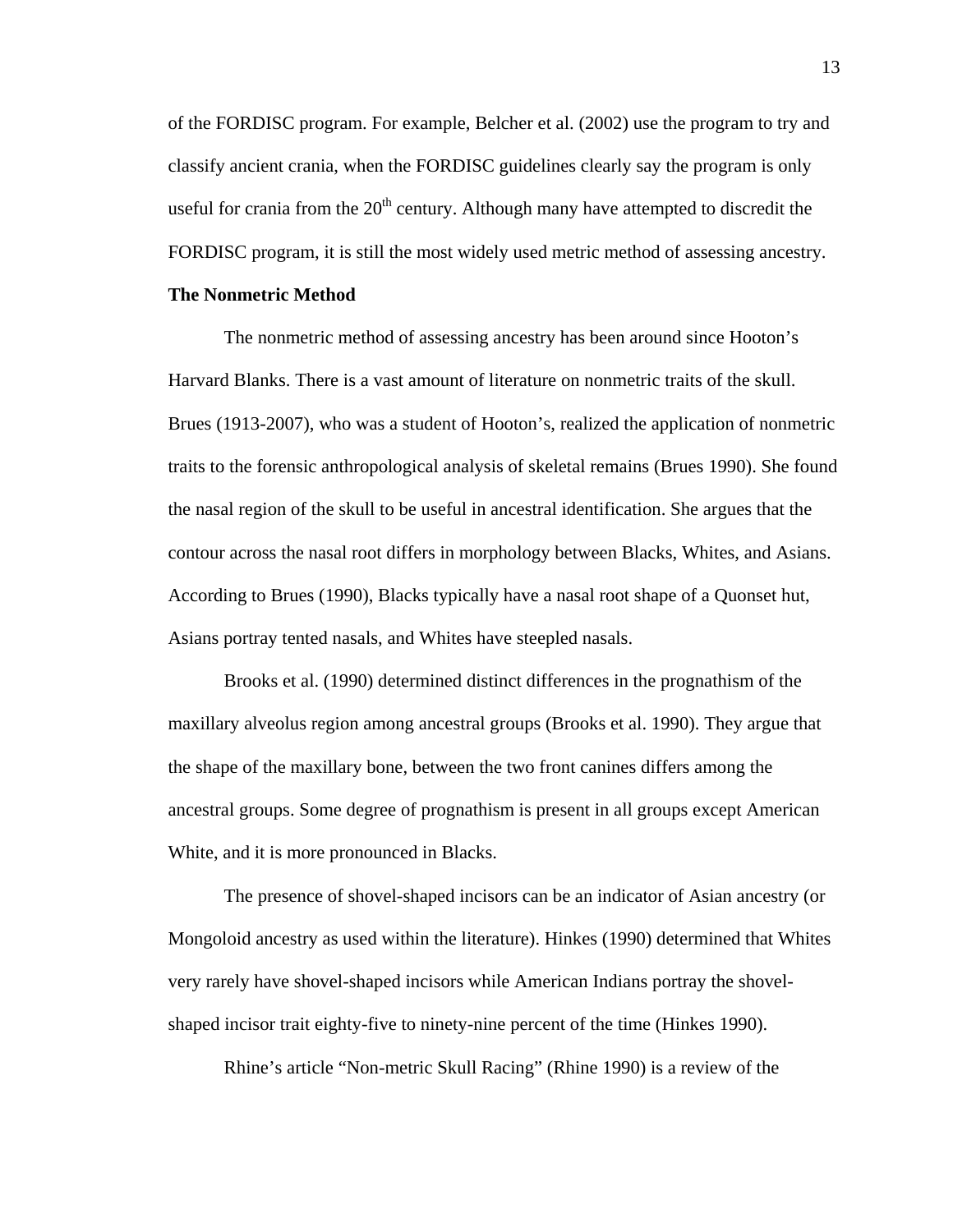literature on nonmetric traits of four ancestral groups: Whites, Blacks, Hispanics, and Amerindians. He tests 45 nonmetric traits of the skull and concludes that the nonmetric method is useful in assessing the ancestry of a skull. He then creates a list of nonmetric traits useful in identifying the ancestry of a skull. However, he makes the four ancestral groups fall into three groups: American Caucasoid, Southwestern Mongoloid, and American Black.

# **The Nonmetric Literature**

There are many problems with much of the past literature on the nonmetric method of assessing ancestry. First of all, the majority of the past studies focus on three main ancestral groups: Whites, Blacks, and Asians (in the literature these groups are referred to as Caucasoid, Negroid, and Mongoloid) (Brooks et al. 1990; Brues 1990; Rhine 1990). Obviously because of human variation, not every individual will fall under one of these three categories.

Another problem with the literature is the terminology used to define nonmetric differences seen between population groups. This terminology is difficult to define. For example, in describing the differences between the nasal area of Blacks, Whites, and Asians, Brues uses terms like "low and rounded", "moderate", and "high and somewhat pinched". The meaning of these terms may change for different people (Brues 1990). For example, what one person says is "moderate"; another person may define as "extreme". Another example of this can be seen in the literature describing the prognathic differences between population groups. Brooks et al. (1990) uses terms such as "slightly concave" and "light convexity". Once again, these terms are subjective because people may have different definitions for "slight" and "light". Furthermore, these terms are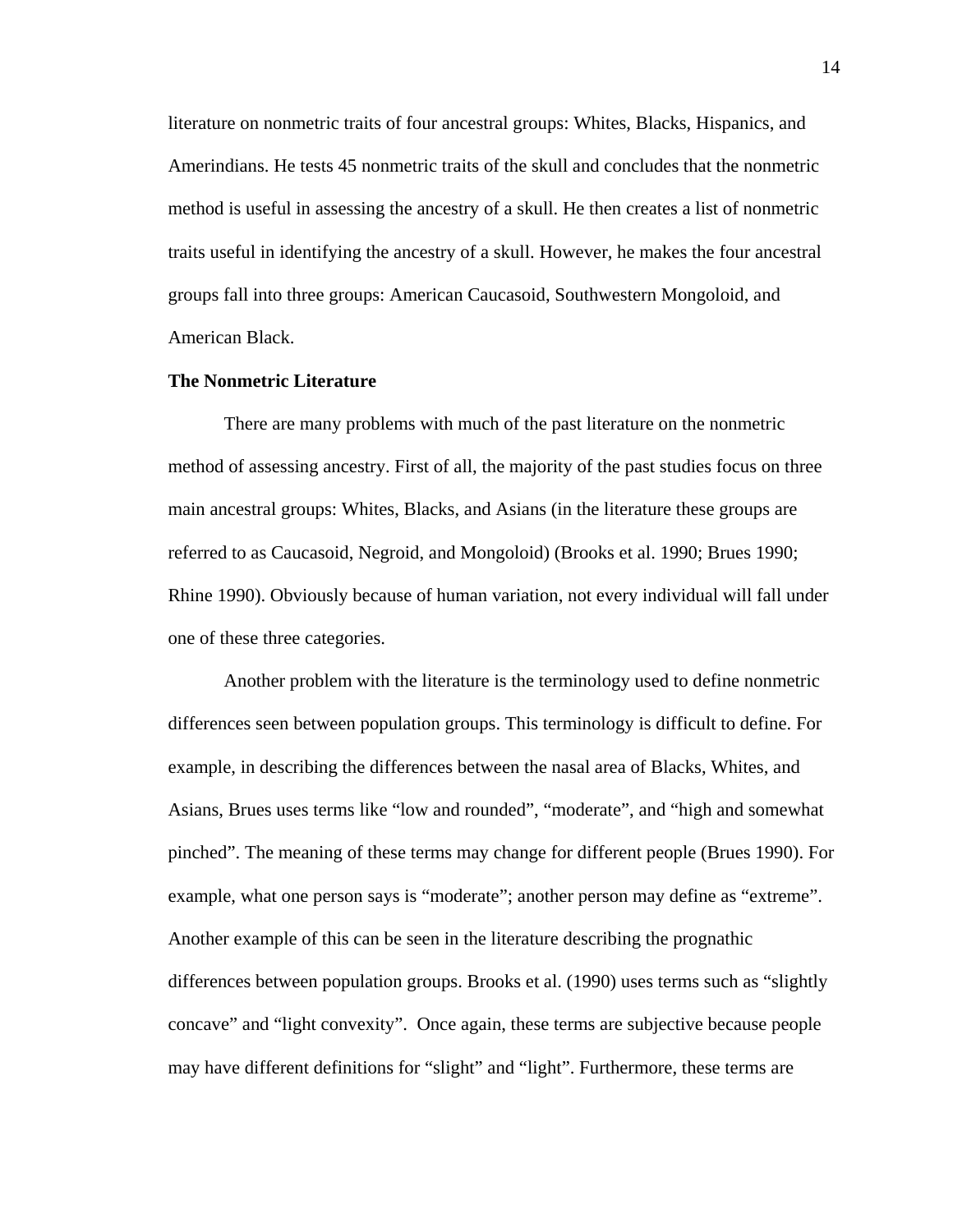likely more useful when doing comparisons between groups.

Another problem with the nonmetric literature is that most are written by comparing skulls of different ancestral groups. For example, Rhine defines nonmetric traits that he determines to be useful after dividing the "selected" skulls into three categorical groups (Caucasoid, Mongoloid, and Negroid) (Rhine 1990:9). It is easy to see differences between ancestral groups when doing a comparison. However, when looking at an individual skull, without comparing it to other skulls from different ancestral groups, the nonmetric traits may not be as obvious.

Another problem with the nonmetric literature, one which has been pointed out by different researchers, is that ancestry is defined by a typological classification system (Armelagos and Gerven 2003; Smay and Armelagos 2000). It is apparent that there is a typological order of racial classification within the field of forensic anthropology. In most of the literature that discusses the nonmetric method of ancestry assessment, there is a typological classification. For example, Rhine discusses nonmetric traits of the skull useful for differentiating between three racial groups: Caucasoid, Mongoloid, and African (Rhine 1990). Brues (1990) also discusses the use of the nasal region in classifying Negroid, Mongoloid, and African race (Brues 1990). There is even a typological classification of ancestry in the discussion of ancestry assessment in most forensic anthropology textbooks (Burns 1999; Byers 2005; Klepinger 2006; Nafte 2000). In fact, it has been argued that forensic anthropology is "the scholarship that defines and quantifies racial characteristics and provides a kind of cookbook set of instructions for identifying them" (Smay and Armelagos 2000:21) and that students of forensic anthropology are only taught how to "pigeonhole individuals according to a list of typical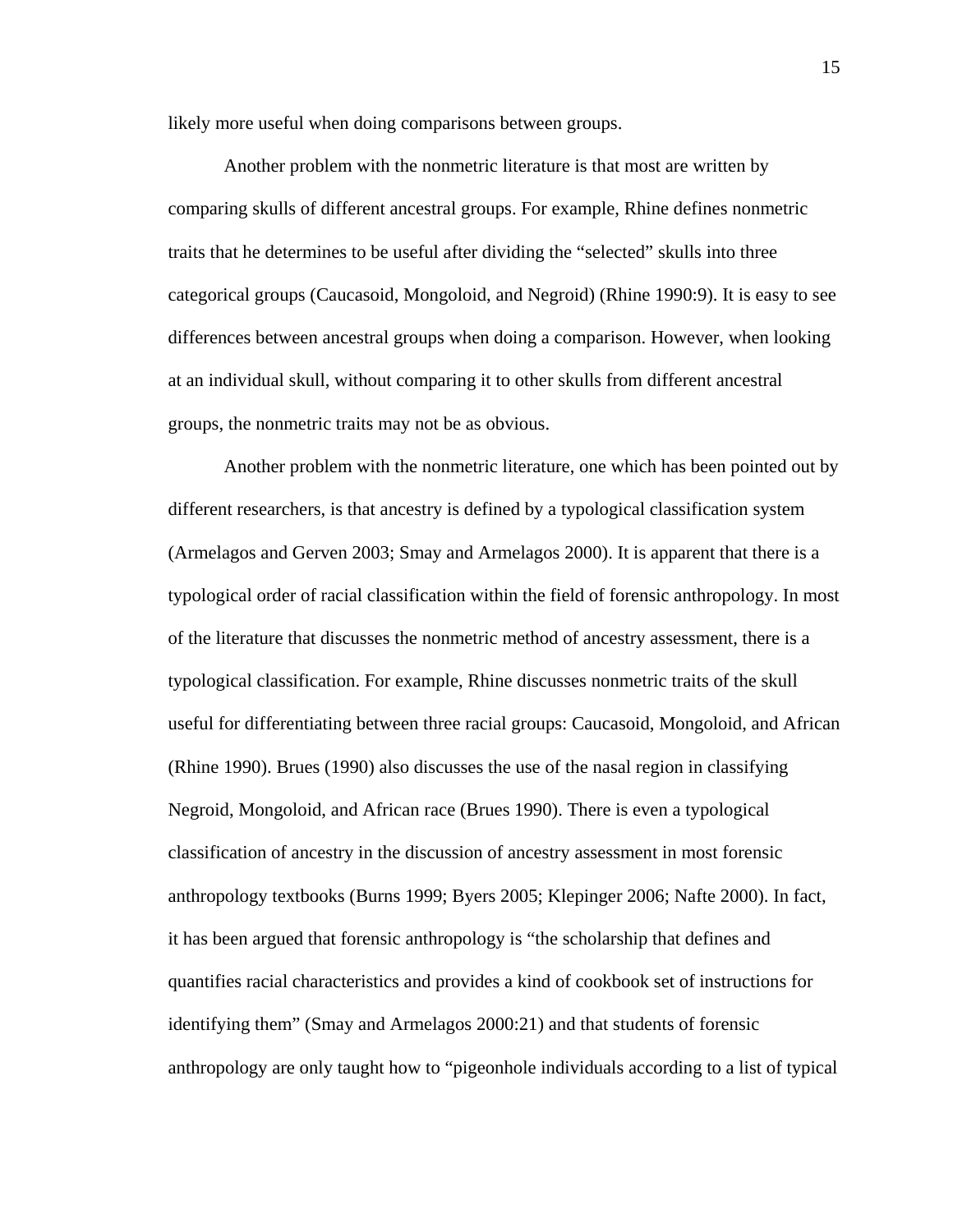racial traits" (Smay and Armelagos 2000:23). Goodman and Armelagos argue that within forensic anthropology "human variation is reduced to how well it fits ideal types" (Goodman and Armelagos 1996:177). Forensic anthropologists use these lists of traits to differentiate between ancestral groups. However, it is currently the only means of utilizing the nonmetric method.

Another problem within the nonmetric literature, and perhaps of most importance

for this particular research study, is the recognition that the nonmetric method requires

"experience." This fact is stated by a number of researchers in textbooks as well as

scholarly articles written on ancestry assessment:

"Even veteran anthropologists have difficulty in maintaining consistency in these subjective ratings and still greater difficulty in equating their standards with those of equally *experienced* observers". (Hooton 1946:715-emphasis added)

"They (nonmetric traits) are capable of classification according to presence or absence, grade of development and form, if the observer is *experienced* and is able to maintain a consistent standard for his morphological appraisals". (Hooton 1926-emphasis added)

"A skilled eye and practiced judgment are the most valuable tools for a forensic anthropologist. Increasing *experience* will allow him to make sense out of small bits of evidence". (Hinkes 1993:52-emphasis added)

"Anthroposcopy appears to be as accurate as anthropometry when in *experienced*  hands and when numerous traits are used". (Rhine 1990:19-emphasis added)

"Sometimes it is only the anthropologist's *experience* that tells him there is an undefinable "something" about the skeleton that suggests one race over another". (Stewart 1979:231-emphasis added)

Although this recognition may not necessarily be a problem with the nonmetric method,

it is stated by a number of researchers. The question then becomes, do forensic

anthropologists need experience to utilize the nonmetric method correctly? Is education

in forensic anthropology a necessity for correctly utilizing the nonmetric method of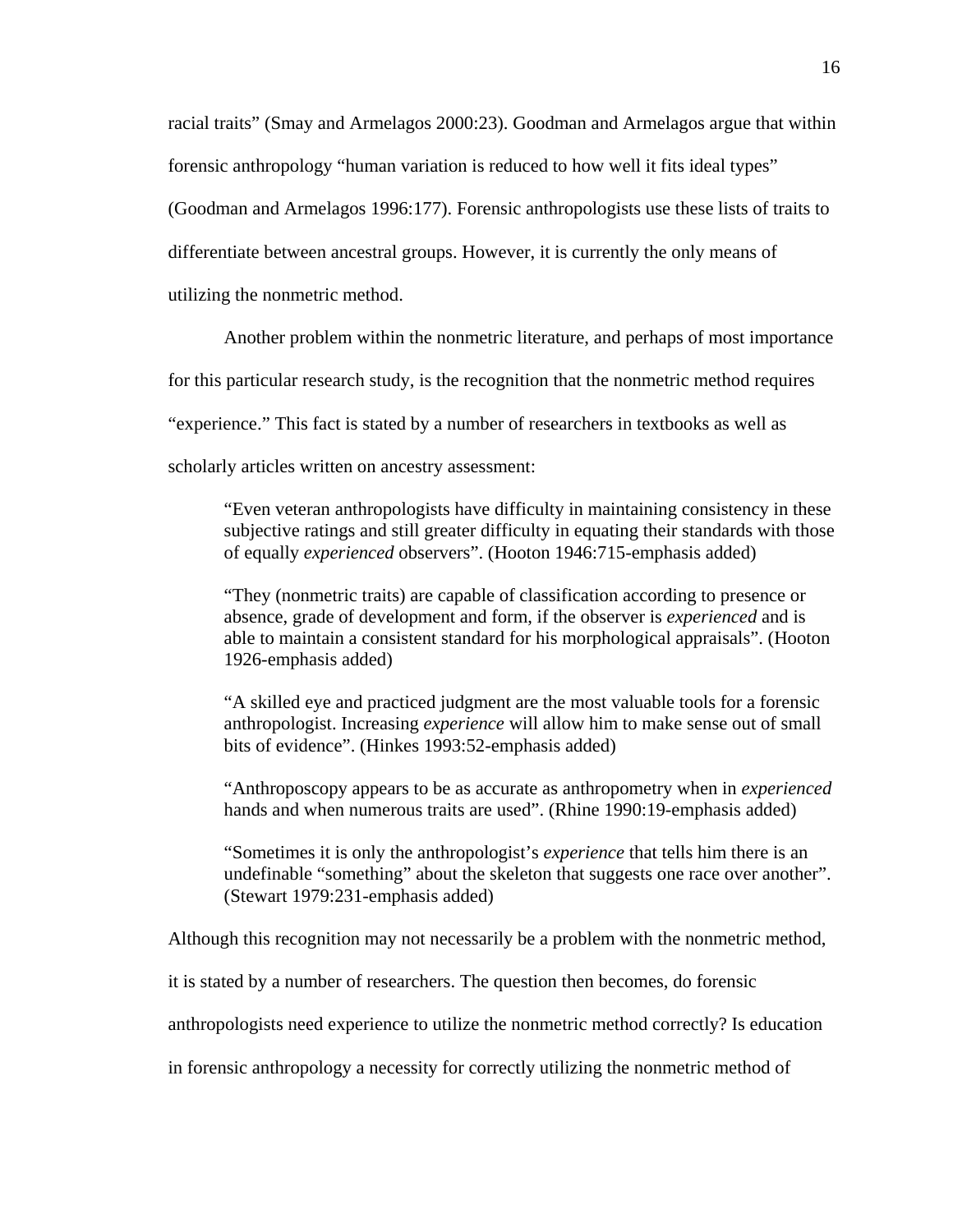assessing ancestry? Hefner et al. (2007) found that education and experience in forensic anthropology increases the practitioner's ability to correctly assess the ancestry of a skull (Hefner et al. 2007). This previous research found that experience, in terms of time as a graduate student, and time of working as a professional forensic anthropologist plays a significant role in correctly assessing the ancestry of a skull (Hefner et al. 2007).

These problems within the nonmetric literature, the subjective, non-defined terminology, the comparison-based studies, the typological classification of "races", and the recognition that "experience" is needed are only four out of many problems that create (and clearly justify) the troubles with the practice of forensic anthropologists assessing the ancestry of skeletal remains. These problems have produced much controversy over whether a forensic anthropologist should be assessing the ancestry of skeletal remains. However, before delving into the literature that discusses the controversial issue of assessing ancestry, two terms used within forensic and physical anthropology must be discussed.

#### **Race versus Ancestry**

Many times in the medico-legal community the term race is employed when trying to positively identify a set of skeletal remains. This could be because of its use in society. According to Brace, "Americans assume that recognizable differences in physical appearance are an essential part of what is meant by race" (Brace 2005). Jonathan Marks argues that societies define race in a biological and cultural sense (Marks 1994). There are many others that argue that race is accepted in society as a biological concept and that it is considered to be an identifying characteristic within society (Brace 1964, Gill 1990).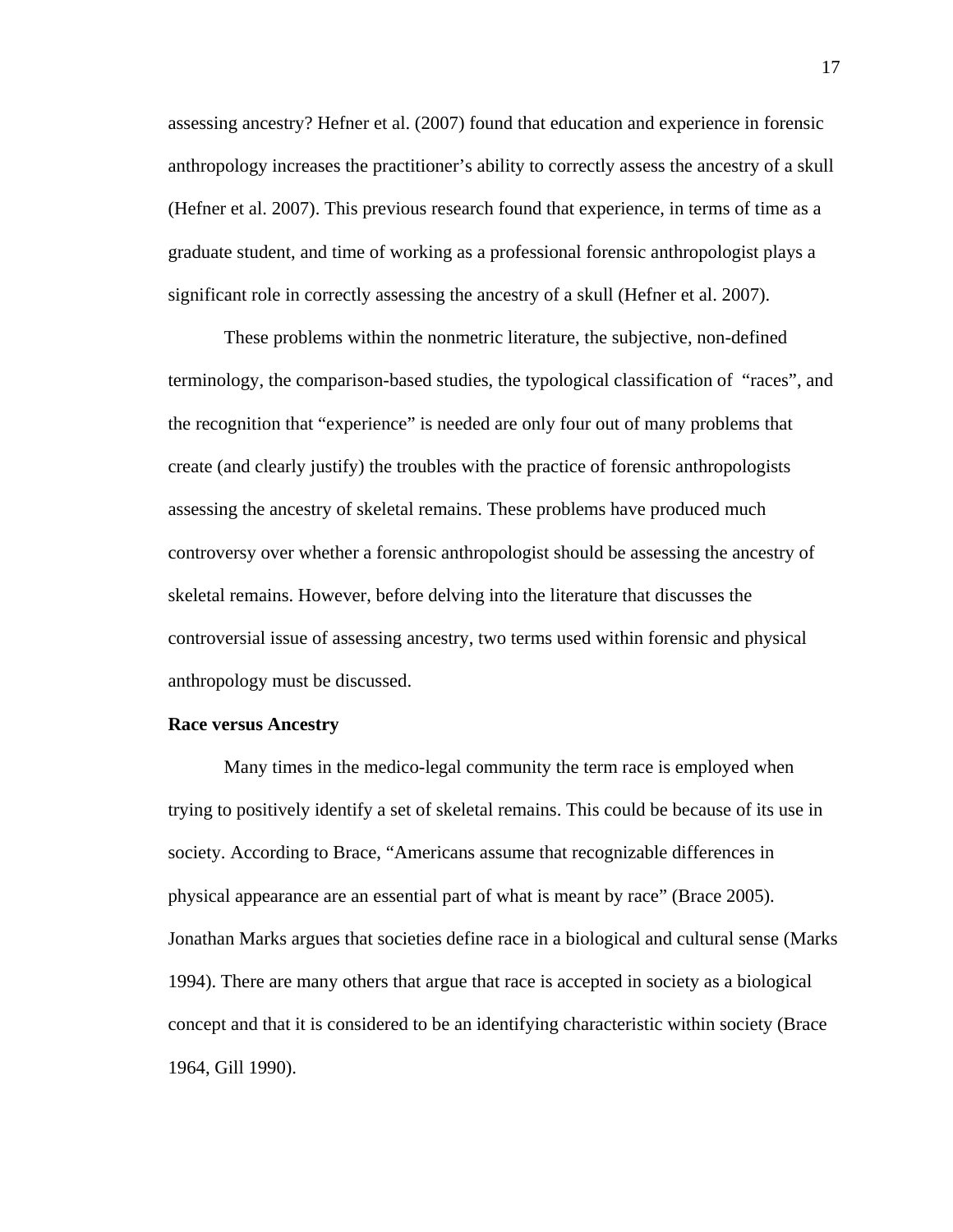The US Census Bureau's Directive No. 15 (2002) "Race and Ethnic Standards for Federal Statistics and Administrative Reporting" defines and subdivides populations into 'racial' and 'ethnic' categories (1990; Ramirez and Cruz 2002). It also states that the preferable way to collect data for cultural studies is to divide it into separate categories of race and ethnicity. This is done by a division into five races and two ethnic groups. The five races include American Indian or Alaskan Native, Asian, Black or African American, Native Hawaiian or other Pacific Islander, and White. The two ethnic groups include Hispanic or Latino, and not Hispanic or Latino There is no mention of the standards that are used to do this. Law enforcement agencies and the medico-legal community use the OMB No. 15 (2002) to report someone's race for purposes of creating a missing person's record (Ramirez and Cruz 2002). The term 'race' as opposed to ancestry is used within the medico-legal field. Because forensic anthropologists work within the legal field, they are asked to assess the race of a set of unknown skeletal remains.

On the other hand, in an anthropological sense, the term 'race' is a sociocultural concept, not a biological concept (1996; Washburn 1963). Therefore, because it encompasses the concept of variation among populations and because anthropology as a field of study does not accept the term 'race', for the purpose of this paper the term ancestry will be used. However, there are many instances within the literature that the term race is used. Therefore, if the literature that is being discussed uses the term race, then that term will be used rather than ancestry.

# **The Debate**

There are many within the field of physical and forensic anthropology that do not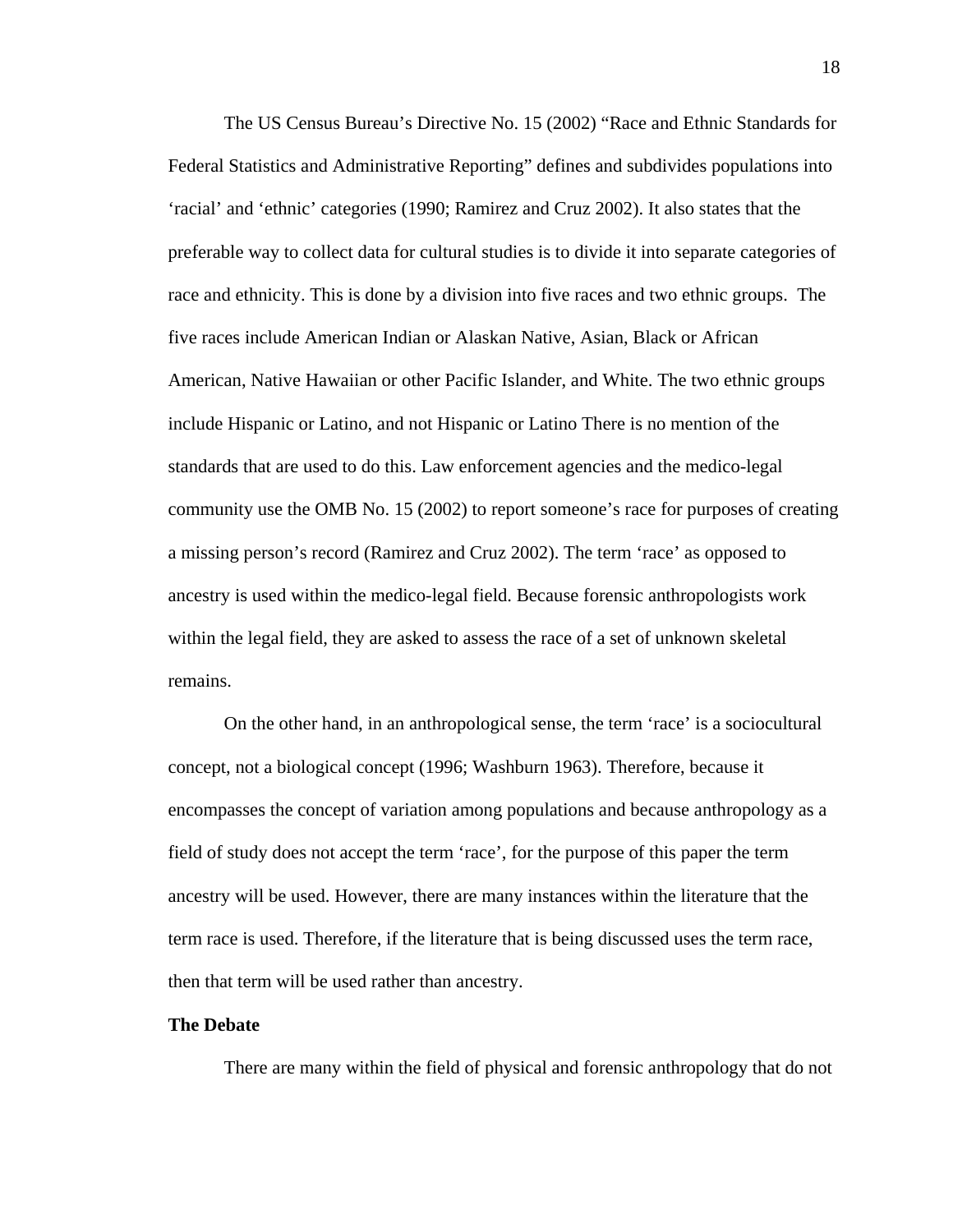support the assessment of ancestry of unidentified skeletal remains. Because "races" do not exist in a biological sense, the question that has created so much debate is that if "races" do not biologically exist, why are forensic anthropologists able to identify them (Sauer 1992)? Taking into consideration that biological "races" do not exist along with the obvious problems inherit within the nonmetric method of assessing ancestry (including the problems in the literature on this method); one can better understand why there is so much controversy.

One major contributor to this subject that has written about the 'race debate' is Brace. In fact, his arguments have made a dramatic impact on the terms used within forensic anthropology. Brace argues against the regional terms used to describe the race of an individual (Brace 1995). In other words, Brace argues that terms like European and African America should not be used. These terms denote a place of origin that may not be particular to the remains that are being analyzed. Therefore, such terms should not be used in forensic anthropology. Brace also argues there is no biological evidence that can be found to prove that race is a product of natural selection. However, society has created this idea that there is some biological predictor of race. Brace states that "it is the assumption that 'there is something there' which is the product of sociopolitical circumstances"(Brace 1995:173). Therefore, Brace argues that race, in a forensic sense, is created as a response to political correctness. It is a politically correct duty of the forensic anthropologist to report a person's race. According to Brace, forensic anthropologists try to assess the race of an individual because it is something that is demanded by society. Sauer (1993), like Brace, has made similar arguments. Sauer agrees that races do not biologically exist (Sauer 1993). However, he argues that forensic anthropologists are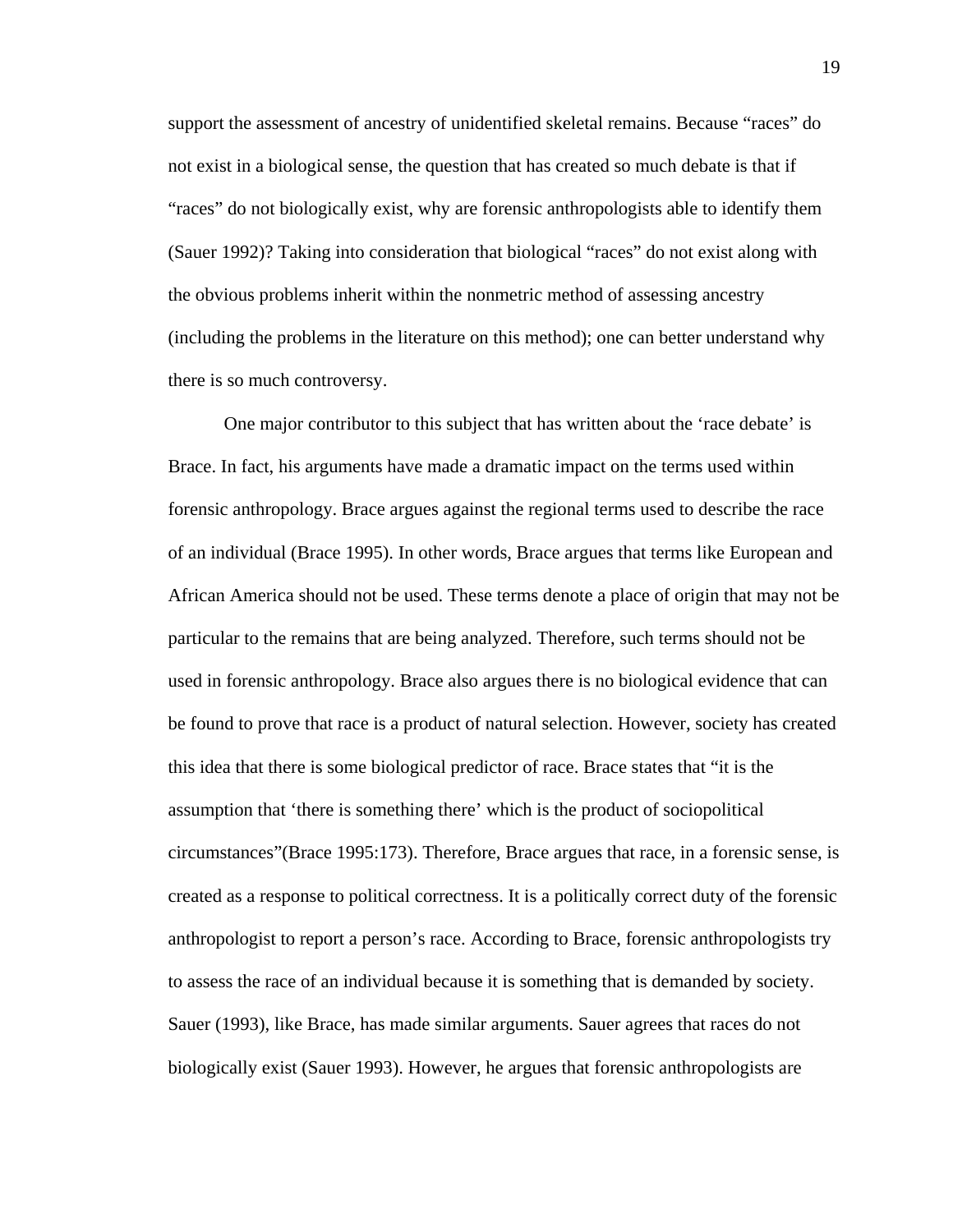asked to determine as much as they can from a skeleton to match the information to a missing person report. Sauer argues that although races do not biologically exist, it is absolutely conceivable that forensic anthropologists can accurately assess the "general area of origin"(Sauer 1993:82). He argues that assessing race is simply "translating information about biological traits to the labeling system" (Sauer 1993:82). The labeling system he is referring to is the cultural terms of identity. For example: White, Black, and Hispanic.

While most within the field of anthropology advocate that races do not biologically exist, there are some like Gill who propose that most forensic anthropologists accept the biological basis of race (Gill 2000). In fact, in his introduction to *Skeletal Attribution of Race*, he states that there is an "adaptive value of racial traits" (Gill 1998:xvi). In other words, Gill argues that there is something there influencing the biological aspects of human variation, and it seems to be congruent with race. Brues (1913-2007) is another that has contributed a great deal to the nonmetric method of assessing ancestry. Although Brues never explicitly states that biologically distinct races exist, she implies that it is useful for studies of human variation. She states that "the visible differences between different populations tell everyone that there is something there" (Brues 1993:76). She recognizes that something is there that is reliable enough to distinguish between populations.

# **Conclusions**

It seems that the "race debate" has always been a part of physical anthropology. The controversial issue of forensic anthropologists assessing the ancestry of skeletal remains may always be a heated topic of debate. However, based upon the problems with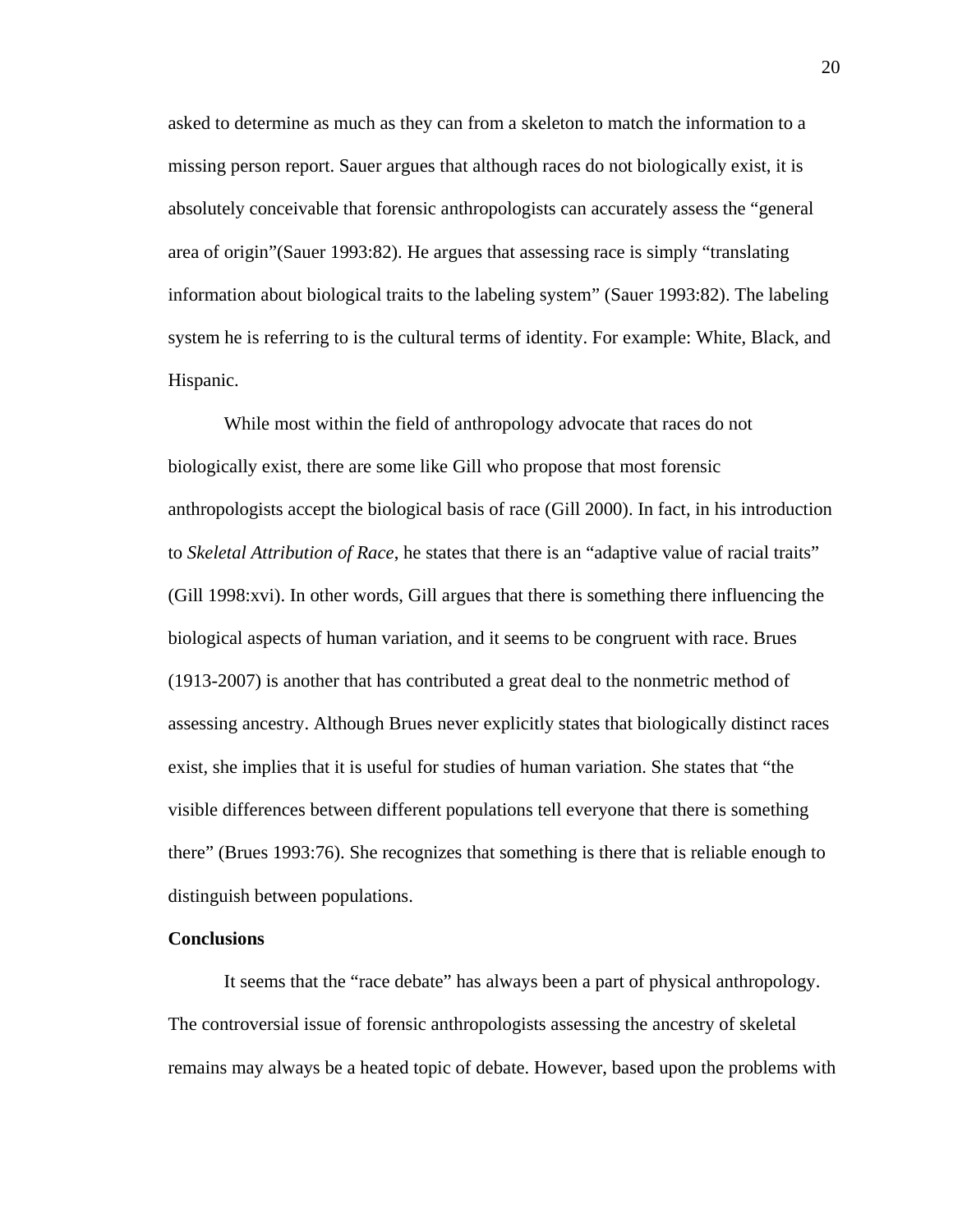the nonmetric method of assessing ancestry, it seems rightly so that ancestry assessment within forensic anthropology is under attack. Does the subjective terminology within the nonmetric method hinder the ability of the forensic anthropologist to get a correct assessment of ancestry on a set of skeletal remains? Because the literature in scholarly articles, as well as forensic anthropology textbooks, define nonmetric traits according to three primary races, is the forensic anthropologist "pigeonholing" a person into a particular ancestral group and not taking human variation into account? Because of the subjectivity of the method, many anthropologists recognize that the nonmetric method of assessing ancestry requires "experience" to utilize correctly. Does the forensic anthropologist need experience to utilize the nonmetric method correctly? If so, how much experience is necessary? This research is a step towards answering the last two questions, but more importantly it is a step towards bettering the nonmetric method of assessing ancestry within forensic anthropology.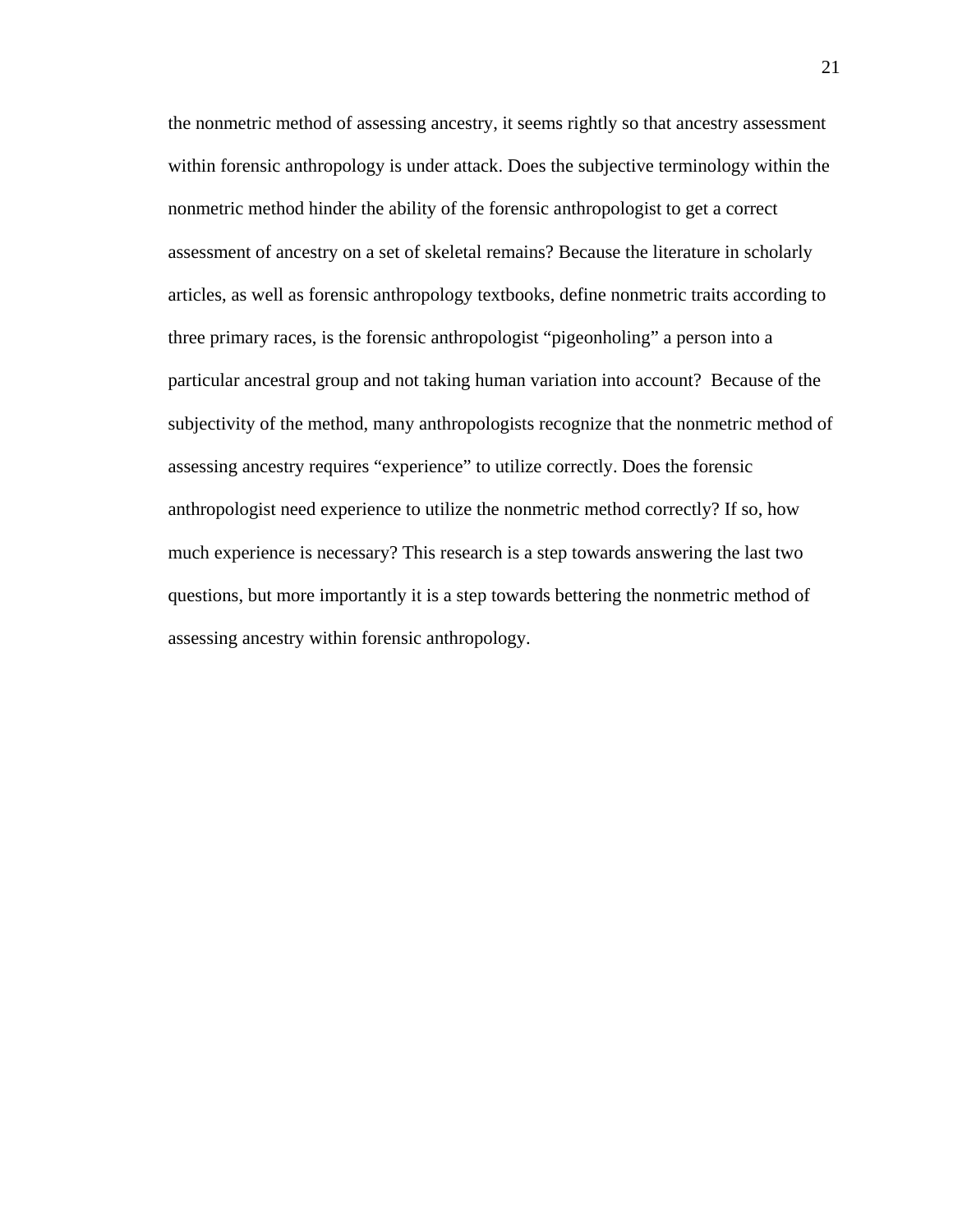# III. METHODOLOGY

#### **Materials and Methods**

In order to determine the role that education, experience, and geographic region play in the accuracy of ancestry assessment from nonmetric traits, a survey was provided to individuals with varying levels of experience and education within the field of forensic anthropology. This survey was presented to professionals and students at two different forensic anthropological meetings in different regions of the United States. The participants completed a survey and then assessed the ancestry of eight skull casts. The surveys and answers were then used to statistically determine the affects of education, experience, and geographic region. Participant selection, data collection, and data analysis is described in detail in this chapter.

#### **Selection of Participants**

In order to obtain responses from those familiar with the nonmetric method, two tests were conducted at separate forensic anthropological meetings. To compare the differences between geographic regions, tests were conducted at two separate forensic anthropology meetings. The first occurred at the Mountain, Desert, and Coastal meeting in Nevada on May 22, 2008. This meeting was comprised of forensic anthropology professionals and students who live and work in the southwestern regions of the United States. From this meeting, there were a total of twenty-eight participants. Of the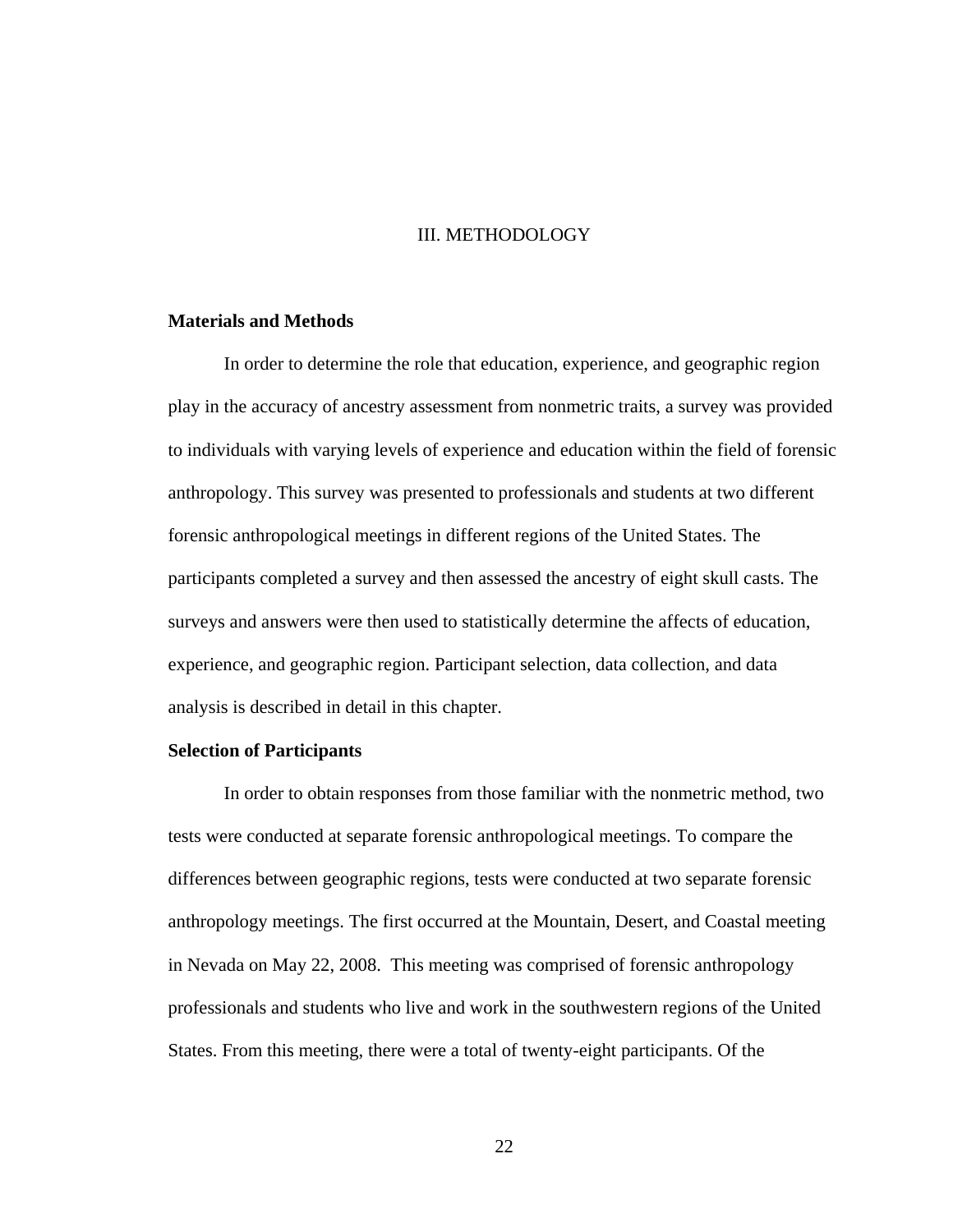twenty-eight participants, six were in the Ph.D. level, nine in the Master's level, ten in the Bachelor's degree level, two were currently in their undergraduate year studying physical anthropology and one participant had no degree in anthropology (see Figure 3). The second test was conducted at the Mountain, Swamp, and Beach meeting in Evansville, Indiana on August 30, 2008. This meeting was comprised of forensic anthropology professionals and students who live and work in the southeastern regions of the United States. There were a total of fourteen participants from this meeting. Of the fourteen participants, seven were in the Ph.D. level, one in the Master's level, two in the Bachelor's degree level, one was currently in their undergraduate year studying physical anthropology and three had no degrees in physical anthropology (see Figure 4). The total sample of forty-two was therefore comprised of the participants from the Mountain, Desert, and Coastal meeting, and the participants from the Mountain, Swamp, and Beach meeting (see Figure 5).

#### **Data Collection**

Although the collection of data occurred at two separate locations at different times, the same materials were used throughout this research. Before the participants were given directions, eight skull casts were placed on different tables. While the ideal study would have utilized real skulls, it was not possible for this particular study. Because the skulls were needed for a long period of time and also had to be shipped to two different anthropology meetings, the use of casts was more efficient. Each skull was placed next to a number. Skull one was Asian, skull two was European, skull three was African, skull four was European, skull five was Asian, skull six was African, skull seven was Asian and skull eight was Asian. In total, there were four Asian skulls, two European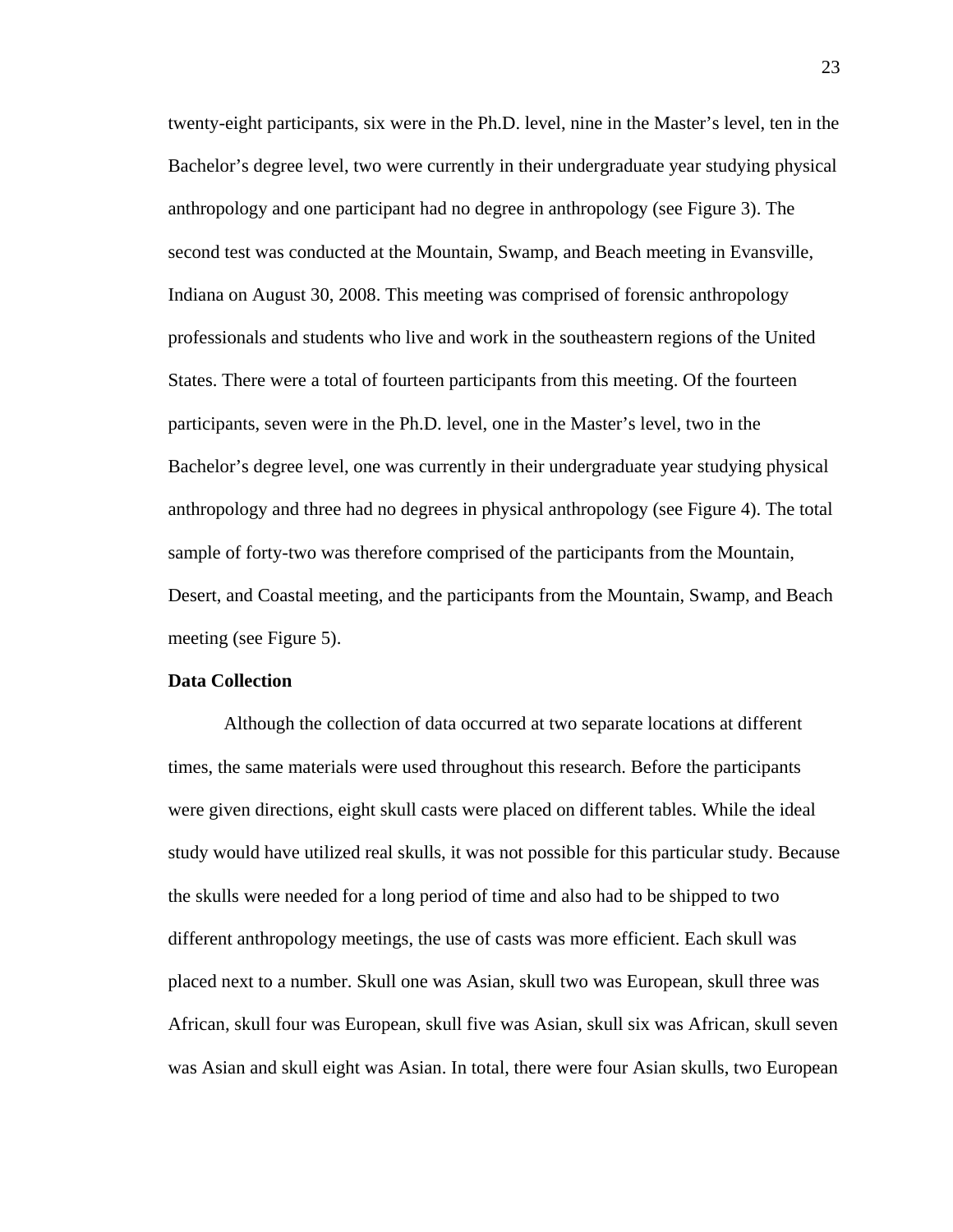skulls, and two African skulls. Skull number two's (European) mandible was lost after the first test occurred. Therefore, the participants at the Mountain, Swamp, and Beach meeting did not assess a complete skull for skull number two because the mandible was absent. The participants had no knowledge of the ancestry of each skull. Also, placed next to each skull were two separate sheets of paper that listed nonmetric traits. One paper listed nonmetric traits for European, African, and Asian ancestral populations. This list was compiled from Rhine's "Nonmetric Skull Racing" (1990), Hinkes' "Shovel-Shaped Incisors in Human Identification" (1990) and Birkby et al.'s "Identifying Southwest Hispanics Using Nonmetric Traits and the Cultural Profile" (2008) (See Figure 6). The second paper was a more detailed listing of nonmetric traits for East Asian, American Indian, White Polynesian, and Black ancestral groups. This list was taken from Gill's "Craniofacial Criteria in the Skeletal Attribution of Race" (1998) (see Figure 7).

Each participant received a stapled packet of papers. The first paper consisted of a survey-like questionnaire (see Figure 8) that was compiled of six questions. Accompanying the questionnaire were three papers with the numbers one through eight. At the top of the first numbered paper were directions for the participants to follow. The participants were also given verbal instructions. These instructions were to fill out the questionnaire, then assess the ancestry of all eight skulls and write their determination in the corresponding blank. All participants were asked to classify each skull into one of the three ancestral groups: European, African, or Asian. The reason the participants were asked to classify each skull into of these three ancestral groups is because the majority of published material on ancestry assessment focuses on these three groups. If they felt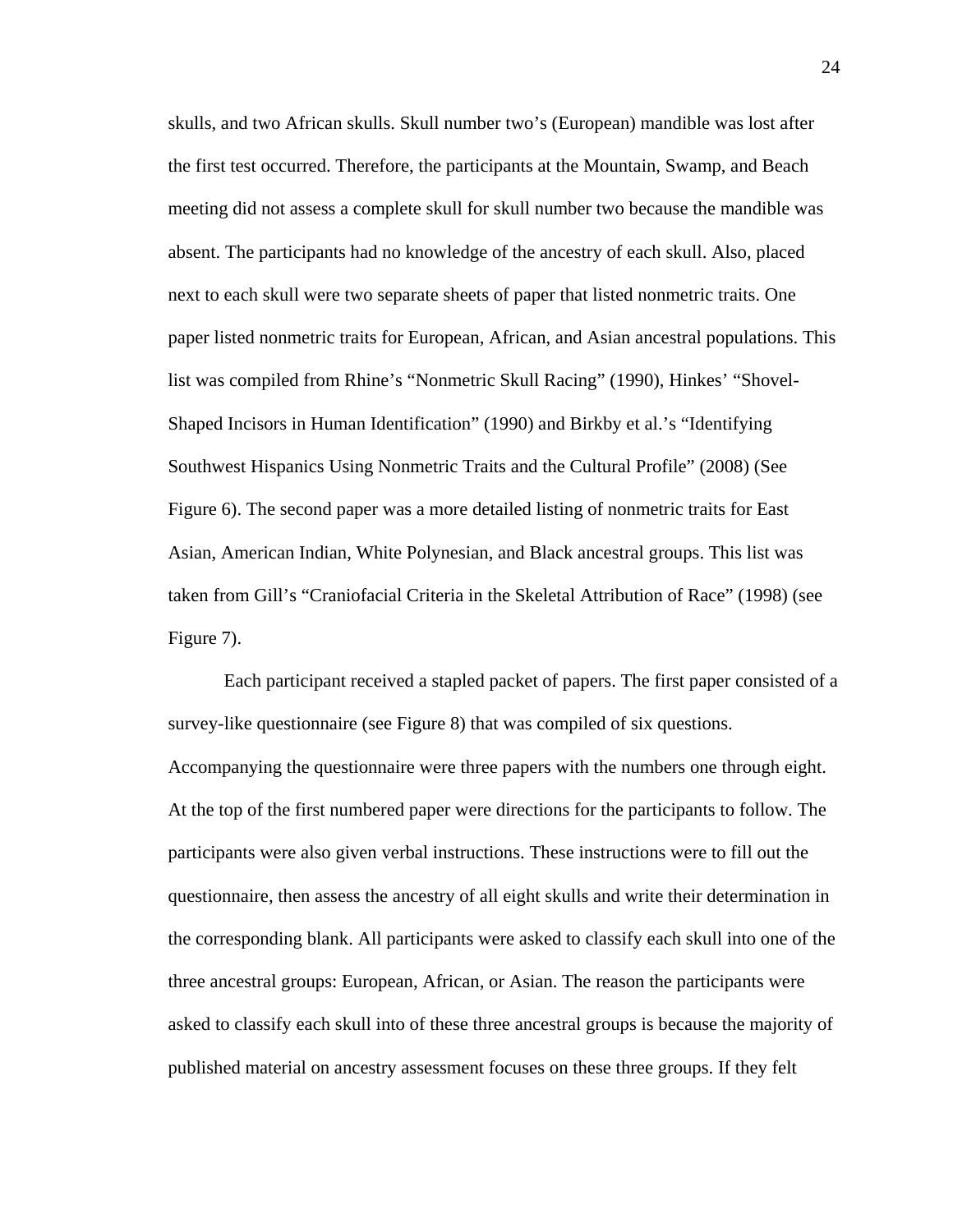comfortable in being more specific, for example narrowing a skull down from Asian to Native American, they were asked to do so. The participants were told to use the two papers on nonmetric methods for references. They were asked to list the traits they used to assess the ancestry of each skull. The participants had forty-five minutes to assess all eight skulls. Because participants were asked to assess the ancestry of eight skulls within a forty-five minute window, the time crunch could have very well hindered the results. Again, because these blind tests occurred at anthropology meeting, the time had to be limited. Throughout both studies the same eight skulls were used (with the exception of skull number two, because the mandible was lost before the second blind test) as well as the same reference papers and questionnaire packets.



Figure 3. Mountain, Desert, and Coastal Participants. This figure provides a breakdown of the Mountain, Desert, and Coastal meeting participants according to different education levels.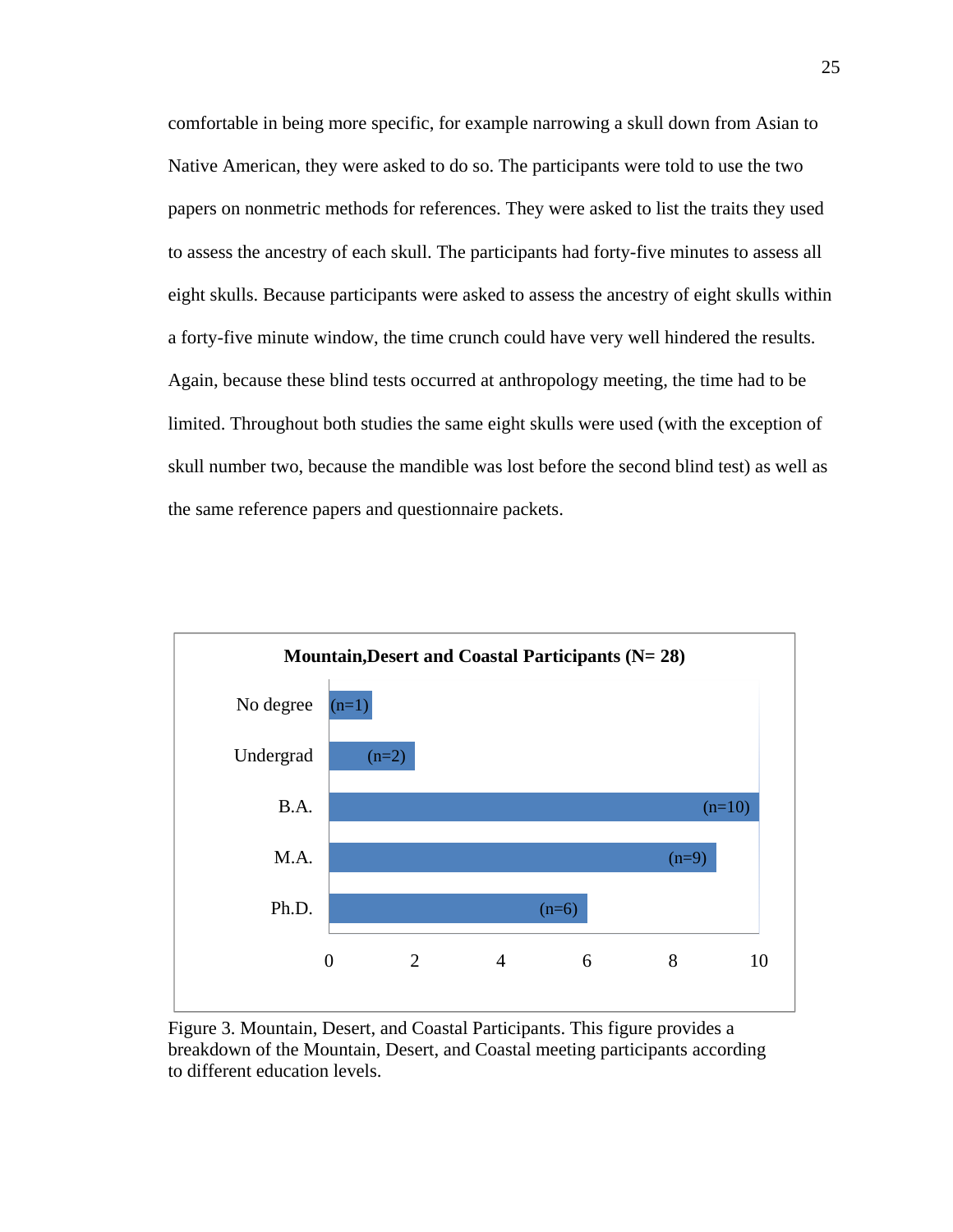

Figure 4. Mountain, Swamp, and Beach Participants. This figure provides a breakdown of the Mountain, Swamp and Beach meeting participants according to different education levels.



Figure 5. Total Sample Size. This figure provides a breakdown of the total sample size according to different education levels.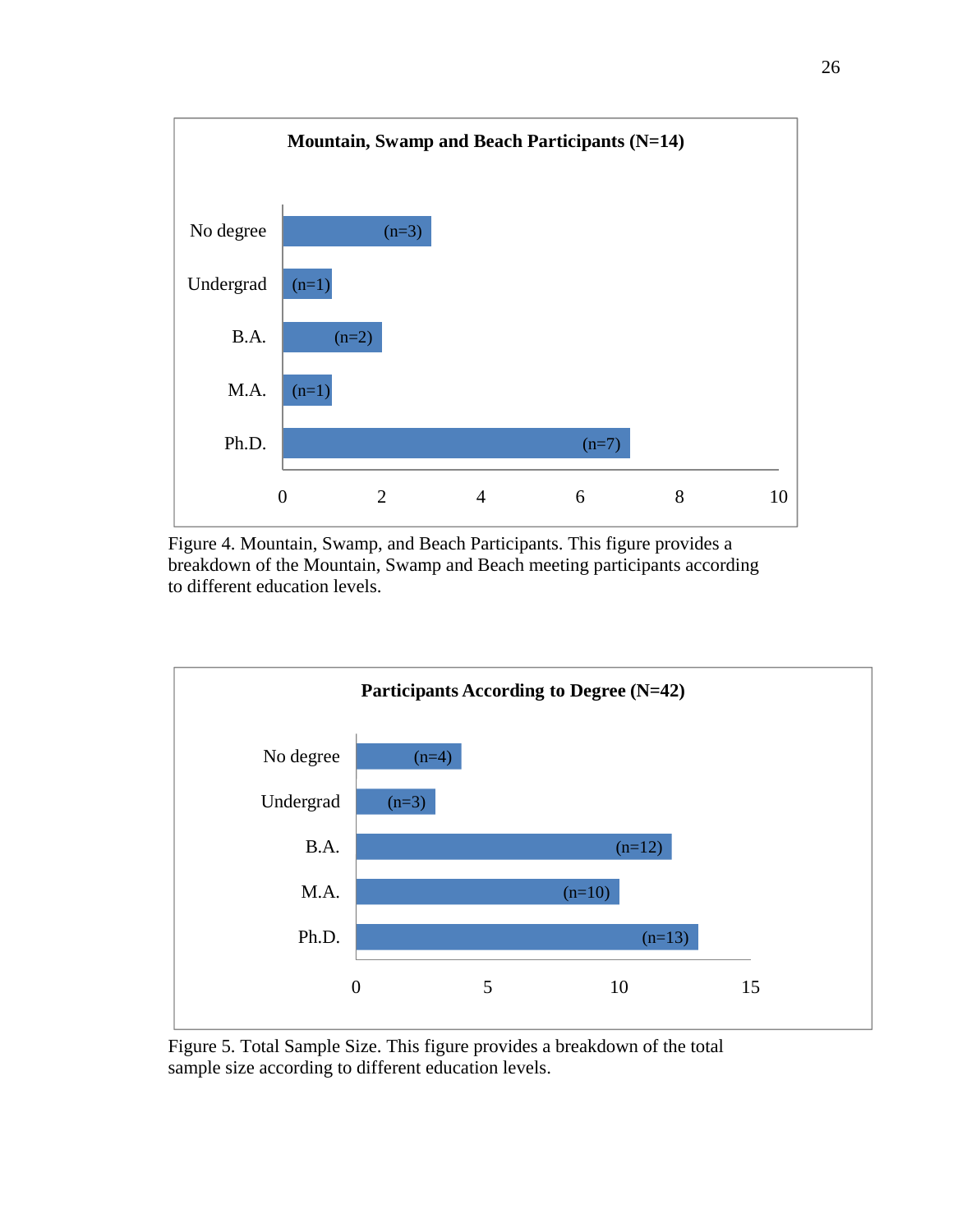# Nonmetric Traits for Determining the Ancestry of a Skull

| <b>European</b>                                                                                                                                                                                                                                                                                                                                                                                                                                                               | <b>African</b>                                                                                                                                                                                                                                                                                                                                                                                                                                                                                                                                                                                                                                                                                                                                                                   | Asian                                                                                                                                                                                                                                                                                                                                                                                                                                                                                                                                        |
|-------------------------------------------------------------------------------------------------------------------------------------------------------------------------------------------------------------------------------------------------------------------------------------------------------------------------------------------------------------------------------------------------------------------------------------------------------------------------------|----------------------------------------------------------------------------------------------------------------------------------------------------------------------------------------------------------------------------------------------------------------------------------------------------------------------------------------------------------------------------------------------------------------------------------------------------------------------------------------------------------------------------------------------------------------------------------------------------------------------------------------------------------------------------------------------------------------------------------------------------------------------------------|----------------------------------------------------------------------------------------------------------------------------------------------------------------------------------------------------------------------------------------------------------------------------------------------------------------------------------------------------------------------------------------------------------------------------------------------------------------------------------------------------------------------------------------------|
| •Sloping orbits<br>•Tower nasals<br>•Large nasal spine<br>•Deep nasal sill<br>•Retreating zygomatics<br>•S-shaped zygomaticomaxillary<br>suture<br>•Long Base Chord<br>.Round external auditory<br>meatus<br>.Oval window visible<br>.Parabolic dental arcade<br>•Bulging palatine suture<br>•Carabelli's cusps<br>.Bilobate & prominent chin<br>•Undulating mandible<br>•Pinched ascending ramus<br>.Slanted vertical ramus<br>•Straight gonial angle<br><b>Works Cited:</b> | •Rectangular orbits<br>.Quonset hut nasals<br>•Small nasal spine<br>•Guttered nasal border<br>•Vertical zygomatics<br>•S-shaped zygomaticomaxillary<br>suture<br>.Long base chord<br>.Round external auditory meatus<br>.Oval window visible<br>•Hyperbolic dental arcade<br>•Bulging palatine suture<br>•Molar crenulations<br>.Blunt & vertical chin<br>•Straight mandibular border<br>•Pinched ascending ramus<br>•Slanted ascending ramus<br>•Straight gonial angle<br>Rhine S. Nonmetric Skull Racing. In: Gill G, Rhine S, editors. Skeletal Attribution of Race. Maxwell<br>Museum of Anthropological papers No. 4. Albuquerque, NM: University of New Mexico, 1990.<br>Hinkes MJ. Shovel-Shaped Incisors in Human Identification. In: Gill G, Rhine S, editors. Skeletal | .Rounded orbits<br>•Tented nasals<br>·Small nasal spine<br>.Blurred nasal sill<br>.Nasal overgrowth<br>•Projecting zygomatics<br>•Angled zygomaticomaxillary suture<br>.Short base chord<br>•Elliptical external auditory meatus<br>.Oval window not visible<br><b>.</b> Elliptic dental arcade<br>•Straight palatine suture<br>•Buccal pits/shovel-shaped insicors<br>. Enamel extinsions on molars<br>.Blunt & vertical chin<br>•Striaght mandibular border<br>.Wide ascending ramus<br>•Vertical ascending ramus<br>•Everted gonial angle |
| New Mexico. 1990.                                                                                                                                                                                                                                                                                                                                                                                                                                                             | Attribution of Race. Maxwell Museum of Anthropological papers No. 4. Albuquerque, NM: University of                                                                                                                                                                                                                                                                                                                                                                                                                                                                                                                                                                                                                                                                              |                                                                                                                                                                                                                                                                                                                                                                                                                                                                                                                                              |
| <b>Forensic Sciences 2008: 53:29-33.</b>                                                                                                                                                                                                                                                                                                                                                                                                                                      | Birkby et al. Identifying Southwest Hispanics Using Nonmetric Traits and the Cultural Profile. Journal of                                                                                                                                                                                                                                                                                                                                                                                                                                                                                                                                                                                                                                                                        |                                                                                                                                                                                                                                                                                                                                                                                                                                                                                                                                              |

Figure 6. Reference Printout A. This figure is a copy of one of the two handouts that participants used for reference purposes.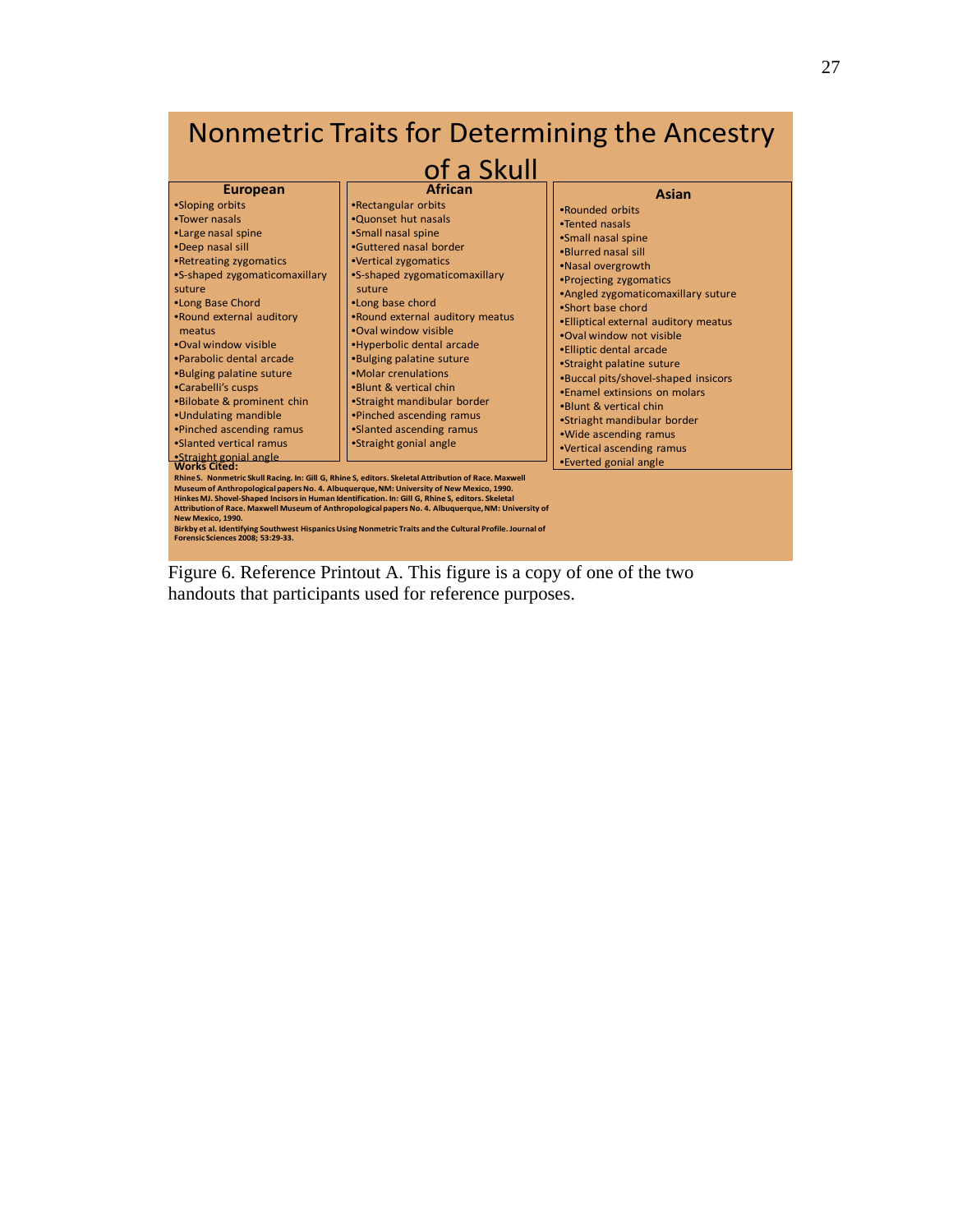| Characteristics                                                                                                                          | East Asian                                                                    | American Indian                                                                       | <b>White</b>                                                                     | Polynesian                                                                                               |                                                                                             |
|------------------------------------------------------------------------------------------------------------------------------------------|-------------------------------------------------------------------------------|---------------------------------------------------------------------------------------|----------------------------------------------------------------------------------|----------------------------------------------------------------------------------------------------------|---------------------------------------------------------------------------------------------|
| Sagittal outline<br>Cranial form                                                                                                         | high, globular<br><b>broad</b>                                                | medium-broad<br>sloping frontal<br>medium-low                                         | high, rounded<br>medium                                                          | highly variable<br>medium                                                                                | highly variable<br>post-bregmatic<br><b>Black</b><br>long                                   |
| Nasal bridge form<br>Cranial sutures<br>Nasal bone size<br>Nasal profile<br>projection<br>Interorbital<br>Nose form                      | complex<br>medium<br>very low<br>concave<br>$\frac{1}{2}$<br>lat<br>          | concavo-convex<br>medium/tented<br>medium/large<br>complex<br>medium<br>low           | high/steeple-like<br>high, prominem<br>straight<br>паггом<br>simple<br>large     | concave/concavo-convex<br>complex<br>medium<br>medium<br>medium<br>ίŏγ                                   | straight/concave<br>low/quonset hut<br>medium/small<br>depression<br>simple<br>broad<br>low |
| Alveolar prognathism<br>Zygomaticomaxillary<br>Facial prognathism<br>Incisor form<br>ivasal spilie<br>Malar form<br>Nasal sill<br>suture | moderate<br>moderate<br>projecting<br>shovelled<br>medium<br>medium<br>angled | medium, tilted<br>projecting<br>moderate<br>moderate<br>shovelled<br>medium<br>angled | prominent, straight<br>reduced<br>reduced<br>reduced<br>curved<br>blade<br>sharp | blade/shovelled<br>highly variable<br>curved/angled<br>dull/absent<br>projecting<br>moderate<br>moderate | curved/angled<br>dull/absent<br>reduced<br>extreme<br>extreme<br>reduced<br>blade           |
| Palatine suture<br>Mastoid form<br>Orbital form<br>Palatal form<br>Mandible                                                              | parabolic/elliptic<br><b>Igged</b><br>straight/ja<br>robust<br>round<br>wide  | elliptic/parabolic<br>diomboid<br>straight<br>robust<br>wide                          | narrow, pointed<br>cupped below<br>rhomboid<br>parabolic<br>medium<br>lagged     | highly variable<br>parabolic<br>rhomboid<br>robust<br>wide                                               | oblique, posterior tubercle<br>hyperbolic/parabolic<br>arched/jagged<br>gracile<br>pund     |
| Chinamojection<br>Chin Iorm                                                                                                              | moderate<br>median                                                            | moderate<br>median                                                                    | prominent<br>incisors<br>bilateral                                               | rocker form<br>moderate<br>median                                                                        | oblique gonial<br>angle<br>reduced<br>median                                                |

Figure 7. Reference Printout B. This figure is a copy of one of the two handouts that participants used for reference purposes. Figure 7. Reference Printout B. This figure is a copy of one of the two handouts that participants used for reference purposes.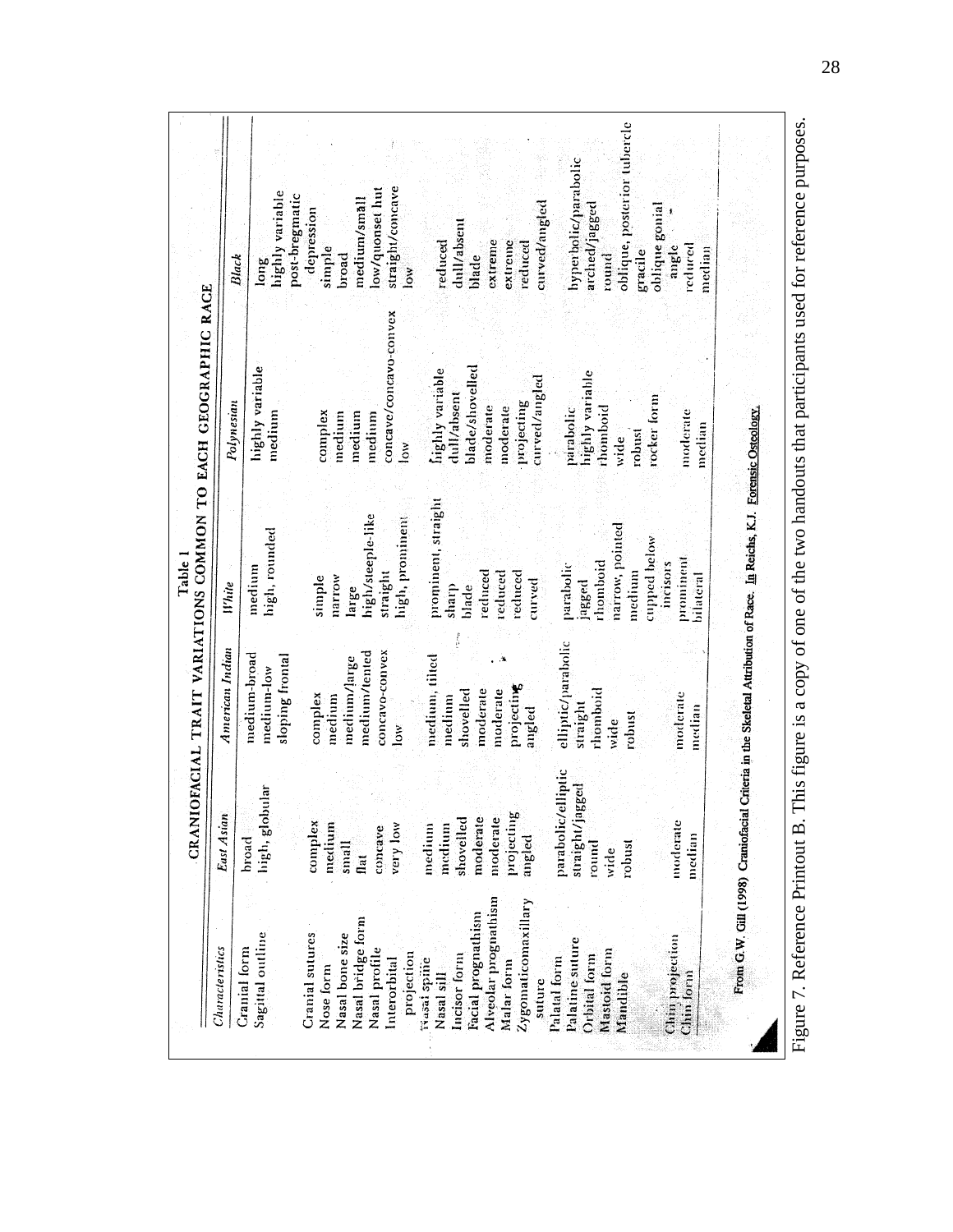#### **Survey Questions**

- **1.** Do you have some familiarity with using nonmetric traits in determining the ancestry of a skull? **Y N**
- **2.** If yes, assess the number of skulls in which you have used nonmetric traits to determine ancestry.

**0-5 6-10 11-30 31-50 51-70 71-90 91+** 

- **3.** Are you a student studying anthropology? **Y N**
- **4.** How many years of experience do you have in forensic anthropology either as a student or a professional?

#### **0-1 2-5 6-10 11-20 21-40 41+**

**5.** How many forensic anthropology cases have you worked on in your career as either a student participant or a professional practitioner? (Note: If student, count all cases including those that were assigned for class grades.)

**0-5 6-10 11-30 31-50 51-70 71-90 91+** 

**6.** What is the highest level of attainment in anthropology that you currently have?

**Undergrad B.A. M.A. Ph.D. DABFA No degree**

Figure 8. Questionnaire. This figure is a copy of the questionnaire. This was used to determine each participant's level of education and experience.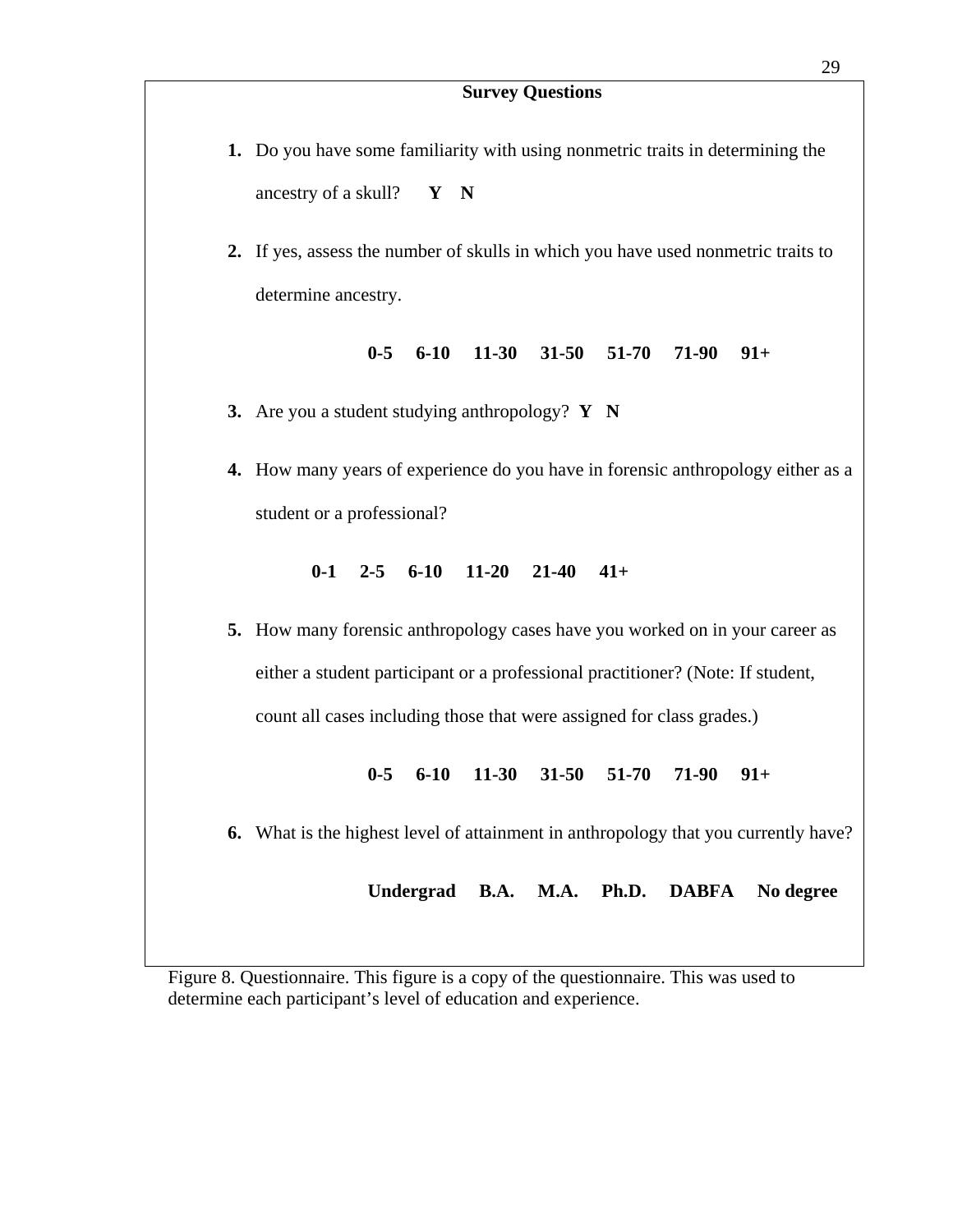# **Methods**

In order to determine the affects of education, experience, and geographic region on the evaluation of nonmetric ancestry assessment, a number of statistical test were used. The overall responses were determined based upon each of the three different categories, level of education, level of experience, and the geographic region in which one works. The level that each participant was assigned to was determined according to their responses on the survey.

Question number six was used to determine the education level of each participant. Therefore, each participant was put into one of three groups. Group one consisted of those who had no degree or were in their undergraduate year studying anthropology. Group two consisted of those with a B.A. and or an M.A. in anthropology and group three consisted of those with a Ph.D. and or a DABFA certification.

Question number two was used to determine the level of experience of each participant. This question asks the participant to assess the number of skulls they have actually used nonmetric traits to assess ancestry. Because this research is determining the affects of experience on assessing ancestry, to measure the experience someone has should be done according to the number of skulls they have used nonmetric traits to assess ancestry. There were seven different responses the participant could choose. These were 0-5, 6-10, 11-30, 31-50, 51-70, 71-90 and 91+. These responses were combined into three different groups. Therefore, level one consisted of those that have used nonmetric traits to assess ancestry on 0-10 skulls, level two on 11-50 skulls, and level three on 51- 91+ skulls. Each person, based upon their responses, received a score out of eight. Those that did not put an answer for a skull were counted as wrong. Some participants would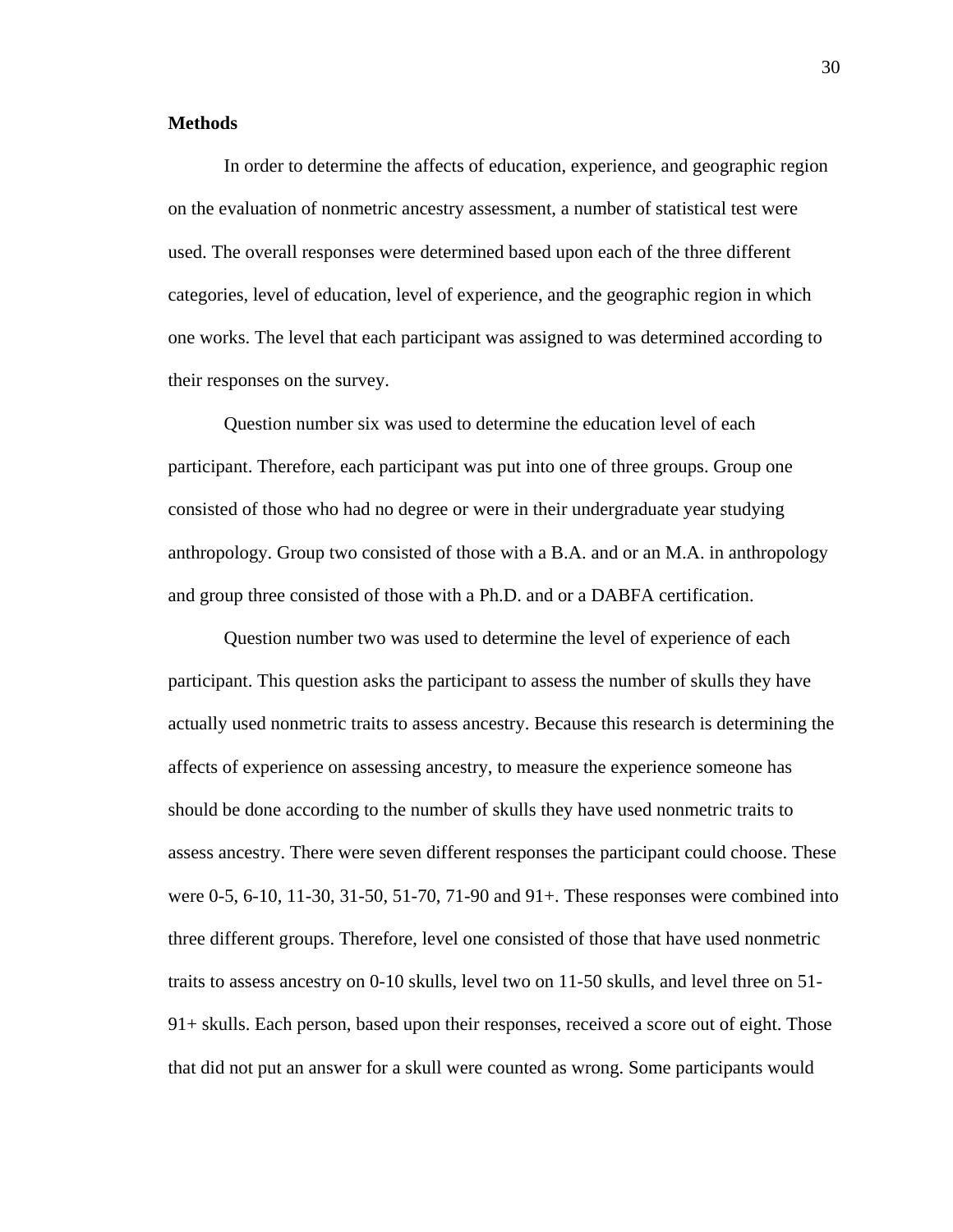identify a skull as an admixture, i.e. Black and Asian admixture. Of the participant responses that were used for calculations, there were ten responses of admixture. If the response included the correct answer, for example if the correct answer was European and the response was European with African admixture, it was scored as correct.

An ANOVA was conducted to determine if there are significant differences between the mean scores of each level based upon education and experience. Also, a Kruskal-wallis test was performed to determine if there are significant differences in the mean scores for each ancestral group based upon the two geographic regions. For this test, all forty-two participants were included, no matter the level of experience or education. Of the forty-two participants, they were divided according to the meeting they attended. Mountain, Desert, and Coast attendees tend to be from the western United States. Those that attended the Mountain, Swamp, and Beach are typically from the eastern United States. To determine if there was a significant difference between geographic regions, each person received a score according to the three different possible answers (African, European, and Asian). Therefore, each person got a score out of four for the Asian category, a score out of two for the African category, and a score out of two for the European category. These scores were then used in the Kruskal-wallis test.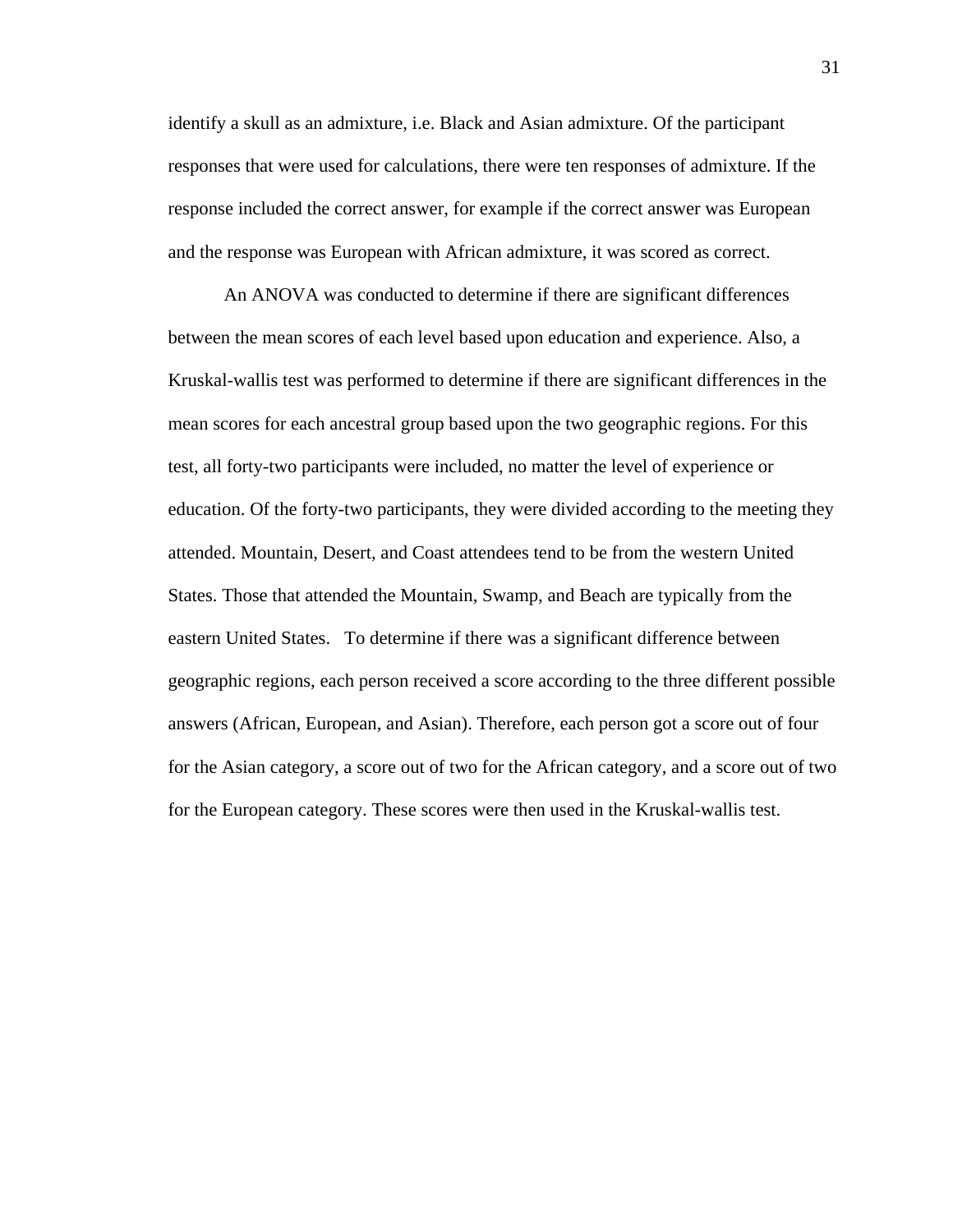# IV. RESULTS

# **Introduction**

In order to test the subjective nature of the nonmetric method, a test was given to professionals and students in the field of forensic anthropology to determine if experience, education, and geographic region have any affect on the assessment of ancestry using the nonmetric method. A total of forty-two participants estimated the ancestry of eight skulls. This chapter reports the results for each skull in detail (See Figures 9-16). The statistical results of the affects of experience, education, and geographic region on the assessment of ancestry are also presented in this chapter.

# **Summary of Frequency Distributions**

Because the proposed research is primarily interested in determining if education, experience, and geographic region play a role in ancestry assessment, the scores according to each of these categories (the education, experience, and geographic region of each participant) was compared. The mean scores for correct ancestry assessment were calculated according to each of the three different groups for education and experience. These groups for education were group one, (those with no degree in anthropology and those in their undergraduate year studying anthropology), group two (those with a B.A. and or an M.A. in anthropology), and group three (those with a Ph.D. and/ or a DABFA certification). The three groups for experience were group one (those who had used the nonmetric method to assess ancestry previously on 0-10 skulls), group two (on 11-50

32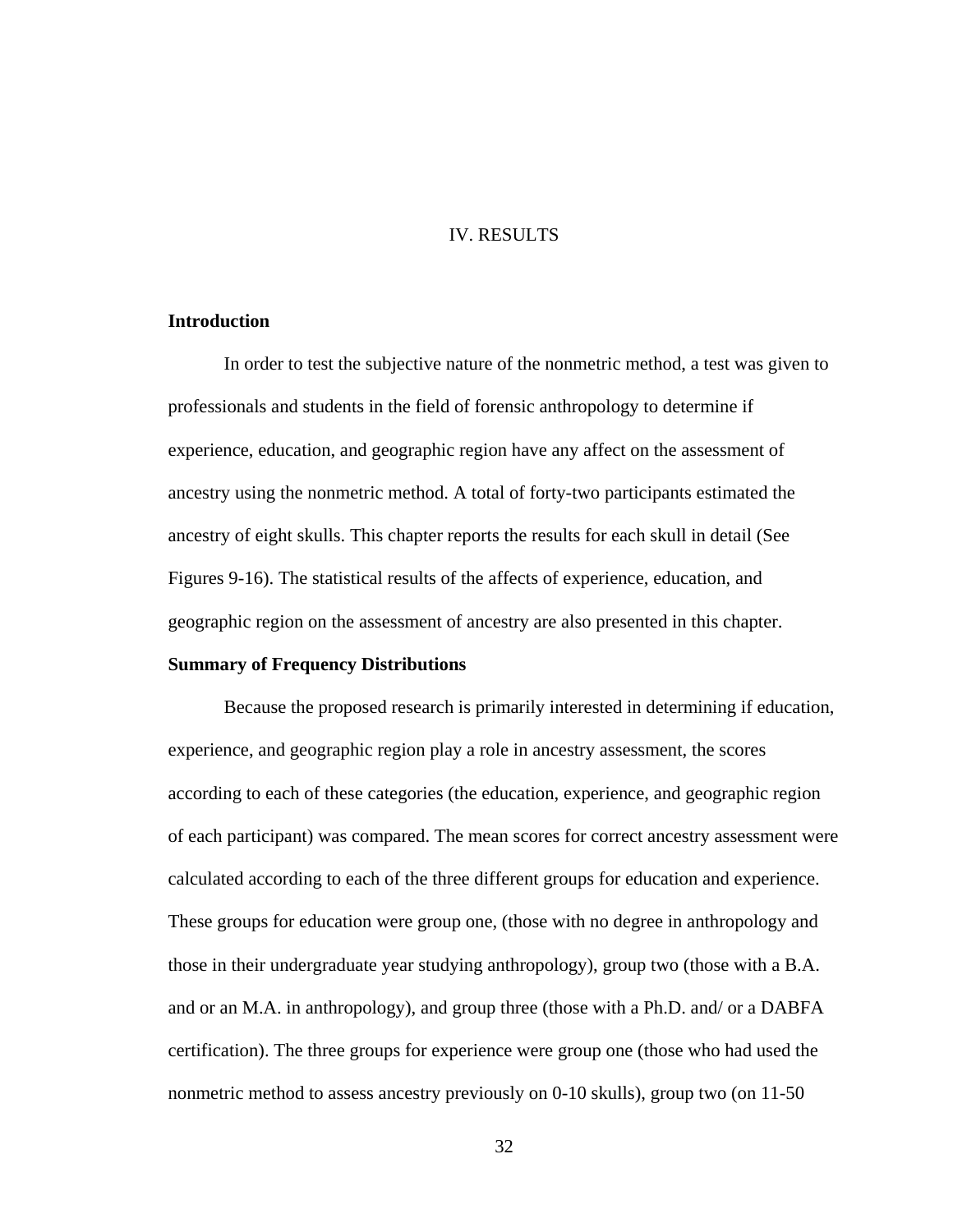skulls), and group three (on 51-91+ skulls). According to the three educational groups, group one (those with no degree and those in their undergraduate year) had a mean score of 70 % for overall correct ancestry assessment. The second educational group (those with a B.A. and/or a M.A.) had a mean score of 71.14 % for overall correct ancestry assessment, and the third educational group (those with a Ph.D. and/or a DABFA certification) had a mean score of 69.46 % for overall correct ancestry assessment (see Figure 17).

According to the three experience levels, group one (those who had used nonmetric ancestry assessment on 0-10 skulls) had a mean score of 65.59 % for overall correct ancestry assessment. The second group (those who had used nonmetric ancestry assessment on 11-50 skulls) had a mean score of 69.79 % for overall correct ancestry assessment, and those in the third group (used nonmetric ancestry assessment on 51-91+ skulls) had a mean score of 74.43 % for overall correct ancestry assessment (see Figure 18).

To determine if the forensic anthropology practitioner's geographic region had any affect on the ancestry assessment of skulls, the participants were put into one of two categories (west versus east), according to the meeting they each attended. The mean scores of correct ancestry assessment were then taken for each ancestral group, not overall assessment to determine if there were differences in assessing particular ancestry according to each geographic group. In other words, did the two geographic groups differ in the overall assessment of European versus African versus Asian? The participants that attended the western meeting, the Mountain, Desert, and Coastal meeting, correctly identified 71.29 % of the Asian skulls, 57.41 % of the African skulls, and 77.78 % of the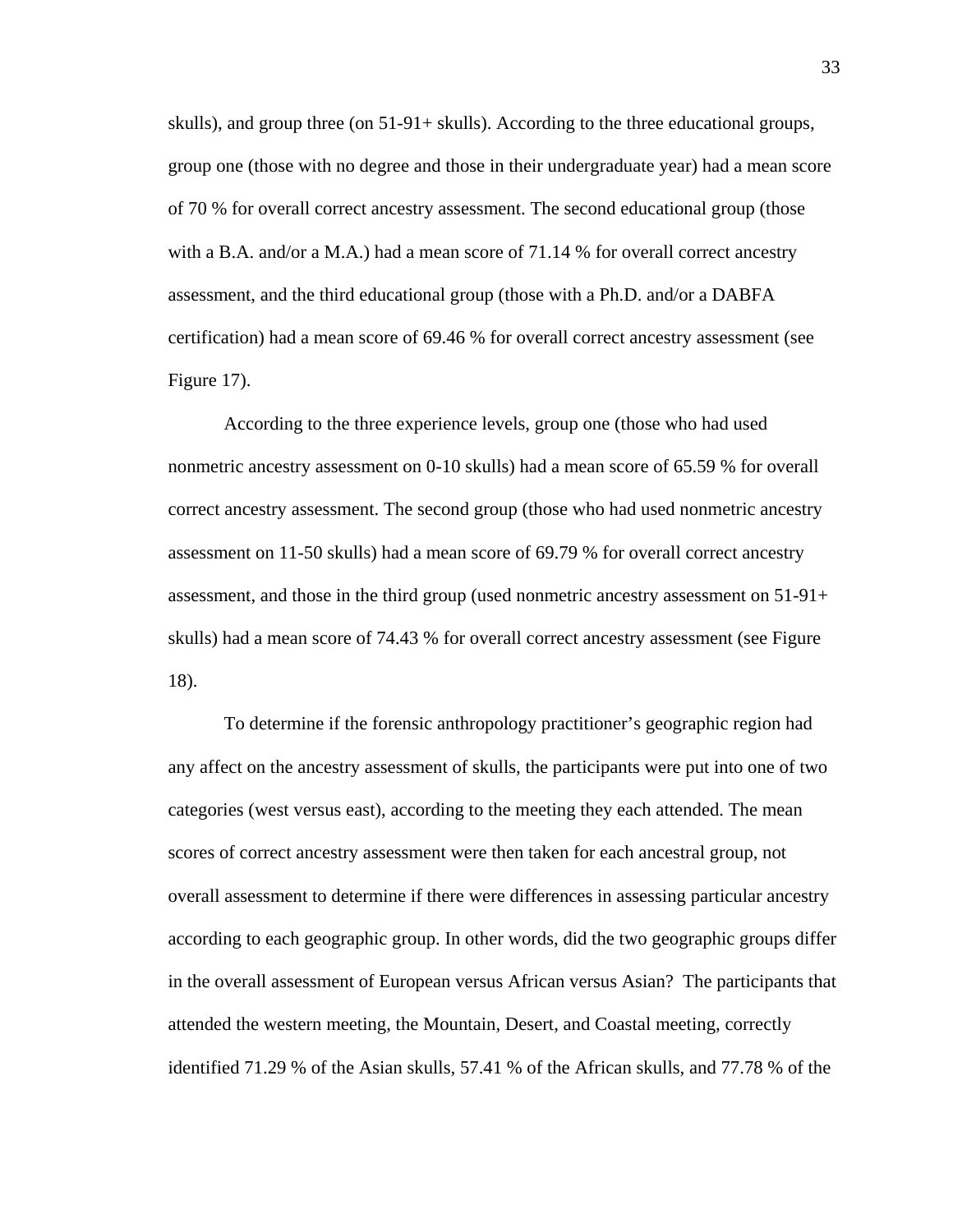European skulls. The participants that attended the eastern meeting, the Mountain, Swamp, and Beach meeting, correctly identified 55.36 % of the Asian skulls, 78.57 % of the African skulls, and 92.86 % of the European skulls (see Figure 19).

# **Results**

All statistical results were conducted using the computer package SPSS 16.0. An analysis of variance (ANOVA) is used to test if there are differences in the mean of two or more sample groups. Therefore, for the purpose of this research, an ANOVA was conducted to determine if significant differences exist between the mean scores for correct ancestry assessment of each group based upon education and experience. A Kruskal-wallis is the non-parametric equivalent to an ANOVA, which test the hypothesis that *k* number of samples is drawn from the same population. A Kruskal-wallis test was performed to determine if the mean scores of correct ancestry assessment are significantly different for each ancestral group (European, African, and Asian) based upon the two geographic regions.

# **ANOVA**

The ANOVA showed there to be no significant difference between the mean scores of the three levels of education  $F(2, 39) = .120$ ,  $p > .001$ . Also, the ANOVA showed there to be no significant difference between the mean scores of the three levels of experience F  $(2, 39) = 2.448$ , p = .100.

#### **Kruskal-wallis**

The Kruskal-wallis test showed there to be a significant difference between the two geographic groups in the mean scores of identifying Asian ancestry,  $H = 7.808$ , 1 d.f.,  $p = .005$ , and African ancestry,  $H = 6.580$ , 1 d.f.,  $p = .010$ . However, there is no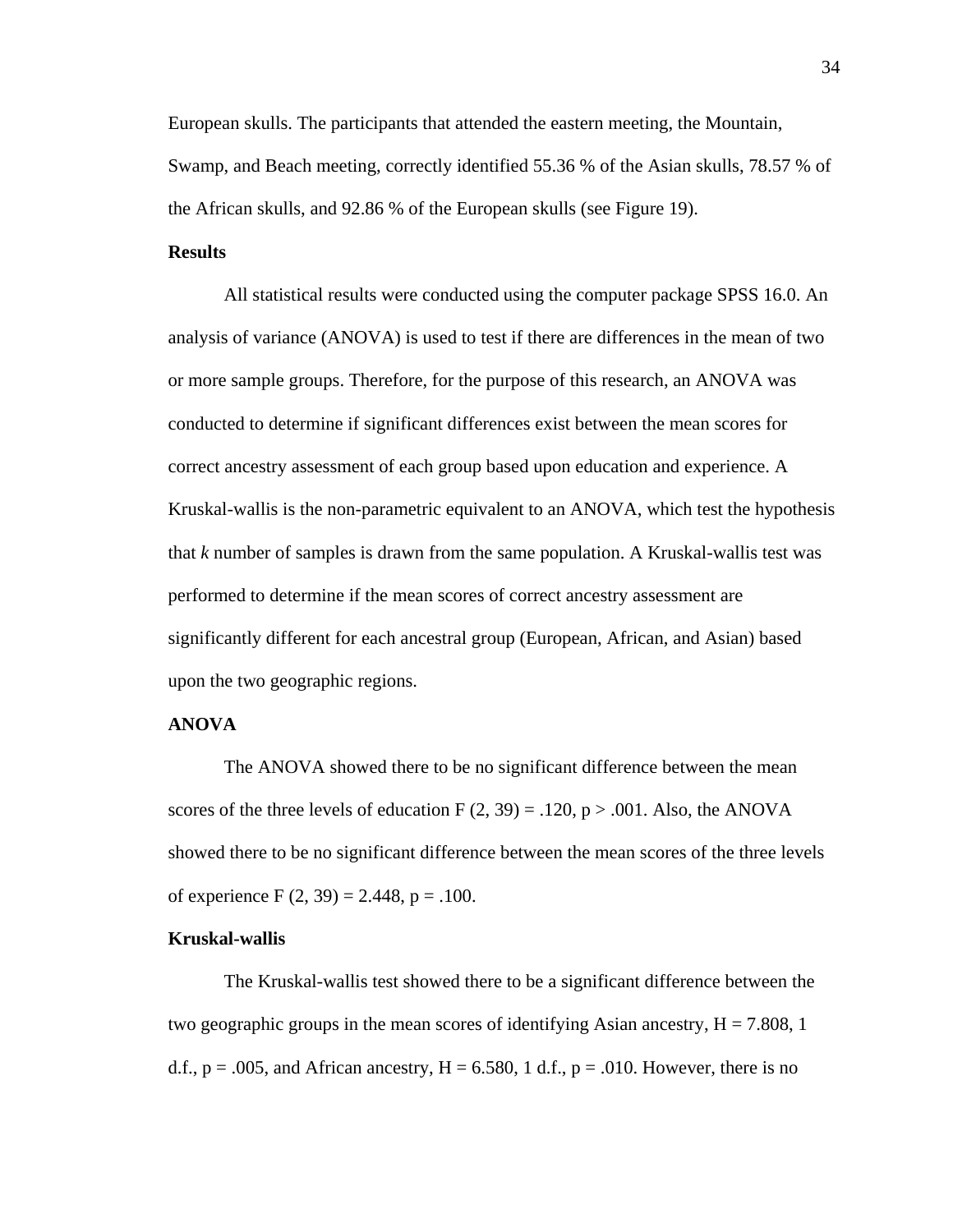significant difference between the two geographic groups in the mean scores of identifying European ancestry,  $H = 1.822$ , 1 d.f.,  $p = .177$ .

# **Conclusions**

Based upon the statistical results, experience with the nonmetric method of assessing ancestry and education in anthropology does not have any affect on the assessment of ancestry when utilizing the nonmetric method. However, experience in terms of the forensic anthropologist's geographic region, which is likely being affected by the population demographics in which they work, has a significant affect on the assessment of ancestry for cases with Asian and African ancestry.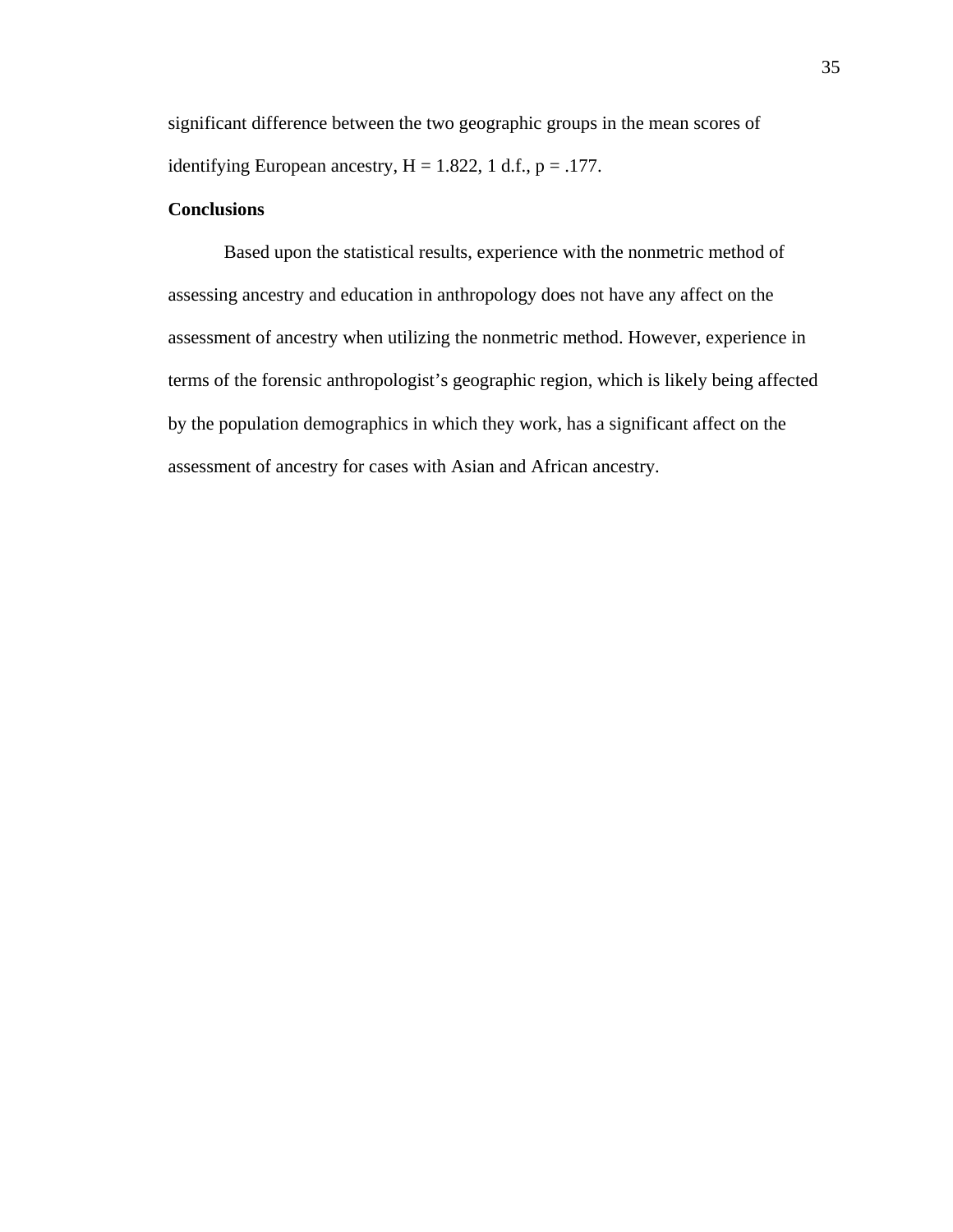

Figure 9. Scores for Skull One. This figure shows the percentages of correct versus incorrect responses for skull one.



Figure 10. Scores for Skull Two. This figure shows the percentages of correct versus incorrect responses for skull one.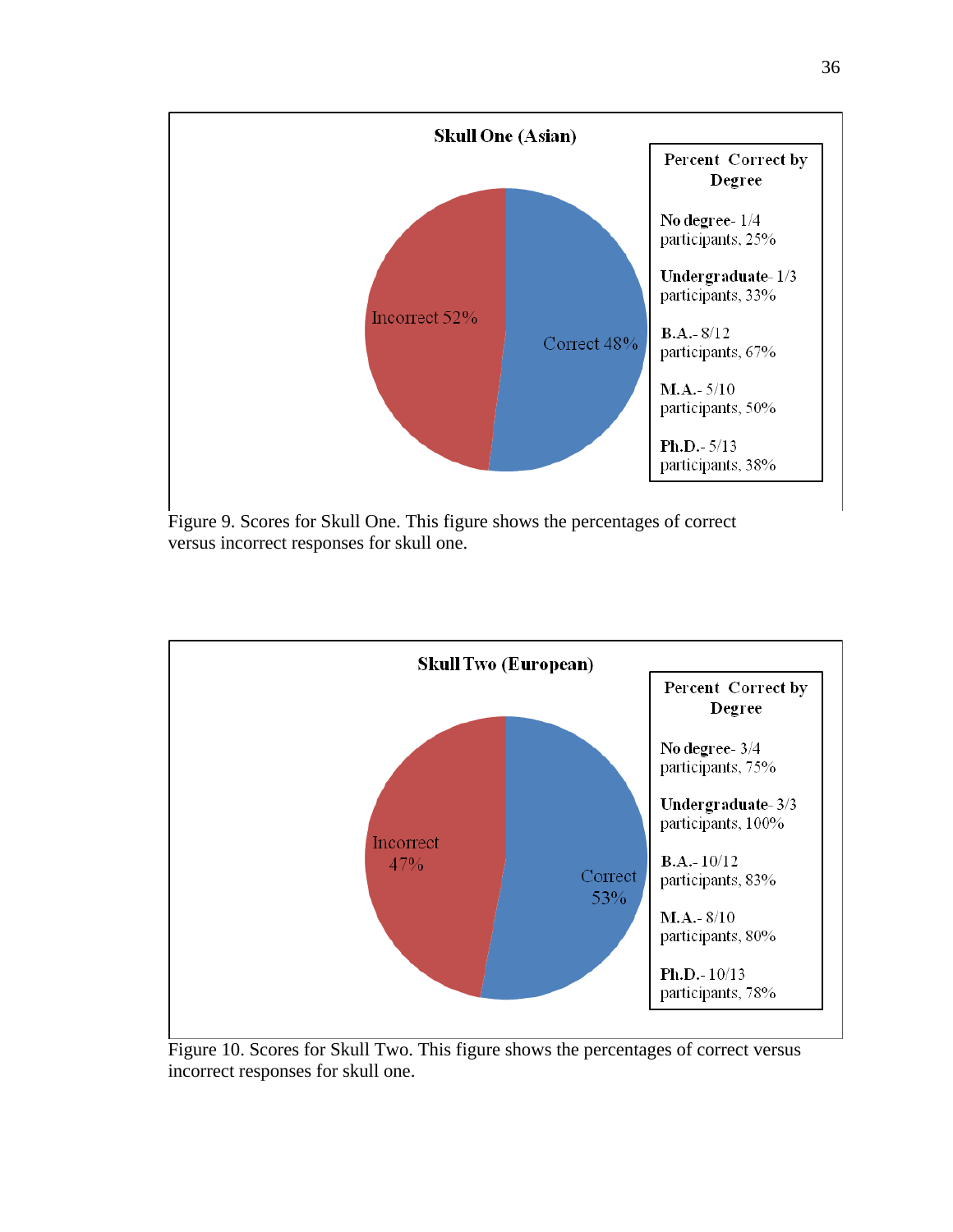

Figure 11. Scores for Skull Three. This figure shows the percentages of correct versus incorrect responses for skull three.



Figure 12. Scores for Skull Four. This figure shows the percentages of correct versus incorrect responses for skull four.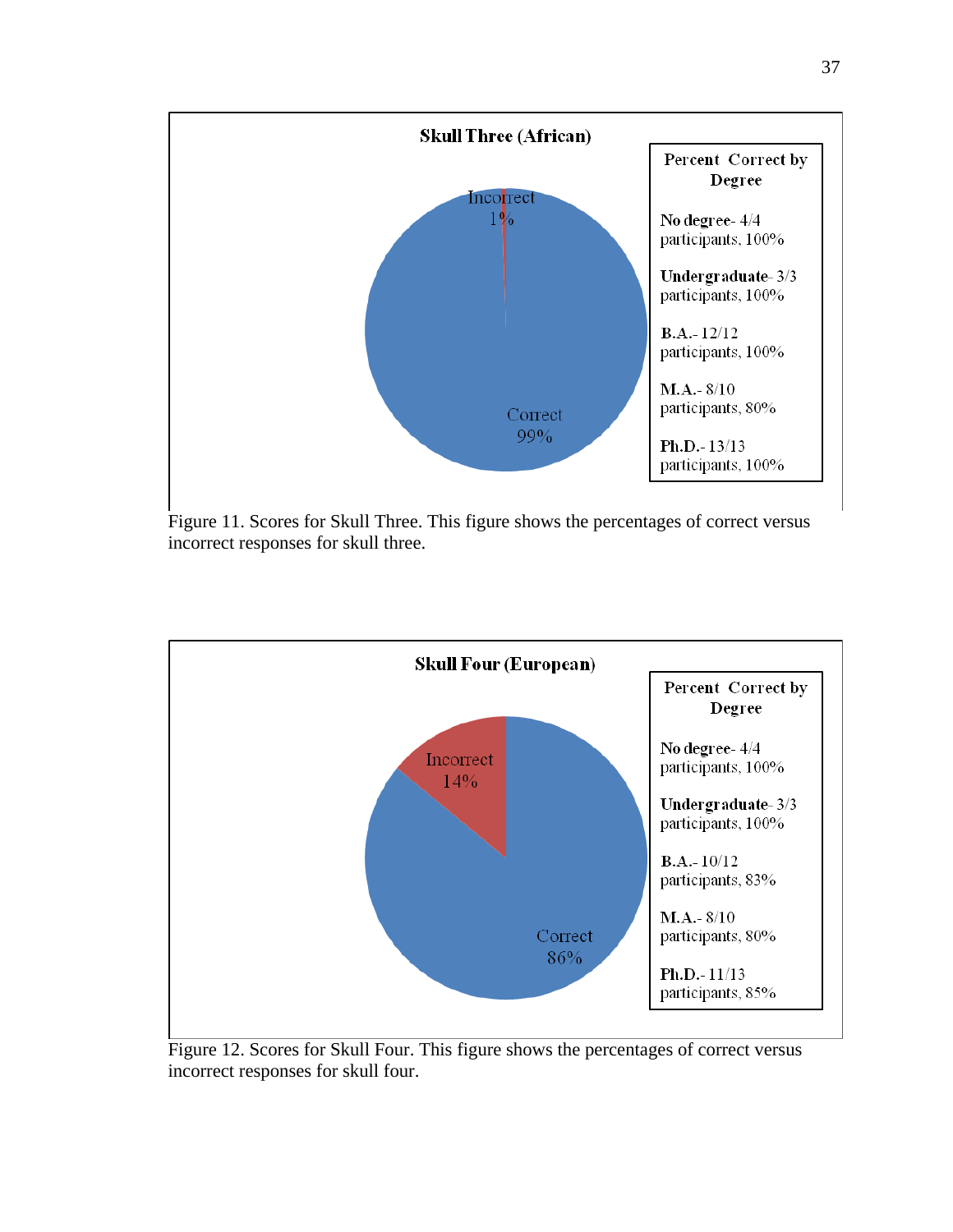

Figure 13. Scores for Skull Five. This figure shows the percentages of correct versus incorrect responses for skull five.



Figure 14. Scores for Skull Six. This figure shows the percentages of correct versus incorrect responses for skull six.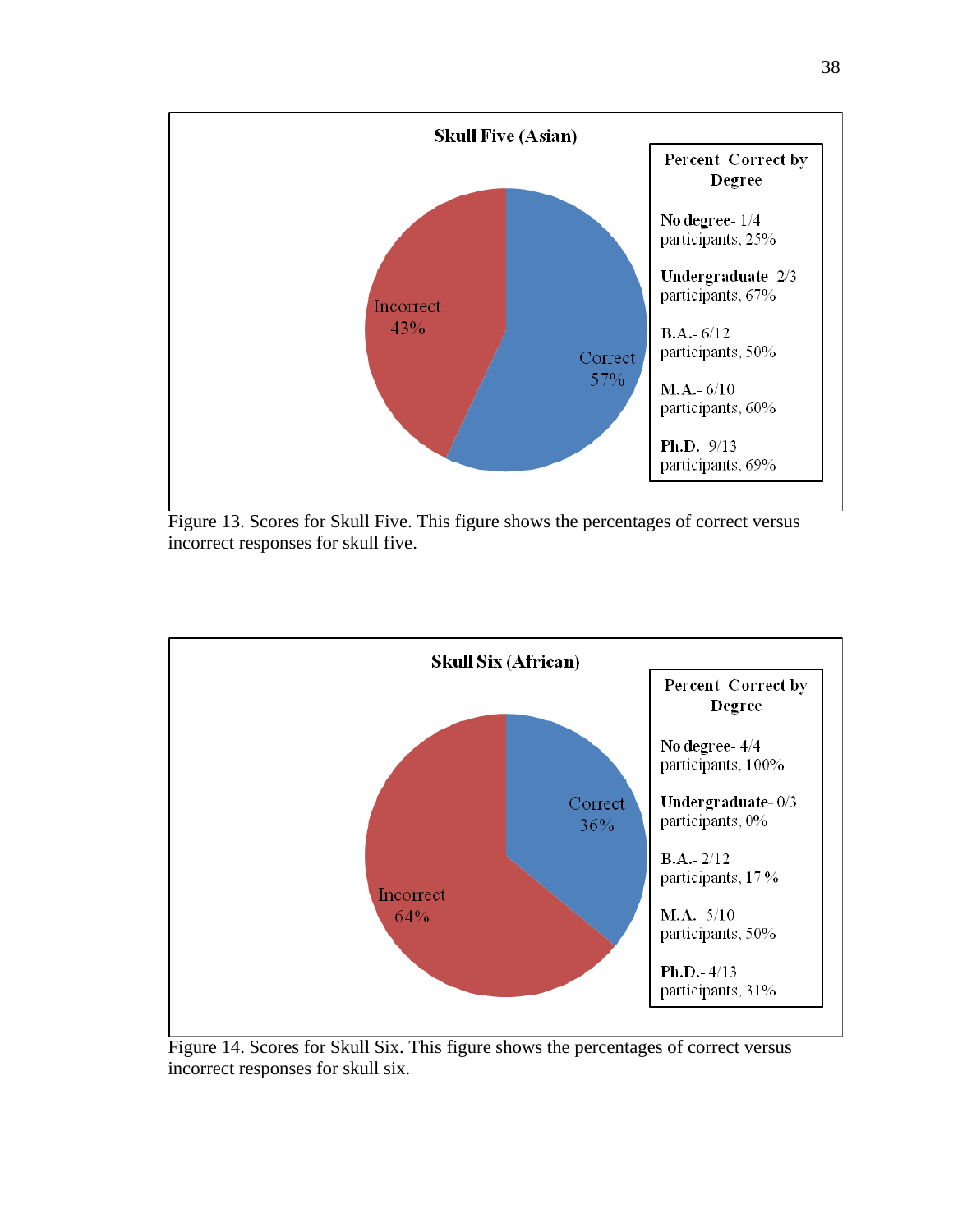

Figure 15. Scores for Skull Seven. This figure shows the percentages of correct versus incorrect responses for skull seven.



Figure 16. Scores for Skull Eight. This figure shows the percentages of correct versus incorrect responses for skull eight.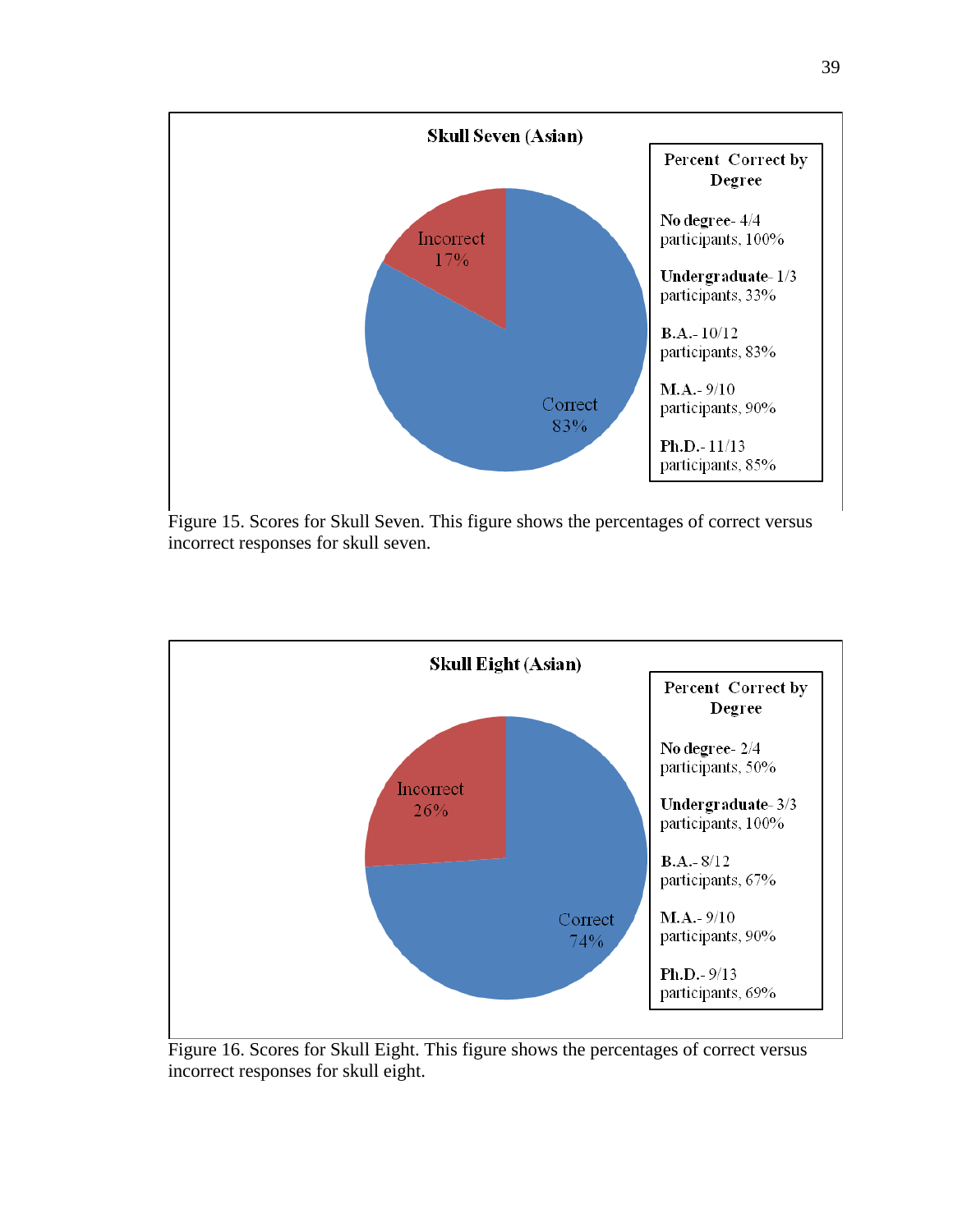

Figure 17. Mean Scores by Degree. This figure provides a detailed breakdown of the mean scores of correct ancestry assessment according to the three educational groups.



Figure 18. Mean Scores by Experience. This figure provides a detailed breakdown of the mean scores of correct ancestry assessment according to the three experience groups.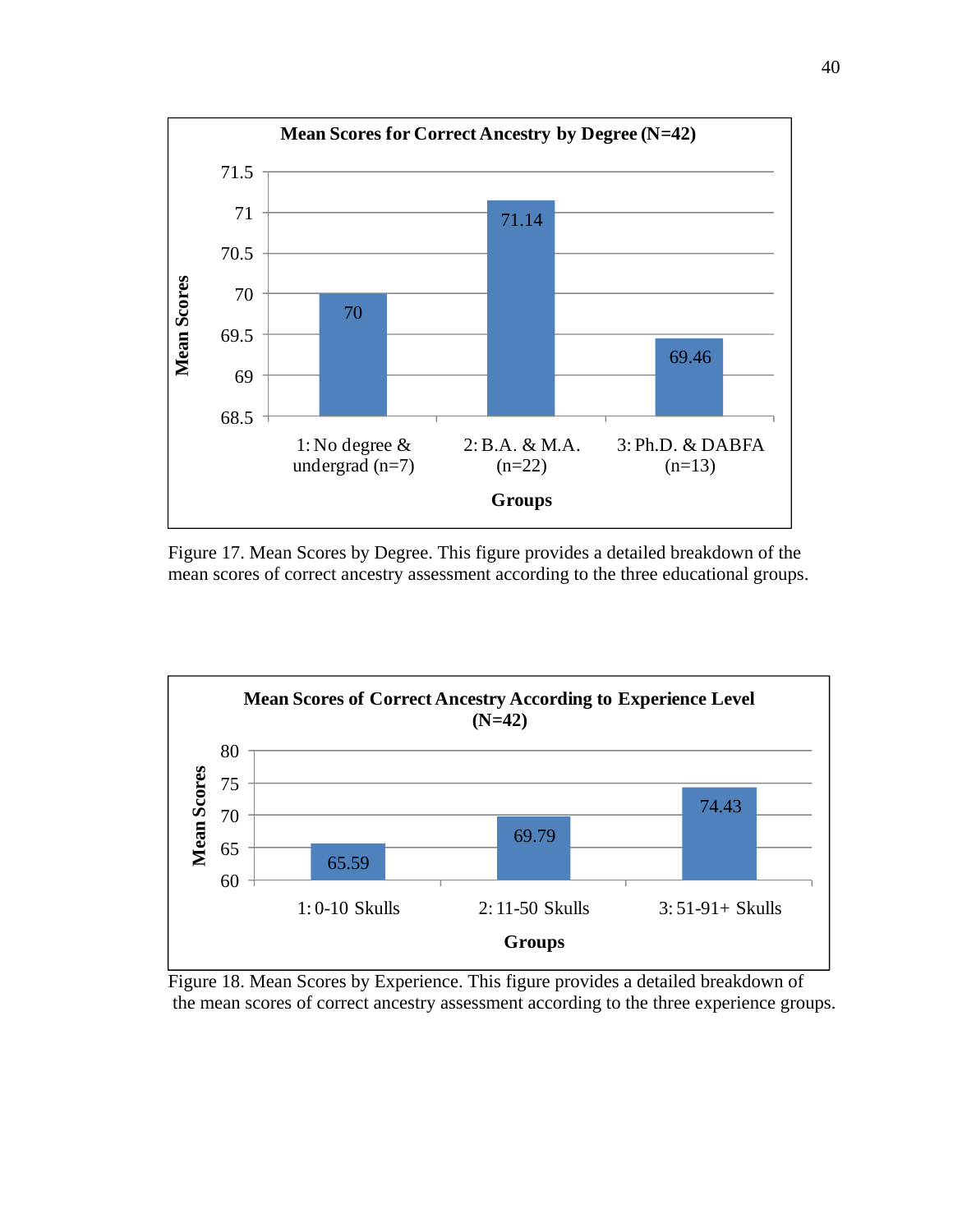

Figure 19. Mean Scores by Geographic Region. This figure provides a breakdown of the mean scores of correct ancestry assessment according to the two geographic regions.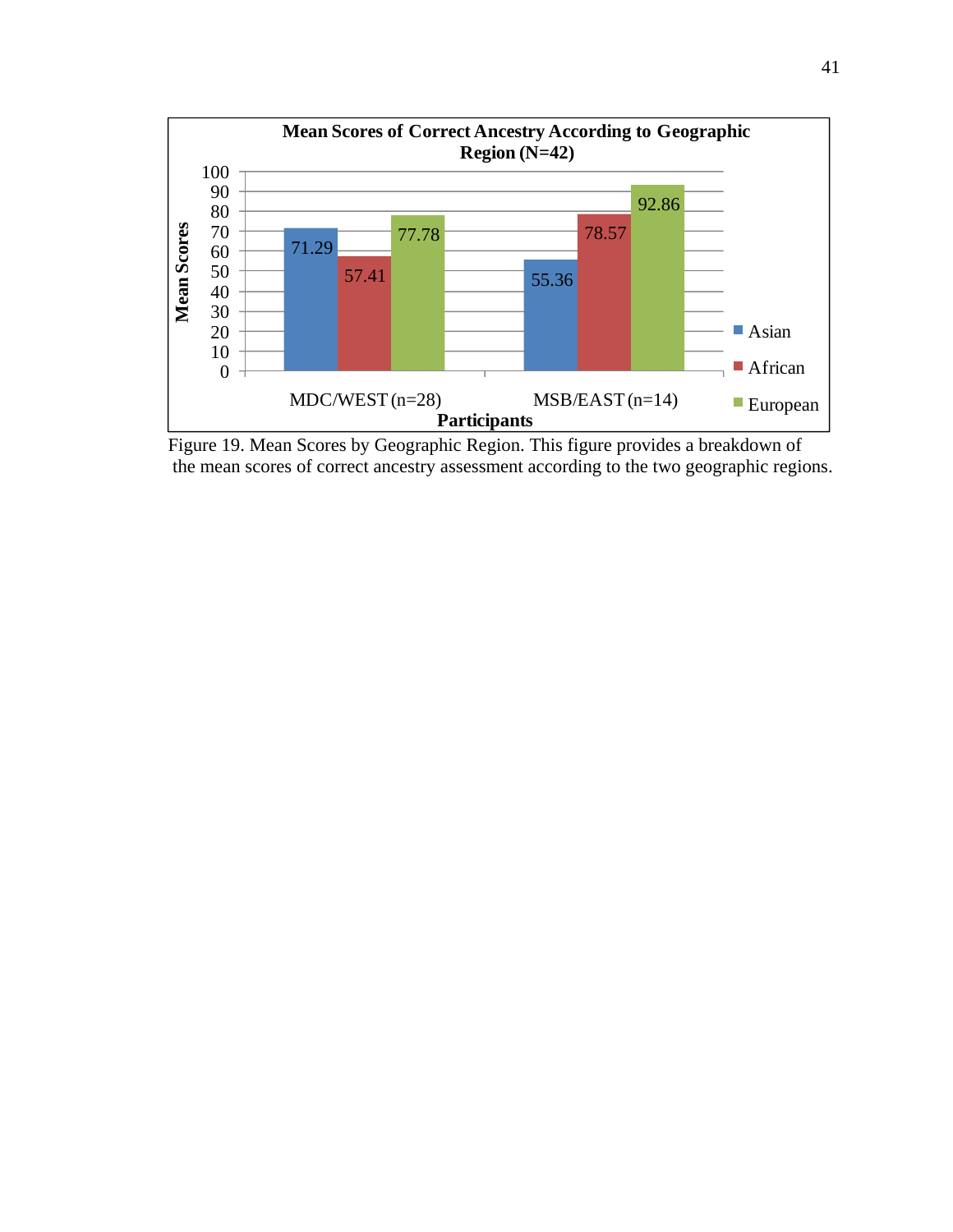# V. DISCUSSION AND CONCLUSIONS

The primary goal of this study was to measure the affects that education, experience, and geographic region have on ancestry assessment. The results of this study indicate there is no significant difference in the mean scores of correct ancestry assessment of those individuals with a greater amount of education (those with a Ph.D. and or a DABFA certification) and those with little education (those with no degree in anthropology or those in their undergraduate year studying anthropology) in forensic anthropology. Based upon these results, education in forensic anthropology does not play a major role in the assessment of ancestry using nonmetric traits of the skull. This could be due to a number of reasons. It is important to keep in mind that the results are only portraying the affects of education. Education has nothing to do with experience. For example, just because someone may have a Ph.D. in anthropology does not necessarily mean the person has a great deal of experience with the nonmetric method of assessing ancestry. Perhaps these results also indicate that the nonmetric traits being used by individuals are not as subjective as once thought. In other words, if those participants that are just beginning their education in forensic anthropology are performing just about the same as those who have a Ph.D. and those that are DABFA certified, then this could mean that the nonmetric traits are easy to see, easy to differentiate, and are not subjective in their ratings.

Based upon the present research experience alone, defined according to the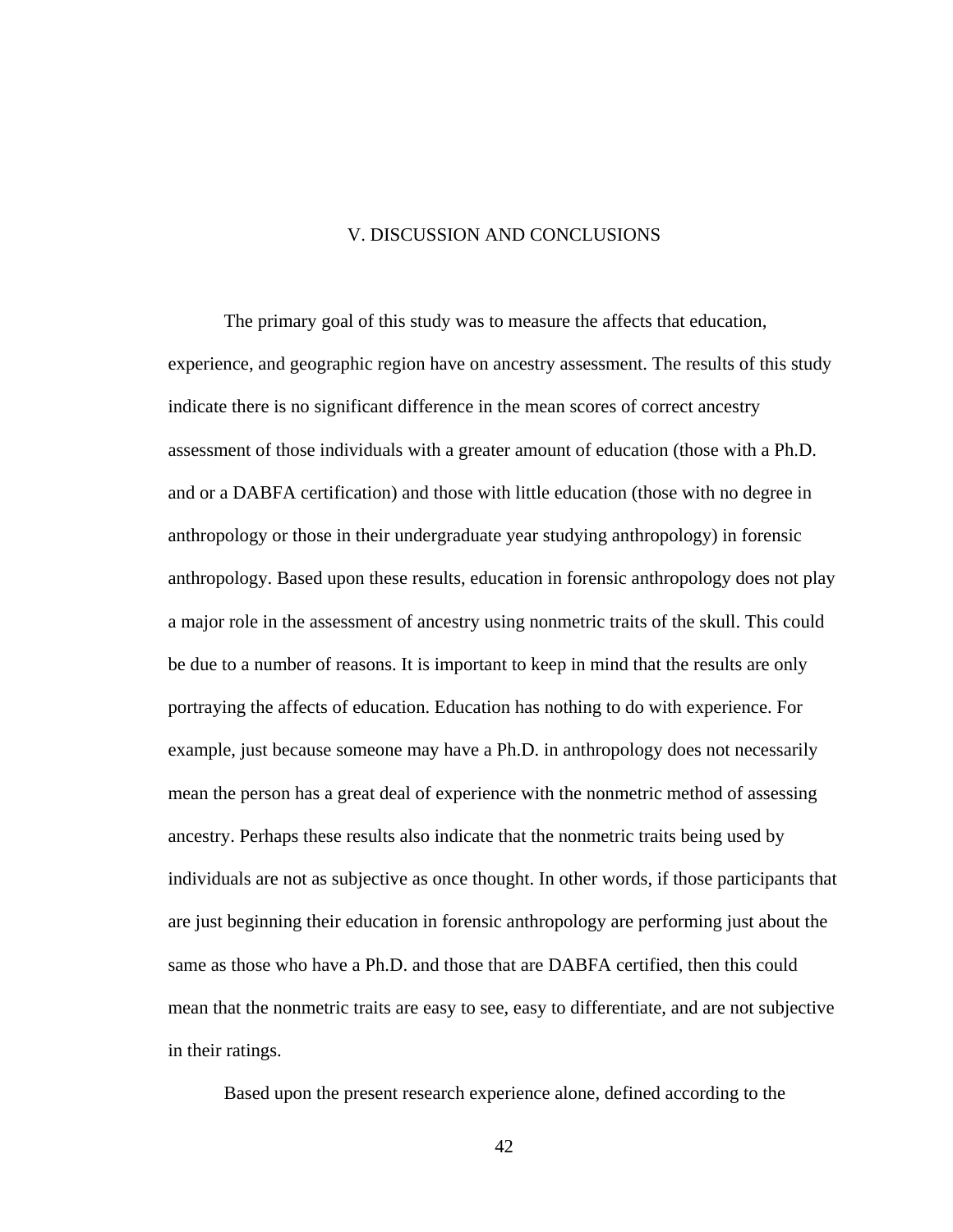number of skulls that each participant indicated they had used the nonmetric method on to assess ancestry, does not affect the assessment of ancestry using nonmetric traits of the skull. Once again, keep in mind that experience is taken into account and education has no bearings on the results. It seems more likely that experience with the nonmetric method of assessing ancestry would have a greater affect on a person's ability to correctly assess the ancestry of a skull than education, simply because the more you use a particular method, the better you will get at using it correctly. However, this is not the case based on the present results.

Although education and experience do not play a role, geographic region does play a role in ancestry assessment when taking into account the geographic differences. The results of this study indicate that there are significant differences between the mean scores of correct ancestry assessment of the two geographic regions when it came to assessing the ancestry of Asian and African skulls, but not European skulls. This is likely due to population demographics and ultimately the forensic anthropologist's caseload. Those in the western United States are more likely to encounter Hispanic remains and scored significantly higher in the assessment of Asian ancestry than those in the eastern United States. However, those on the east side of the states scored significantly higher in assessing African ancestry than those on the west side of the United States.

Many forensic anthropologists have stated that education and experience are important factors in the assessment of ancestry (Hinkes 1993; Hooton 1926; Rhine 1993; Stewart 1979). According to the results of the present study, education and experience do not play a major role. In light of previous research, these findings are not consistent with those of Hefner et al. (2007), who found that experience and education do play a role in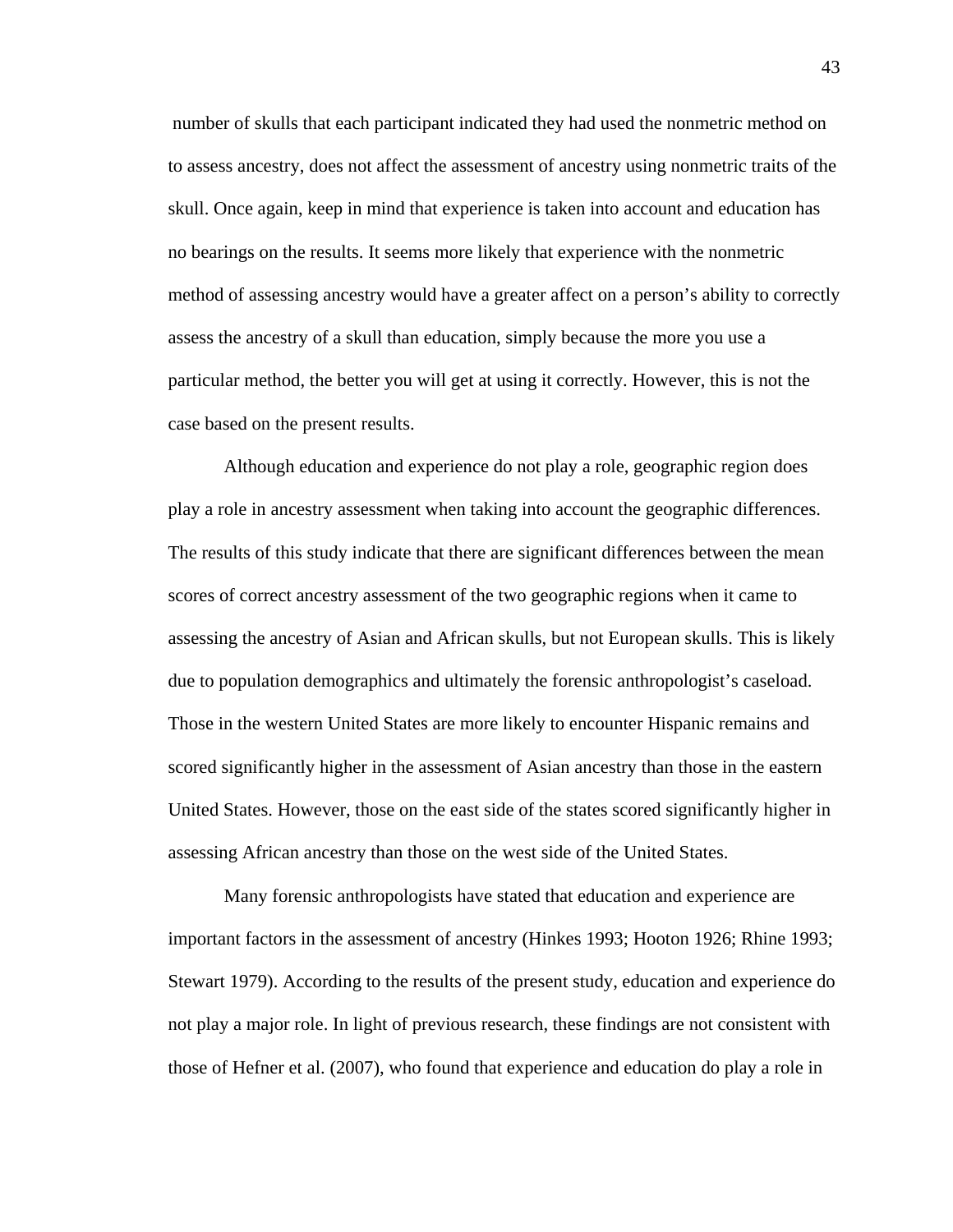ancestry assessment (Hefner et al. 2007). The results of the present study likely differ from the previous research of Hefner et al. (2007) because the two blind tests were set up differently. First of all, unlike the present study, Hefner et al. (2007) used seven test cases (seven skulls), while the present study used eight, and each participant was asked to assess the ancestry and the sex of each. Also, the participants in Hefner et al.'s (2007) study were given 1.5 hours to complete, while the present study only allowed forty-five minutes. Hefner et al.'s study also used other skeletal elements, such as femurs, real skulls, casts of skulls, and skulls with pathological conditions (Hefner et al. 2007), while the present study only used skull casts. Another major difference from Hefner et al.'s (2007) study is that the present study tested the affects of the forensic anthropologist's geographic region on ancestry assessment.

The fact that there are differences in the mean scores between the two geographic regions of the United States needs to be addressed. If forensic anthropologists are encountering remains of a particular ancestry more frequently than others (due to population demographics), then perhaps there needs to be more training provided for those forensic anthropologists for other demographic groups. If forensic anthropologists mostly encounter the remains of a certain ancestry because of the particular geographic region in which they work, then they need to have the knowledge and training to be able to recognize an ancestry that they would normally not encounter.

The fact that education and experience do not play a role in the assessment of ancestry using the nonmetric method, also shows that the nonmetric traits are clear and not ambiguous. The nonmetric traits are clear enough for those participants with little education and experience to see, so much so that the mean scores for correct ancestry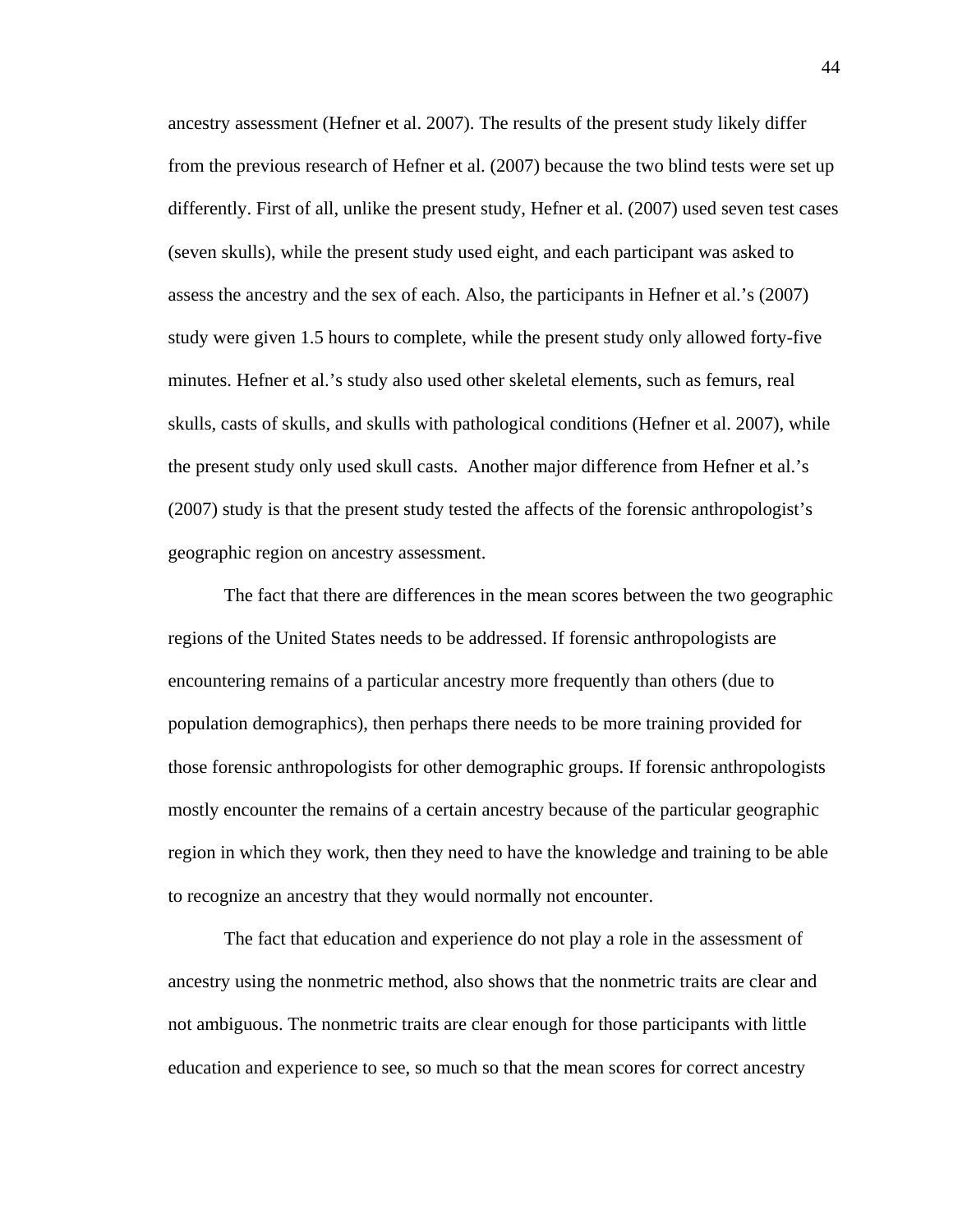assessment are very similar between the participants with little education and experience and those with the most.

### **Recommendations for Future Research**

This study produced preliminary results which indicate that education and experience in forensic anthropology have no affect on a person's accuracy of ancestry assessment through the nonmetric method. The results further suggest that a forensic anthropology practitioner's geographic location has an affect on ancestry assessment, particularly in the assessment of African and Asian ancestry. This research should be expanded upon to determine the overall impact that geographic region has on ancestry assessment. This preliminary research only focused on the western and eastern areas of the states. However, further subdividing the states and refining the geographic regions into distinct areas could show the true impact that population demographics have on ancestry assessment.

### **Conclusions**

In conclusion, although it has been argued that the nonmetric method of ancestry assessment is one which requires experience and education (Hinkes 1993; Hooton 1926; Hooton 1946; Rhine 1990; Stewart 1979), the present research has proven otherwise. According to the results of the present study, education and experience in forensic anthropology have no affect on ancestry assessment through nonmetric traits of the skull. However, the forensic anthropologist's geographic region is affecting ancestry assessment, particularly when assessing the ancestry of African and Asian skulls. More data and more testing should be conducted to determine the overall affects of geographic region on ancestry assessment.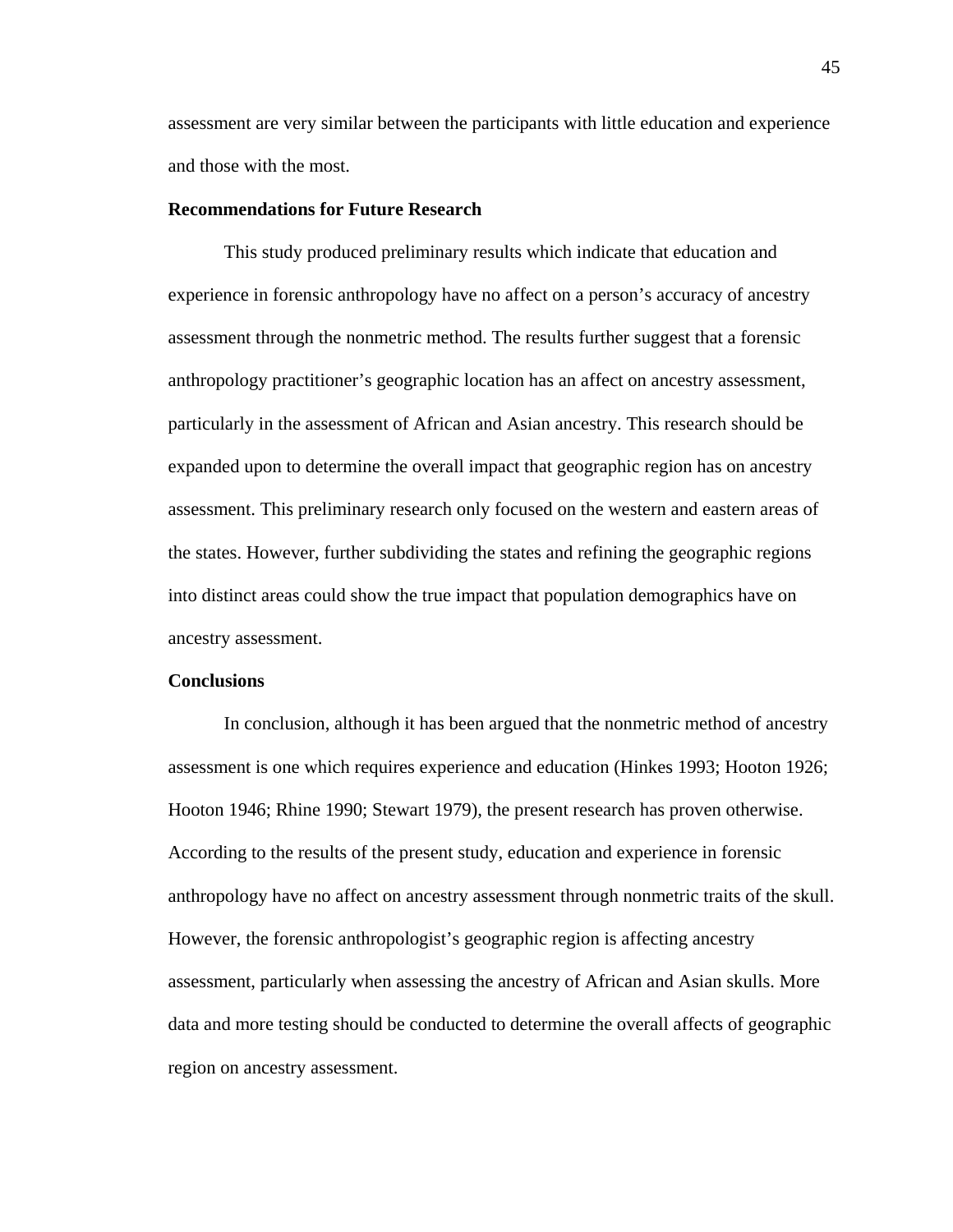# **REFERENCES**

- 1990. Race and Hispanic Origin Population Density of the United States: 1990: U.S. Census Bureau.
- 1996. Statement on Biological Aspects of Race. American Journal of Physical Anthropology 101:569-570.
- Adams B, and Byrd J. 2002. Interobserver Variation of Selected Postcranial Skeletal Measurements. Journal of Forensic Sciences 47(6):1193-1202.
- Armelagos GJ, and Gerven DPV. 2003. A Century of Skeletal Biology and Peleopathology: Contrasts, Contradictions, and Conflicts. American Anthropologist 105(1):53-64.
- Ayers H, Jantz R, and Moore-Hansen P. 1990. Giles and Elliot Race Discriminant Functions Revisited: A Test using Recent Forensic Cases. In: Gill G, and Rhine S, editors. Skeletal Attribution of Race. Albuquerque, NM: University of New Mexico: Maxwell Museum of Anthropology Anthropological Papers No. 4.
- Belcher R, Williams F, and Armelagos G. 2002. Misidentification of Meroitic Nubians using Fordisc 2.0. American Journal of Physical Anthropology Supplement 34(42).
- Berry R, and Berry A. 1967. Epigenetic Variation in the Human Cranium. Journal of Anatomy 101:361-379.
- Birkby W, Fenton T, and Anderson B. 2008. Identifying Southwest Hispanics Using Nonmetric Traits and the Cultural Profile. Journal of Forensic Sciences 53(1):29- 33.
- Blumenbach J. 1775. De Generis Humani Varietate Nativa Liber: Gottingae, Germany: Bergman Publishers.
- Boas F. 1910. Changes in Bodily Form of Descendants of Immigrants, United State Immigration Commission. Washington D.C.: Government Printing Office.
- Brace CL. 1995. Region does not mean Race-Reality versus Convention in Forensic Anthropology. Journal of Forensic Sciences 40:171-175.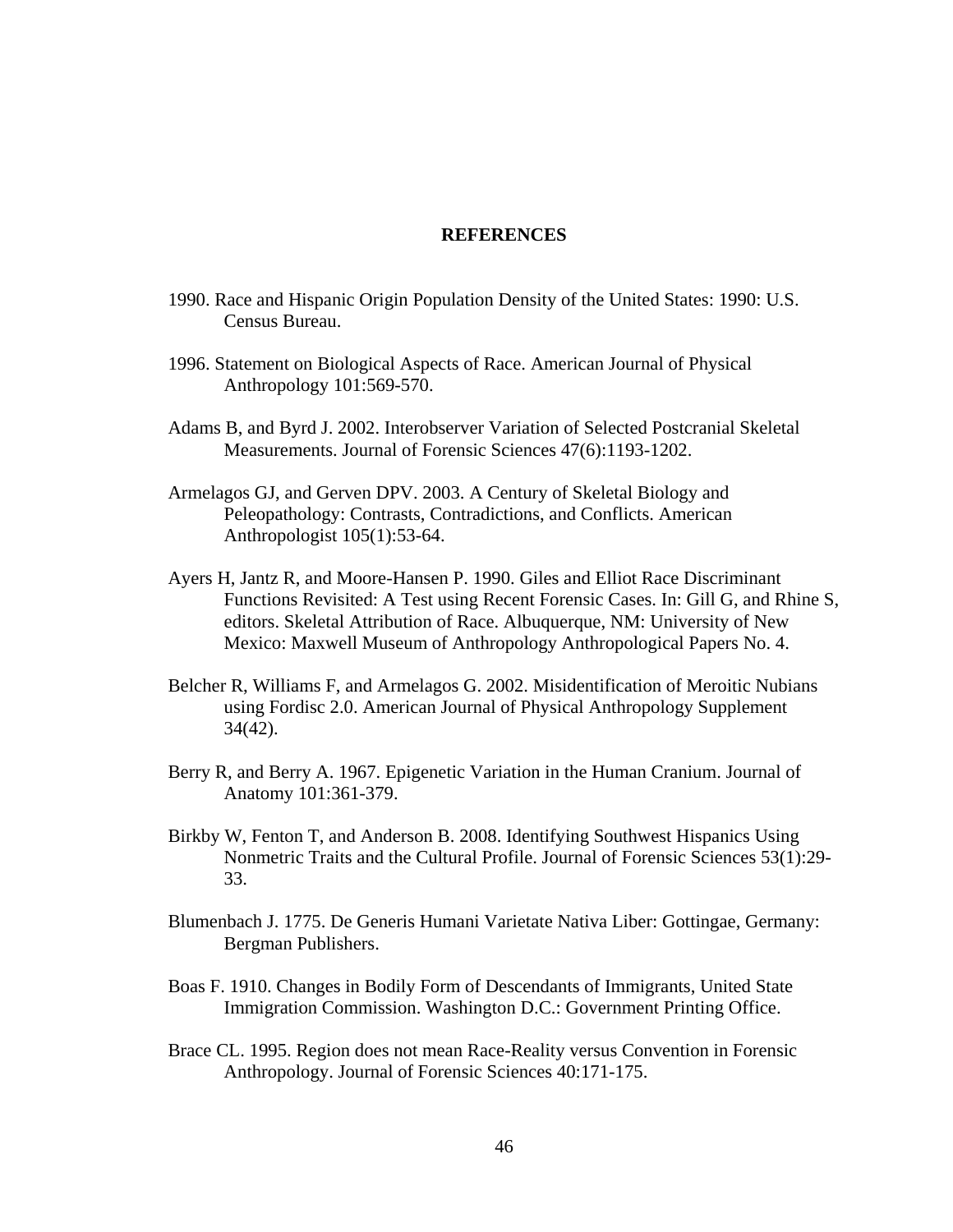- Brace CL. 1997. Race Concept. In: Spencer F, editor. History of Physical Anthropology: An Encyclopedia. New York: Garland Publications.
- Brace CL. 2005. Race is a four-letter word: Oxford University Press. 326 p.
- Brooks S, Brooks R, and France D. 1990. Alveolar Prognathism Contour, An Aspect of Racial Identification. In: Gill G, and Rhine S, editors. Skeletal Attribution of Race. Albuquerque NM: University of New Mexico: Maxwell Museum of Anthropological Papers No. 4.
- Brues A. 1990. The Once and Future Diagnosis of Race. In: Gill G, and Rhine S, editors. Skeletal Attribution of Race. Albuquerque NM: University of New Mexico: Maxwell Museum of Anthropological Papers No. 4.
- Burns KR. 1999. The Forensic Anthropology Training Manual: Prentice Hall, Inc.
- Byers SN. 2005. Introduction to Forensic Anthropology: Pearson Education Inc.
- Dirkmaat DC, Cabo LL, Ousley SD, and Symes SA. 2008. New Perspectives in Forensic Anthropology. Yearbook of Physical Anthropology 51(1):33-52.
- Giles E, and Elliot O. 1962. Race Identification from Cranial Measurements. Journal of Forensic Sciences 7:147-157.
- Gill G. 1998. Craniofacial Criteria in the Skeletal Attribution of Race. In: Reichs K, editor. Forensic Osteology: Charles C. Thomas Publisher, Limited.
- Gill GW. 2000. Does Race Exist? A Proponent's Perspective. NOVA Online.
- Goodman AH, and Armelagos GJ. 1996. The Resurrection of Race: The Concept of Race in Physical Anthropology in the 1990's. In: Reynolds LT, and Lieberman L, editors. Race and Other Misadventures: Essays in Honor of Ashley Montagu in his Ninetieth Year. Dix Hills, NY: General Hall Inc. p 424.
- Hefner JT. 2007. The Statistical Determination of Ancestry using Cranial Nonmetric Traits. University of Florida.
- Hefner JT, Emanovsky P, Byrd J, and Ousley SD. 2007. The Value of Experience, Education, and Methods in Ancestry Prediction. University of Tennessee, Knoxville, TN.
- Hinkes M. 1990. Shovel-Shaped Incisors in Huma Identification. In: Gill G, and Rhine S, editors. Skeletal Attribution of Race. Albuquerque, NM: University of New Mexico: Maxwell Museum of Anthropological Papers No. 4.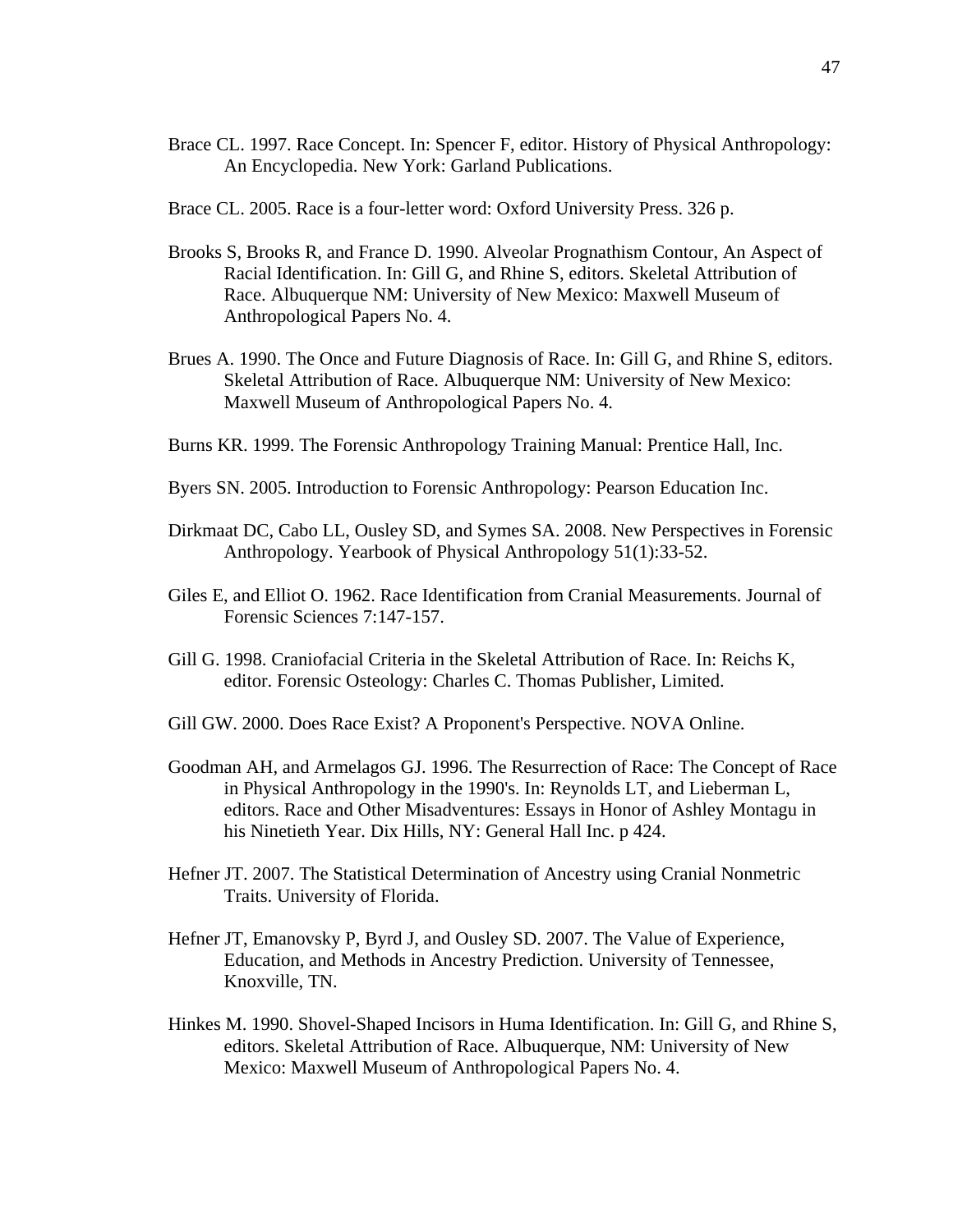- Hinkes MJ. 1993. Race, Ethnicity, and Forensic Anthropology. NAPA Bulletin 13(1):48- 53.
- Hooton E. 1926. Lecture notes of EA Hooton. Peabody Museum archives. Cambridge, MA.
- Hooton E. 1946. Lecture notes of EA Hooton. Unpublished manuscripts of the Peabody Museum archives of E.A. Hooton. Cambridge, MA.
- Howells WW. 1973. Cranial Variation in Man. Peabody Museum Papers.
- Ishada H, and Dodo Y. 1997. Cranial Variation in Prehistoric Human Skeletal Remains from the Marianas. American Journal of Physical Anthropology 104:399-410.
- Jamison P, and Zegura S. 1974. A Univariate and Multivariate Examination of Measurement Error in Anthropometry. American Journal of Physical Anthropology 40(2):197-203.
- Jantz F. 1970. Change and Variation in Skeletal Populations of Arikara Indians. Lawrence: Department of Anthropology, University of Kansas.
- Jantz R, and Ousley S. 2005. FORDISC 3.0: Personal Computer Forensic Discriminant Functions. Knoxville: Departments of Anthropology, University of Tennessee.
- Klepinger L. 2006. Fundamentals of Forensic Anthropology: Wiley-Liss.
- Leathers A, Edwards J, and Armelagos G. 2002. Assessment of Classification of Crania using Fordisc 2.0: Nubian X-Group Test. American Journal of Physical Anthropology 34:99-100.
- Linnaeus C. 1759. Systema Naturae: Lugduni Batavorum: Theodorum Haak.
- Marks J. 1994. Black, White, Other. Natural History:32-35.
- Moore-Jansen PH, and Jantz RL. 1988. A Database for Forensic Anthropology: Structure, Content and Analysis. National Institute of Justice (US): University of Tennessee Department of Anthropology.
- Morton SG. 1839. Crania Americana. Philadelphia: J. Dobson.
- Nafte M. 2000. Flesh and Bone: An Introduction to Forensic Anthropology: Carolina Academic Press.
- Ramirez RR, and Cruz GPdl. 2002. The Hispanic Population in the United States: March 2002, Current Population Reports. U.S. Census Bureau, Washington D.C.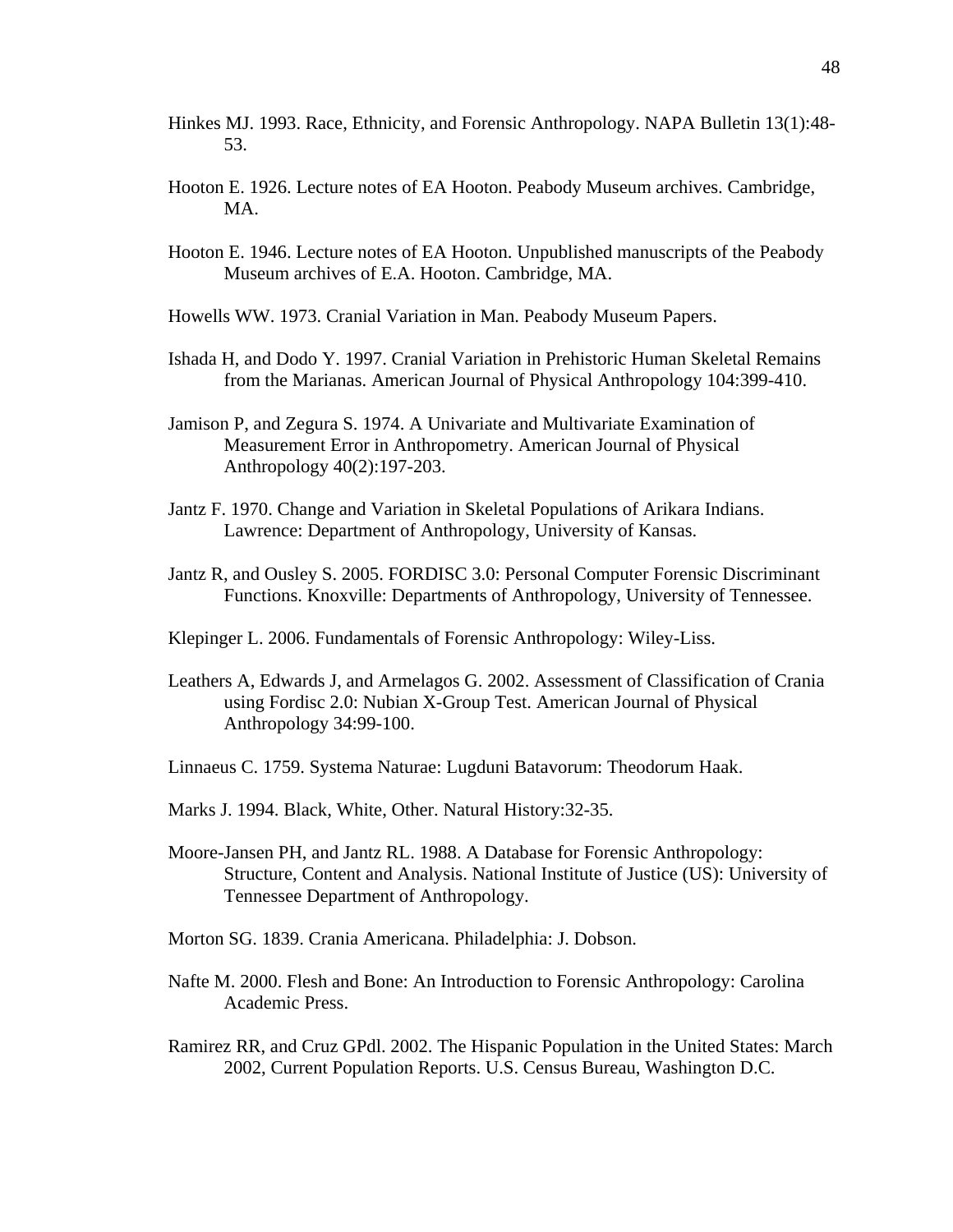- Rhine S. 1990. Nonmetric Skull Racing. In: Gill G, and Rhine S, editors. Skeletal Attribution of Race. Albuquerque, NM: University of New Mexico: Maxwell Museum of Anthropological Papers No. 4.
- Rhine S. 1993. Skeletal Criteria for Racial Attribution. National Association for the Practice of Anthropology Bulletin 13(1):54-67.
- Rushton J. 1999. Race, Evolution, and Behavior: A Life-History Perspective. Port Huron, MI: Charles Darwin Research Institute.
- Sauer N. 1993. Applied Anthropology and the Concept of Race: A Legacy of Linnaeus. National Association for the Practice of Anthropology Bulletin 13:79-84.
- Smay D, and Armelagos G. 2000. Galileo Wept: A Critical Assessment of the Use of Race in Forensic Anthropology. Transforming Anthropology 9(2):19-29.
- Snow C, Hartman S, Giles E, and Young F. 1979. Sex and Race Determination of Crania by Calipers and Computers: A Test of the Giles and Elliot Discriminant Functions in 52 Forensic Science Cases. Journal of Forensic Sciences 24:448-460.
- Stewart T. 1979. Essentials of Forensic Anthropology. Springfield, IL: Charles C. Thomas.
- Washburn SL. 1963. The Study of Race. American Anthropologist 65(3):521-531.
- Williams FLE, Belcher RL, and Armelagos GJ. 2005. Forensic Misclassification of Ancient Nubian Crania: Implications for Assumptions about Human Variation. Current Anthropology 46(2):340-346.